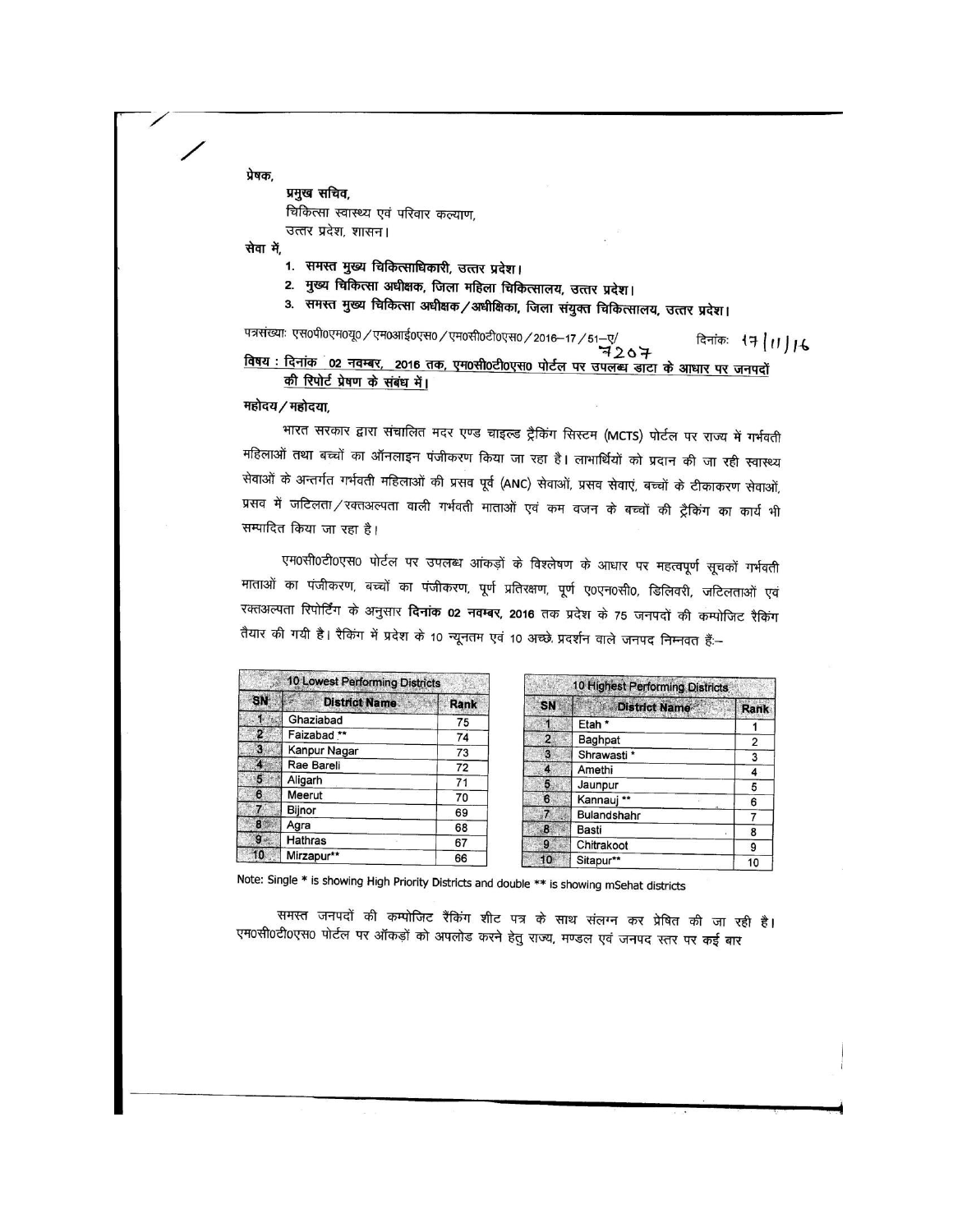समीक्षा एवं प्रशिक्षण आयोजित किये जा चुके है। प्रत्येक ब्लाक स्तर पर एक एम0सी0टी0एस0 ऑपरेटर की तैनाती एन0एच0एम0 द्वारा की गई है। ऐसा प्रतीत होता है कि उक्त ऑपरेटर से एम0सी0टी0एस0 के कार्यो को नही लिया जा रहा है।

अतः आपको निर्देशित किया जाता है कि एम0सी0टी0एस0 ऑपरेटर से केवल एम0सी0टी0एस0 का कार्य ही लिया जाना सुनिश्चित किया जाये। साथ ही यह भी निर्देशित किया जाता है कि प्रतिदिन एम0सी0टी0एस0 पोर्टल पर उक्त बिन्दुओं के ऑकड़ो की समीक्षा करते हुए आवश्यक कार्यवाही करना सुनिश्चित करें।

संलग्नकः- यथोक्त

भवदीय

 $3$ lex (अरूण कुमार सिन्हा) प्रमुख सचिव

तददिनांकः

पत्रसंख्याः एस0पी0एम0यू0 / एम0आई0एस0 / एम0सी0टी0एस0 / 2016-17 / 51-ए/

### प्रतिलिपिः निम्नलिखित को सूचनार्थ एवं आवश्यक कार्यवाही हेतु प्रेषित-

- 1. मिशन निदेशक, राष्ट्रीय स्वास्थ्य मिशन, उ0प्र0।
- 2. महानिदेशक, परिवार कल्याण, उत्तर प्रदेश।
- 3. महानिदेशक, चिकित्सा एवं स्वास्थ्य, स्वास्थ्य महानिदेशालय उत्तर प्रदेश, लखनऊ।
- 4. अपर निदेशक, यू0आई0पी0, परिवार कल्याण महानिदेशालय, उत्तर प्रदेश, लखनऊ।
- 5. समस्त मण्डलायुक्त, उत्तर प्रदेश।
- 6. समस्त जिलाधिकारी / अध्यक्ष, जिला स्वास्थ्य समिति उत्तर प्रदेश।
- 7. समस्त मण्डलीय अपर निदेशक, चिकित्सा स्वास्थ्य एवं परिवार कल्याण, उत्तर प्रदेश।
- 8. समस्त महाप्रबंधक, एस0पी0एम0यू0, एन0एच0एम0, उत्तर प्रदेश।
- 9. समस्त मण्डलीय परियोजना प्रबन्धक, सिफ्सा/एन0एच0एम0 उत्तर प्रदेश।
- 10. समस्त जिला प्रतिरक्षण अधिकारी, उत्तर प्रदेश।
- 11. समस्त जिला कार्यक्रम प्रबन्धक, एन0एच0एम0 उत्तर प्रदेश को इस आशय से कि दिए गए निर्देशानुसार निश्चित समयावधि में कार्य पूर्ण कराना सुनिश्चित करें।

(आलोक कुमार) .<br>मिशन निर्देशक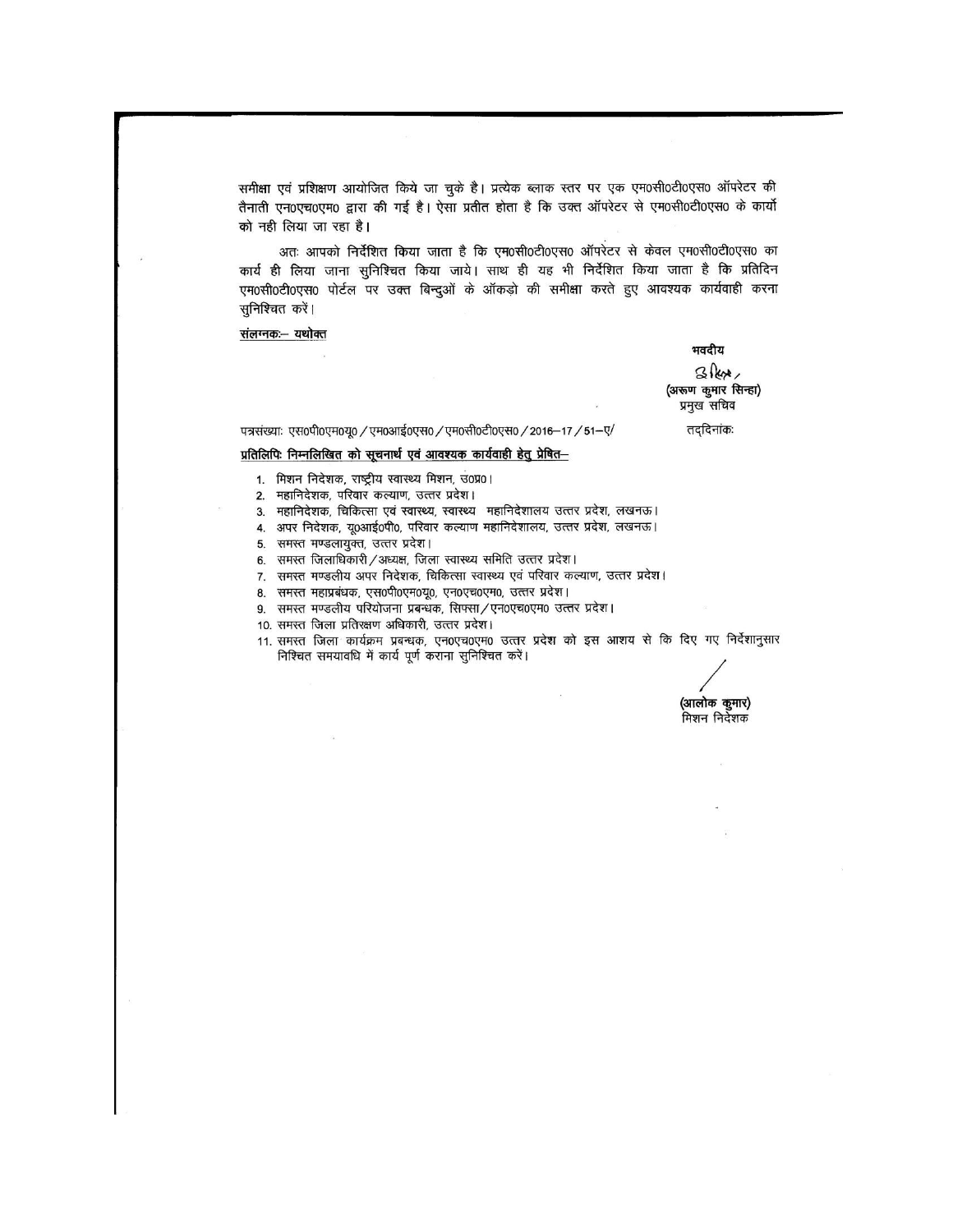## MCTS Progress

## As on 02 Nov,2016 FY 2016-17

(With Comparative progress of following indicators from 02 Oct, 2016 to 02 Nov,2016)

- 1. Mother Registration FY 2016-17 (Page 2,3 & 4)
- 2. Child Registration FY 2016-17 (Page 5,6 & 7)
- 3. Full Immunization FY 2015-16 (Page 8,9 & 10 ) (Indicator having conditionality)
- 4. Full ANC FY 2015-16 (Page 11,12 & 13 )
- 5. Delivery Reporting FY 2015-16 (Page 14, 15 & 16)
- 6. Mother Complications FY 2015-16 (Page 17, 18 & 19)
- 7. Mother Anemia(HB<7) (Page 20 to 22)
- 8. Ranking of Districts (Page 23 to 25)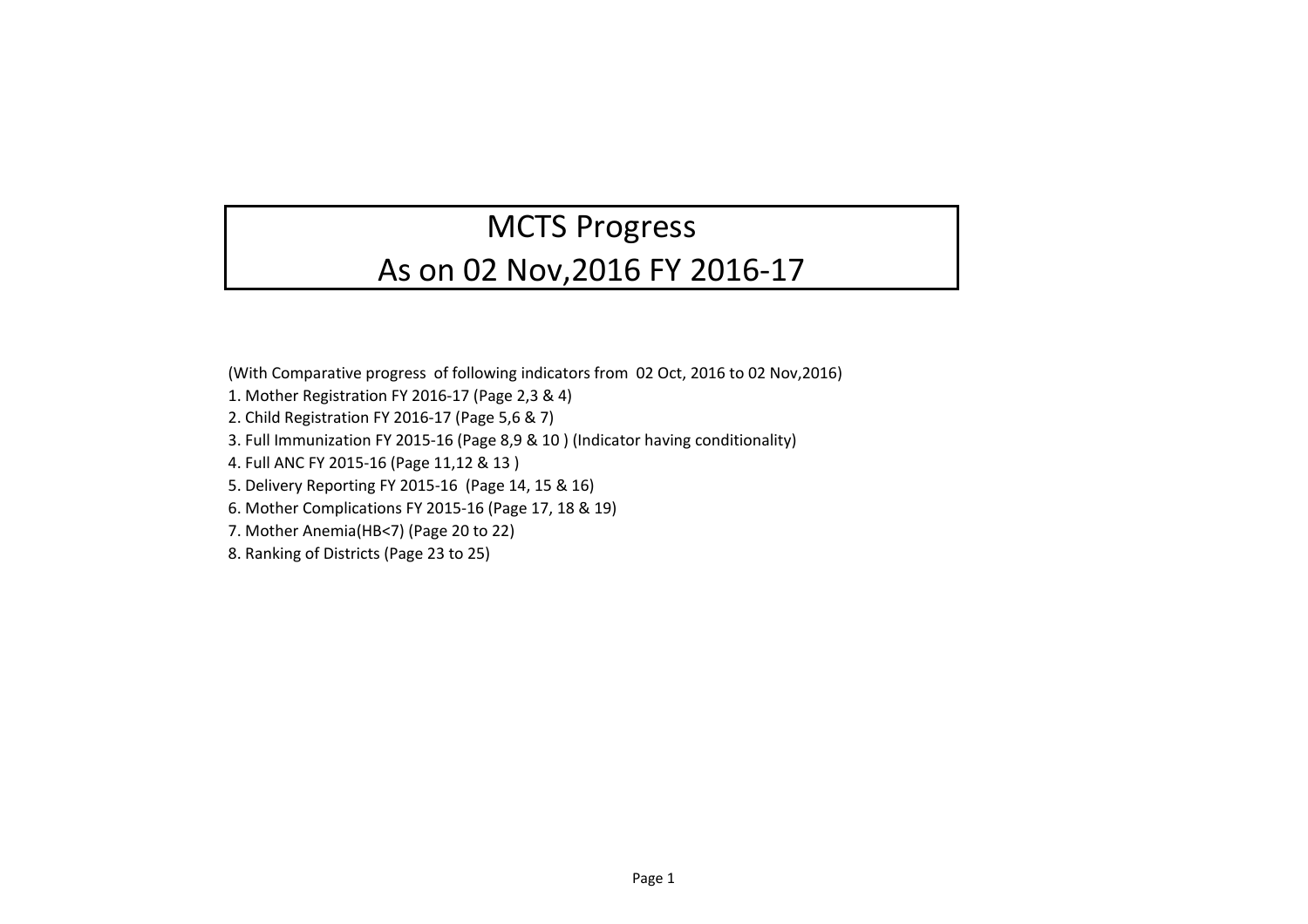## **Mother Registration (FY 2016-17)**

|                 | And Comparative Progress, NHM-Uttar Pradesh (Data Source MCTS Portal) |                                                |                                                     |                                                                  |                                                     |                                                                  |                               |                    |  |  |  |  |
|-----------------|-----------------------------------------------------------------------|------------------------------------------------|-----------------------------------------------------|------------------------------------------------------------------|-----------------------------------------------------|------------------------------------------------------------------|-------------------------------|--------------------|--|--|--|--|
|                 | Estimated Level of Achievement (ELA)                                  |                                                | As on 02 Oct, 2016                                  |                                                                  |                                                     | As on 02 Nov, 2016                                               | <b>Comparative Progress</b>   |                    |  |  |  |  |
|                 |                                                                       |                                                | <b>PW Registration</b>                              |                                                                  |                                                     | <b>PW Registration</b>                                           | <b>Reporting Increased by</b> |                    |  |  |  |  |
|                 |                                                                       | <b>Mother</b><br><b>Target</b><br>$(FY 16-17)$ | <b>State Average</b>                                | 29.84                                                            | <b>State Average</b>                                | 36.18                                                            | <b>Increased</b>              | 6.34               |  |  |  |  |
| S.No            | <b>District</b>                                                       |                                                | <b>Total PW</b><br><b>Registered</b><br>(Till Date) | <b>Mother</b><br><b>Registration</b><br><b>Cumulative</b><br>(%) | <b>Total PW</b><br><b>Registered</b><br>(Till Date) | <b>Mother</b><br><b>Registration</b><br><b>Cumulative</b><br>(%) | Increase in<br>Count          | Increase in<br>(%) |  |  |  |  |
| $\mathbf 1$     | Agra                                                                  | 145151                                         | 40,468                                              | 27.88                                                            | 50,542                                              | 34.82                                                            | 10,074                        | 6.94               |  |  |  |  |
|                 | 2 Aligarh                                                             | 121727                                         | 32,845                                              | 26.98                                                            | 39,113                                              | 32.13                                                            | 6,268                         | 5.15               |  |  |  |  |
|                 | 3 Allahabad*                                                          | 197470                                         | 52,364                                              | 26.52                                                            | 59,613                                              | 30.19                                                            | 7,249                         | 3.67               |  |  |  |  |
| 4               | <b>Ambedkar Nagar</b>                                                 | 79479                                          | 22,037                                              | 27.73                                                            | 27,993                                              | 35.22                                                            | 5,956                         | 7.49               |  |  |  |  |
| $5\overline{)}$ | <b>Amethi</b>                                                         | 60036                                          | 25,587                                              | 42.62                                                            | 32,465                                              | 54.08                                                            | 6,878                         | 11.46              |  |  |  |  |
| 6               | <b>Auraiya</b>                                                        | 45468                                          | 15,863                                              | 34.89                                                            | 18,711                                              | 41.15                                                            | 2,848                         | 6.26               |  |  |  |  |
|                 | Azamgarh                                                              | 152961                                         | 36,257                                              | 23.70                                                            | 43,497                                              | 28.44                                                            | 7,240                         | 4.73               |  |  |  |  |
| 8               | <b>Baghpat</b>                                                        | 43145                                          | 16,408                                              | 38.03                                                            | 19,342                                              | 44.83                                                            | 2,934                         | 6.80               |  |  |  |  |
| 9               | <b>Bahraich</b> *                                                     | 115247                                         | 45,444                                              | 39.43                                                            | 52,000                                              | 45.12                                                            | 6,556                         | 5.69               |  |  |  |  |
|                 | 10 Ballia                                                             | 106810                                         | 31,223                                              | 29.23                                                            | 38,045                                              | 35.62                                                            | 6,822                         | 6.39               |  |  |  |  |
| 11              | <b>Balrampur</b> *                                                    | 71207                                          | 29,317                                              | 41.17                                                            | 35,483                                              | 49.83                                                            | 6,166                         | 8.66               |  |  |  |  |
| 12              | <b>Banda</b>                                                          | 59626                                          | 22,465                                              | 37.68                                                            | 25,338                                              | 42.50                                                            | 2,873                         | 4.82               |  |  |  |  |
| 13              | Barabanki *                                                           | 107950                                         | 40,224                                              | 37.26                                                            | 49,384                                              | 45.75                                                            | 9,160                         | 8.49               |  |  |  |  |
| 14              | <b>Bareilly **</b>                                                    | 147951                                         | 43,707                                              | 29.54                                                            | 51,304                                              | 34.68                                                            | 7,597                         | 5.13               |  |  |  |  |
|                 | 15 Basti                                                              | 81544                                          | 25,711                                              | 31.53                                                            | 30,677                                              | 37.62                                                            | 4,966                         | 6.09               |  |  |  |  |
|                 | 16 Bijnor                                                             | 122062                                         | 27,919                                              | 22.87                                                            | 37,039                                              | 30.34                                                            | 9,120                         | 7.47               |  |  |  |  |
|                 | 17 Budaun*                                                            | 105774                                         | 32,595                                              | 30.82                                                            | 40,266                                              | 38.07                                                            | 7,671                         | 7.25               |  |  |  |  |
|                 | 18 Bulandshahr                                                        | 115918                                         | 38,293                                              | 33.03                                                            | 46,172                                              | 39.83                                                            | 7,879                         | 6.80               |  |  |  |  |
|                 | 19 Chandauli                                                          | 64700                                          | 20,756                                              | 32.08                                                            | 26,116                                              | 40.37                                                            | 5,360                         | 8.28               |  |  |  |  |
|                 | 20 Chitrakoot                                                         | 32822                                          | 10,486                                              | 31.95                                                            | 11,983                                              | 36.51                                                            | 1,497                         | 4.56               |  |  |  |  |
| 21              | Deoria                                                                | 102668                                         | 32,747                                              | 31.90                                                            | 39,637                                              | 38.61                                                            | 6,890                         | 6.71               |  |  |  |  |
|                 | $\overline{22}$ Etah *                                                | 58352                                          | 23,976                                              | 41.09                                                            | 29,217                                              | 50.07                                                            | 5,241                         | 8.98               |  |  |  |  |
|                 | 23 Etawah                                                             | 52324                                          | 16,179                                              | 30.92                                                            | 19,809                                              | 37.86                                                            | 3,630                         | 6.94               |  |  |  |  |
|                 | 24 Faizabad**                                                         | 81786                                          | 21,186                                              | 25.90                                                            | 25,338                                              | 30.98                                                            | 4,152                         | 5.08               |  |  |  |  |
|                 | 25 Farrukhabad*                                                       | 62542                                          | 19,974                                              | 31.94                                                            | 27,927                                              | 44.65                                                            | 7,953                         | $\overline{12.72}$ |  |  |  |  |
|                 | 26 Fatehpur                                                           | 87231                                          | 22,209                                              | 25.46                                                            | 26,325                                              | 30.18                                                            | 4,116                         | 4.72               |  |  |  |  |
|                 | 27 Firozabad                                                          | 82726                                          | 26,645                                              | 32.21                                                            | 32,332                                              | 39.08                                                            | 5,687                         | 6.87               |  |  |  |  |
|                 | 28 Gautam Budha Nagar                                                 | 55490                                          | 20,471                                              | 36.89                                                            | 25,150                                              | 45.32                                                            | 4,679                         | 8.43               |  |  |  |  |
|                 | 29 Ghaziabad                                                          | 111946                                         | 15,738                                              | 14.06                                                            | 19,622                                              | 17.53                                                            | 3,884                         | 3.47               |  |  |  |  |
|                 | 30 Ghazipur                                                           | 120031                                         | 45,712                                              | 38.08                                                            | 51,573                                              | 42.97                                                            | 5,861                         | 4.88               |  |  |  |  |
|                 | $\overline{31}$ Gonda *                                               | 113694                                         | 42,322                                              | 37.22                                                            | 50,230                                              | 44.18                                                            | 7,908                         | 6.96               |  |  |  |  |
|                 | 32 Gorakhpur                                                          | 146990                                         | 41,488                                              | 28.23                                                            | 47,272                                              | 32.16                                                            | 5,784                         | 3.93               |  |  |  |  |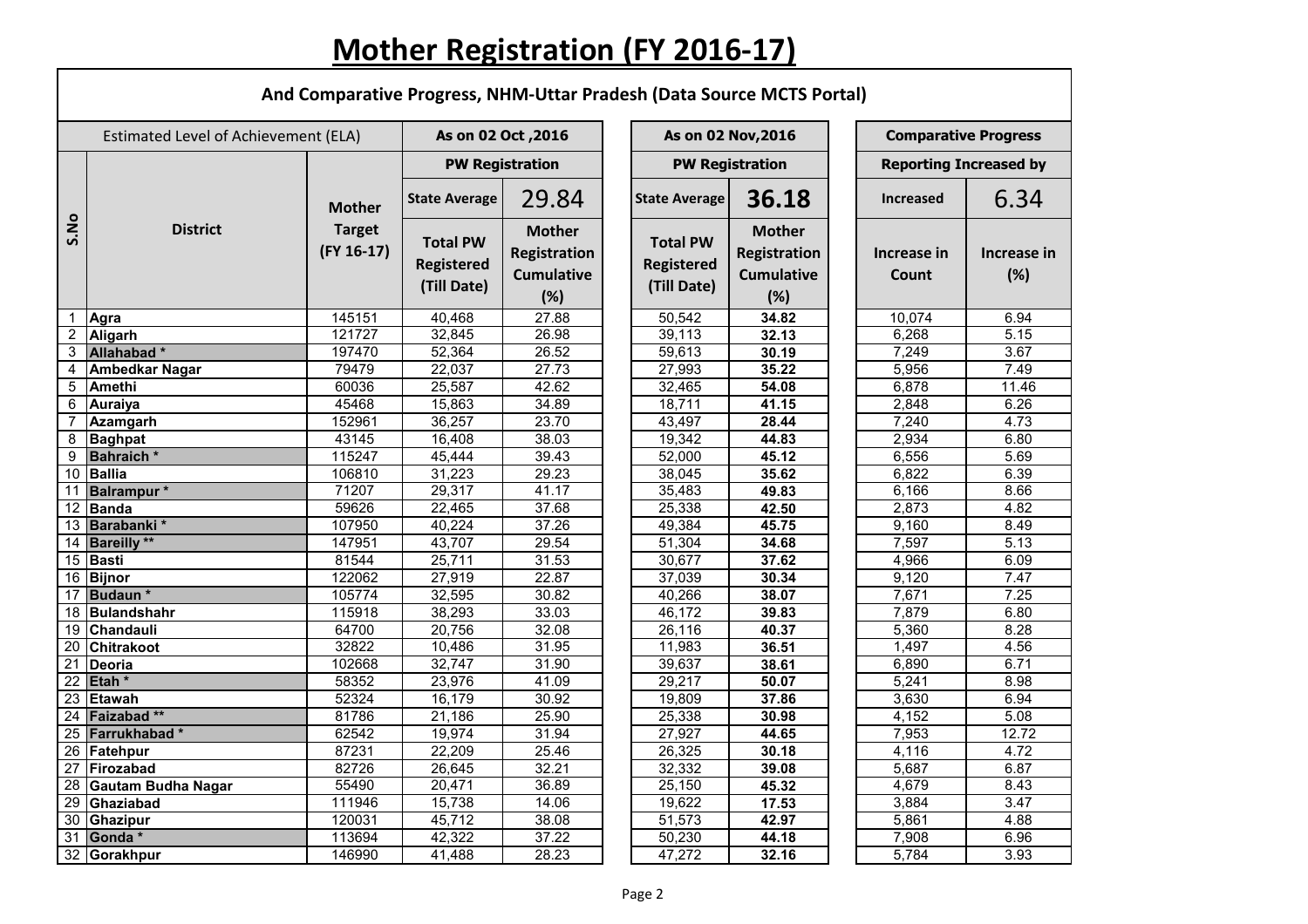|      | Estimated Level of Achievement (ELA) |                                              |                                                     | As on 02 Oct, 2016                                               |  |                                                     | As on 02 Nov, 2016                                               | <b>Comparative Progress</b>   |                    |  |
|------|--------------------------------------|----------------------------------------------|-----------------------------------------------------|------------------------------------------------------------------|--|-----------------------------------------------------|------------------------------------------------------------------|-------------------------------|--------------------|--|
|      |                                      |                                              |                                                     | <b>PW Registration</b>                                           |  |                                                     | <b>PW Registration</b>                                           | <b>Reporting Increased by</b> |                    |  |
|      |                                      | <b>Mother</b><br><b>Target</b><br>(FY 16-17) | <b>State Average</b>                                | 29.84                                                            |  | <b>State Average</b>                                | 36.18                                                            | <b>Increased</b>              | 6.34               |  |
| S.No | <b>District</b>                      |                                              | <b>Total PW</b><br><b>Registered</b><br>(Till Date) | <b>Mother</b><br><b>Registration</b><br><b>Cumulative</b><br>(%) |  | <b>Total PW</b><br><b>Registered</b><br>(Till Date) | <b>Mother</b><br><b>Registration</b><br><b>Cumulative</b><br>(%) | Increase in<br>Count          | Increase in<br>(%) |  |
|      | 33 Hamirpur                          | 36581                                        | 10,942                                              | 29.91                                                            |  | 12,739                                              | 34.82                                                            | 1,797                         | 4.91               |  |
|      | 34 Hapur                             | 42504                                        | 11,656                                              | 27.42                                                            |  | 14,272                                              | 33.58                                                            | 2,616                         | 6.15               |  |
|      | 35 Hardoi *                          | 135561                                       | 44,041                                              | 32.49                                                            |  | 52,634                                              | 38.83                                                            | 8,593                         | 6.34               |  |
| 36   | Jalaun                               | 55356                                        | 15,112                                              | 27.30                                                            |  | 18,497                                              | 33.41                                                            | 3,385                         | 6.11               |  |
| 37   | Jaunpur                              | 148307                                       | 50,870                                              | 34.30                                                            |  | 59,496                                              | 40.12                                                            | 8,626                         | 5.82               |  |
| 38   | Jhansi                               | 66291                                        | 17,170                                              | 25.90                                                            |  | 23,479                                              | 35.42                                                            | 6,309                         | 9.52               |  |
| 39   | Jyotiba P. Nagar (Amroha)            | 60925                                        | 17,605                                              | 28.90                                                            |  | 21,762                                              | 35.72                                                            | 4,157                         | 6.82               |  |
| 40   | Kannauj **                           | 54936                                        | 18,785                                              | 34.19                                                            |  | 22,510                                              | 40.97                                                            | 3,725                         | 6.78               |  |
| 41   | <b>Kanpur Dehat</b>                  | 59476                                        | 15,313                                              | 25.75                                                            |  | 19,605                                              | 32.96                                                            | 4,292                         | 7.22               |  |
|      | 42 Kanpur Nagar                      | 151517                                       | 16,523                                              | 10.91                                                            |  | 20,451                                              | 13.50                                                            | 3,928                         | 2.59               |  |
| 43   | Kanshiram Nagar (Kashganj)*          | 47651                                        | 15,856                                              | 33.28                                                            |  | 20,888                                              | 43.84                                                            | 5,032                         | 10.56              |  |
| 44   | Kaushambi*                           | 52911                                        | 20,019                                              | 37.84                                                            |  | 33,346                                              | 63.02                                                            | 13,327                        | 25.19              |  |
|      | 45 Kheri Lakhimpur *                 | 132985                                       | 44,164                                              | 33.21                                                            |  | 51,173                                              | 38.48                                                            | 7,009                         | 5.27               |  |
|      | 46 Kushinagar                        | 117983                                       | 35,729                                              | 30.28                                                            |  | $\overline{4}1,080$                                 | 34.82                                                            | 5,351                         | 4.54               |  |
| 47   | Lalitpur                             | 40357                                        | 13,169                                              | 32.63                                                            |  | 15,543                                              | 38.51                                                            | 2,374                         | 5.88               |  |
|      | 48 Lucknow                           | 152032                                       | 34,677                                              | 22.81                                                            |  | 45,565                                              | 29.97                                                            | 10,888                        | 7.16               |  |
|      | 49 Mahamaya Nagar (Hathras)          | 51876                                        | 16,355                                              | 31.53                                                            |  | 19,568                                              | 37.72                                                            | 3,213                         | 6.19               |  |
|      | 50 Mahoba                            | 29027                                        | 7,936                                               | 27.34                                                            |  | 9,536                                               | 32.85                                                            | 1,600                         | 5.51               |  |
| 51   | Mahrajganj*                          | 88310                                        | 32,181                                              | 36.44                                                            |  | 40,733                                              | 46.12                                                            | 8,552                         | 9.68               |  |
|      | $\overline{52}$ Mainpuri             | 61204                                        | 16,907                                              | 27.62                                                            |  | 21,229                                              | 34.69                                                            | 4,322                         | 7.06               |  |
|      | 53 Mathura                           | 84222                                        | 22,251                                              | 26.42                                                            |  | 27,363                                              | 32.49                                                            | 5,112                         | 6.07               |  |
| 54   | Mau                                  | 73066                                        | 21,129                                              | 28.92                                                            |  | 25,084                                              | 34.33                                                            | 3,955                         | 5.41               |  |
|      | 55 Meerut                            | 114224                                       | 22,508                                              | 19.71                                                            |  | 26,460                                              | 23.16                                                            | 3,952                         | 3.46               |  |
|      | 56 Mirzapur **                       | 82652                                        | 21,092                                              | 25.52                                                            |  | 25,590                                              | 30.96                                                            | 4,498                         | 5.44               |  |
|      | 57 Moradabad                         | 103974                                       | 30,155                                              | 29.00                                                            |  | 36,907                                              | 35.50                                                            | 6,752                         | 6.49               |  |
|      | 58 Muzaffarnagar                     | 88816                                        | 24,094                                              | 27.13                                                            |  | 27,818                                              | 31.32                                                            | 3,724                         | 4.19               |  |
|      | 59 Pilibhit *                        | 67501                                        | $\overline{20,823}$                                 | 30.85                                                            |  | 25,501                                              | 37.78                                                            | 4,678                         | 6.93               |  |
|      | 60 Pratapgarh                        | 105157                                       | 31,187                                              | 29.66                                                            |  | 37,175                                              | 35.35                                                            | 5,988                         | 5.69               |  |
|      | 61 Rae Bareli                        | 96665                                        | 18,621                                              | 19.26                                                            |  | 25,062                                              | 25.93                                                            | 6,441                         | 6.66               |  |
|      | 62 Rampur*                           | 77381                                        | 28,624                                              | 36.99                                                            |  | 34,728                                              | 44.88                                                            | 6,104                         | 7.89               |  |
|      | 63 Saharanpur                        | 114782                                       | 34,116                                              | 29.72                                                            |  | 40,976                                              | 35.70                                                            | 6,860                         | 5.98               |  |
|      | 64 Sambhal                           | 71417                                        | 21,396                                              | 29.96                                                            |  | 26,120                                              | 36.57                                                            | 4,724                         | 6.61               |  |
|      | 65 Sant Kabir Nagar *                | 56801                                        | 18,815                                              | 33.12                                                            |  | 22,266                                              | 39.20                                                            | 3,451                         | 6.08               |  |
|      | 66 Sant R. Nagar (Bhadohi)           | 51497                                        | 17,917                                              | 34.79                                                            |  | 20,948                                              | 40.68                                                            | 3,031                         | 5.89               |  |
|      | 67 Shahjahanpur*                     | 99480                                        | 27,967                                              | 28.11                                                            |  | 37,100                                              | 37.29                                                            | 9,133                         | 9.18               |  |
|      | 68 Shamli                            | 48311                                        | 14,335                                              | 29.67                                                            |  | 16,512                                              | 34.18                                                            | 2,177                         | 4.51               |  |
|      | 69 Shrawasti*                        | 36931                                        | 22,666                                              | 61.37                                                            |  | 25,766                                              | 69.77                                                            | 3,100                         | 8.39               |  |
|      | 70 Siddharthnagar *                  | 84607                                        | 27,095                                              | 32.02                                                            |  | 32,256                                              | 38.12                                                            | 5,161                         | 6.10               |  |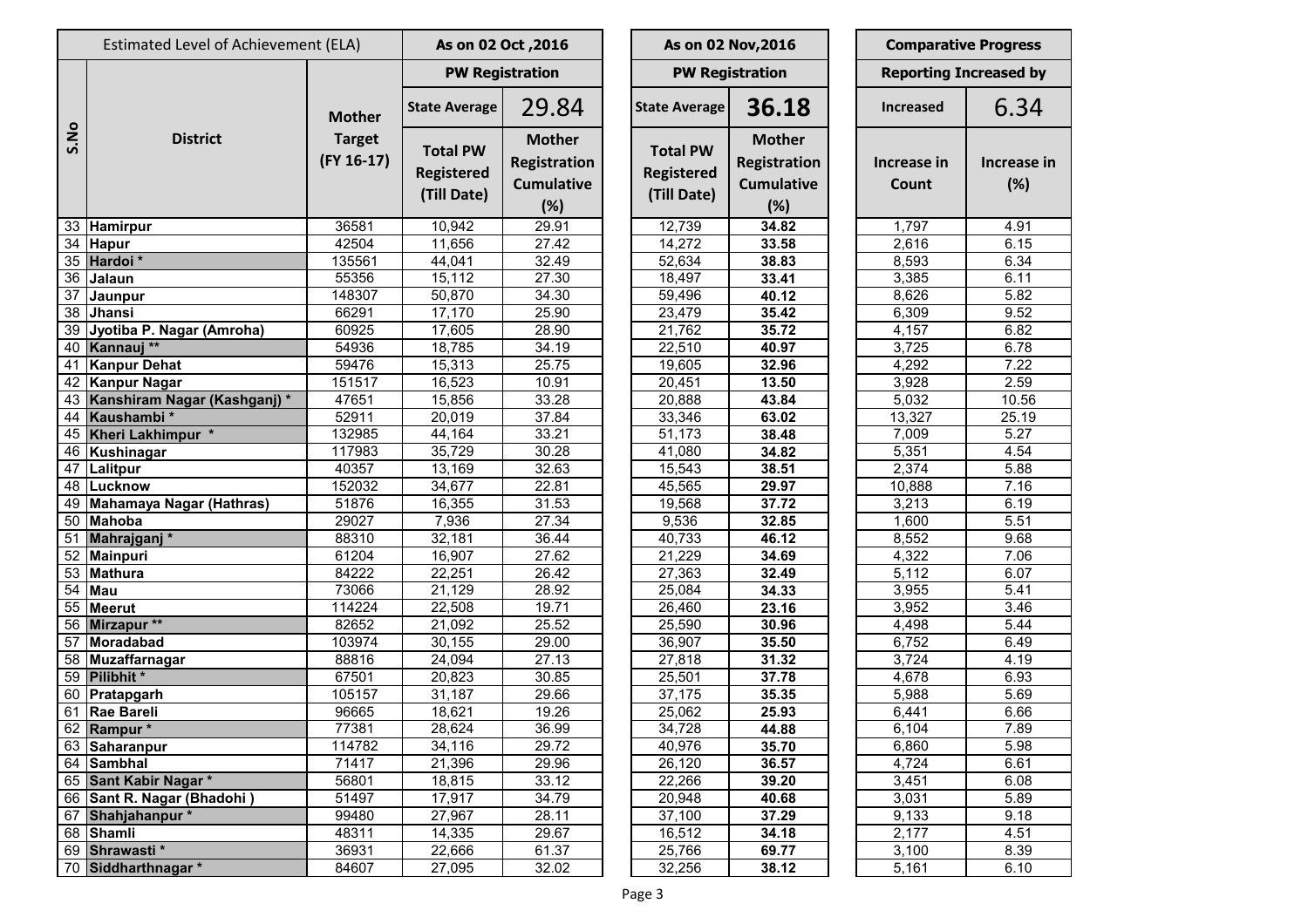|                     | Estimated Level of Achievement (ELA) |                               | As on 02 Oct , 2016                                 |                                                              |  |                                                     | As on 02 Nov, 2016                                        |  | <b>Comparative Progres</b>   |                  |  |
|---------------------|--------------------------------------|-------------------------------|-----------------------------------------------------|--------------------------------------------------------------|--|-----------------------------------------------------|-----------------------------------------------------------|--|------------------------------|------------------|--|
|                     |                                      | <b>Mother</b>                 |                                                     | <b>PW Registration</b>                                       |  |                                                     | <b>PW Registration</b>                                    |  | <b>Reporting Increased I</b> |                  |  |
|                     |                                      |                               | <b>State Average</b>                                | 29.84                                                        |  | <b>State Average</b>                                | 36.18                                                     |  | <b>Increased</b>             | 6.3 <sup>4</sup> |  |
| os.<br>$\mathbf{v}$ | <b>District</b>                      | <b>Target</b><br>$(FY 16-17)$ | <b>Total PW</b><br><b>Registered</b><br>(Till Date) | <b>Mother</b><br>Registration<br><b>Cumulative</b><br>$(\%)$ |  | <b>Total PW</b><br><b>Registered</b><br>(Till Date) | <b>Mother</b><br>Registration<br><b>Cumulative</b><br>(%) |  | Increase in<br>Count         | Increas<br>(%)   |  |
| 71                  | Sitapur **                           | 148252                        | 47,466                                              | 32.02                                                        |  | 56,911                                              | 38.39                                                     |  | 9,445                        | 6.37             |  |
| 72                  | Sonbhadra *                          | 61715                         | 16,767                                              | 27.17                                                        |  | 20,898                                              | 33.86                                                     |  | 4,131                        | 6.69             |  |
|                     | 73 Sultanpur                         | 81693                         | 21,228                                              | 25.99                                                        |  | 26,029                                              | 31.86                                                     |  | 4,801                        | 5.88             |  |
|                     | 74 Unnao                             | 103065                        | 34,557                                              | 33.53                                                        |  | 40,071                                              | 38.88                                                     |  | 5,514                        | 5.35             |  |
|                     | 75 Varanasi                          | 122007                        | 34,605                                              | 28.36                                                        |  | 41,156                                              | 33.73                                                     |  | 6,551                        | 5.37             |  |
|                     | <b>Uttar Pradesh:</b>                | 6612837                       | 1973040                                             | 29.84                                                        |  | 2392318                                             | 36.18                                                     |  | 419278                       | 6.34             |  |
|                     | <b>Performance of Non HPD's</b>      | 4323188                       | 1215570                                             | 28.12                                                        |  | 1469256                                             | 33.99                                                     |  | 253686                       | 5.87             |  |
|                     | Performance of HPD's *               | 2289648                       | 757470                                              | 33.08                                                        |  | 923062                                              | 40.31                                                     |  | 165592                       | 7.23             |  |
|                     | Performance of mSehat districts **   | 515578                        | 152236                                              | 29.53                                                        |  | 181653                                              | 35.23                                                     |  | 29417                        | 5.71             |  |

| As on 02 Oct, 2016                                  |                                                                  |                                              | As on 02 Nov, 2016   |                                                                  | <b>Comparative Progress</b>   |                   |  |  |
|-----------------------------------------------------|------------------------------------------------------------------|----------------------------------------------|----------------------|------------------------------------------------------------------|-------------------------------|-------------------|--|--|
| <b>PW Registration</b>                              |                                                                  |                                              |                      | <b>PW Registration</b>                                           | <b>Reporting Increased by</b> |                   |  |  |
| <b>State Average</b>                                | 29.84                                                            |                                              | <b>State Average</b> | 36.18                                                            | <b>Increased</b>              | 6.34              |  |  |
| <b>Total PW</b><br><b>Registered</b><br>(Till Date) | <b>Mother</b><br><b>Registration</b><br><b>Cumulative</b><br>(%) | <b>Total PW</b><br>Registered<br>(Till Date) |                      | <b>Mother</b><br><b>Registration</b><br><b>Cumulative</b><br>(%) | Increase in<br>Count          | Increase i<br>(%) |  |  |
| 47,466                                              | 32.02                                                            |                                              | 56,911               | 38.39                                                            | 9,445                         | 6.37              |  |  |
| 16,767                                              | 27.17                                                            |                                              | 20,898               | 33.86                                                            | 4,131                         | 6.69              |  |  |
| 21,228                                              | 25.99                                                            |                                              | 26,029               | 31.86                                                            | 4,801                         | 5.88              |  |  |
| 34,557                                              | 33.53                                                            |                                              | 40,071               | 38.88                                                            | 5,514                         | 5.35              |  |  |
| 34,605                                              | 28.36                                                            |                                              | 41,156               | 33.73                                                            | 6,551                         | 5.37              |  |  |
| 1973040                                             | 29.84                                                            |                                              | 2392318              | 36.18                                                            | 419278                        | 6.34              |  |  |
| 1215570                                             | 28.12                                                            |                                              | 1469256              | 33.99                                                            | 253686                        | 5.87              |  |  |
| 757470                                              | 33.08                                                            |                                              | 923062               | 40.31                                                            | 165592                        | 7.23              |  |  |
| 152236                                              | 29.53                                                            |                                              | 181653               | 35.23                                                            | 29417                         | 5.71              |  |  |

# **Se** in nt **Increase in (%)**

### **Lowest 10 Performing Districts**

| <b>SN</b>      | <b>District Name</b> | <b>Cum.(%)</b> | <b>SN</b> | <b>District Name</b>      | <b>Cum.(%)</b> |
|----------------|----------------------|----------------|-----------|---------------------------|----------------|
|                | <b>Kanpur Nagar</b>  | 13.50          |           | Shrawasti*                | 69.77          |
| $\overline{2}$ | Ghaziabad            | 17.53          | C         | Kaushambi*                | 63.02          |
| 3              | <b>Meerut</b>        | 23.16          | 3         | Amethi                    | 54.08          |
| $\overline{4}$ | <b>Rae Bareli</b>    | 25.93          |           | Etah *                    | 50.07          |
| 5              | Azamgarh             | 28.44          | 5         | Balrampur *               | 49.83          |
| 6              | Lucknow              | 29.97          | 6         | Mahrajganj*               | 46.12          |
| $\overline{7}$ | <b>Fatehpur</b>      | 30.18          |           | Barabanki*                | 45.75          |
| 8              | Allahabad*           | 30.19          | 8         | <b>Gautam Budha Nagar</b> | 45.32          |
| 9              | <b>Bijnor</b>        | 30.34          | 9         | <b>Bahraich</b> *         | 45.12          |
| 10             | Mirzapur **          | 30.96          | 10        | Rampur*                   | 44.88          |

| lsn             | <b>District Name</b> | Progress (%) | <b>SN</b> | <b>District Name</b>        | <b>Progress</b> |
|-----------------|----------------------|--------------|-----------|-----------------------------|-----------------|
| $\overline{1}$  | <b>Kanpur Nagar</b>  | 2.59         |           | Kaushambi*                  | 25.19           |
| $\overline{2}$  | Meerut               | 3.46         | C         | Farrukhabad*                | 12.72           |
| $\mathbf{3}$    | Ghaziabad            | 3.47         |           | Amethi                      | 11.46           |
| $\overline{4}$  | Allahabad*           | 3.67         | 4         | Kanshiram Nagar (Kashganj)* | 10.56           |
| 5               | Gorakhpur            | 3.93         | 5         | Mahrajganj*                 | 9.68            |
| $6\phantom{1}6$ | <b>Muzaffarnagar</b> | 4.19         | 6         | Jhansi                      | 9.52            |
| $\overline{7}$  | Shamli               | 4.51         |           | Shahjahanpur*               | 9.18            |
| 8               | Kushinagar           | 4.54         | 8         | Etah *                      | 8.98            |
| 9               | Chitrakoot           | 4.56         | 9         | Balrampur *                 | 8.66            |
| $\sqrt{10}$     | <b>Fatehpur</b>      | 4.72         | 10        | Barabanki *                 | 8.49            |

### **Highest 10 Performing Districts**

| <b>SN</b>    | <b>District Name</b>      | Cum.(%) |
|--------------|---------------------------|---------|
| 1            | Shrawasti*                | 69.77   |
| $\mathbf{2}$ | Kaushambi *               | 63.02   |
| $\mathbf{3}$ | Amethi                    | 54.08   |
| 4            | Etah <sup>*</sup>         | 50.07   |
| 5            | Balrampur*                | 49.83   |
| 6            | Mahrajganj*               | 46.12   |
| 7            | Barabanki*                | 45.75   |
| 8            | <b>Gautam Budha Nagar</b> | 45.32   |
| 9            | <b>Bahraich*</b>          | 45.12   |
| 10           | Rampur*                   | 44.88   |

### **Poor 10 In Comparative Progress Good 10 In Comparative Progress**

| SN l            | <b>District Name</b> | <b>Progress (%)</b> | <b>SN</b>       | <b>District Name</b>         | Progress (%) |
|-----------------|----------------------|---------------------|-----------------|------------------------------|--------------|
|                 | <b>Kanpur Nagar</b>  | 2.59                |                 | Kaushambi *                  | 25.19        |
| $\overline{2}$  | <b>Meerut</b>        | 3.46                |                 | Farrukhabad*                 | 12.72        |
| 3               | Ghaziabad            | 3.47                |                 | Amethi                       | 11.46        |
| 4               | Allahabad*           | 3.67                | 4               | Kanshiram Nagar (Kashganj) * | 10.56        |
| $5\phantom{1}$  | Gorakhpur            | 3.93                | 5               | Mahrajganj*                  | 9.68         |
| 6               | Muzaffarnagar        | 4.19                | 6               | Jhansi                       | 9.52         |
| 7               | Shamli               | 4.51                |                 | Shahjahanpur*                | 9.18         |
| 8               | Kushinagar           | 4.54                | 8               | Etah *                       | 8.98         |
| 9               | <b>Chitrakoot</b>    | 4.56                | 9               | <b>Balrampur</b> *           | 8.66         |
| 10 <sup>°</sup> | Fatehpur             | 4.72                | 10 <sup>°</sup> | Barabanki *                  | 8.49         |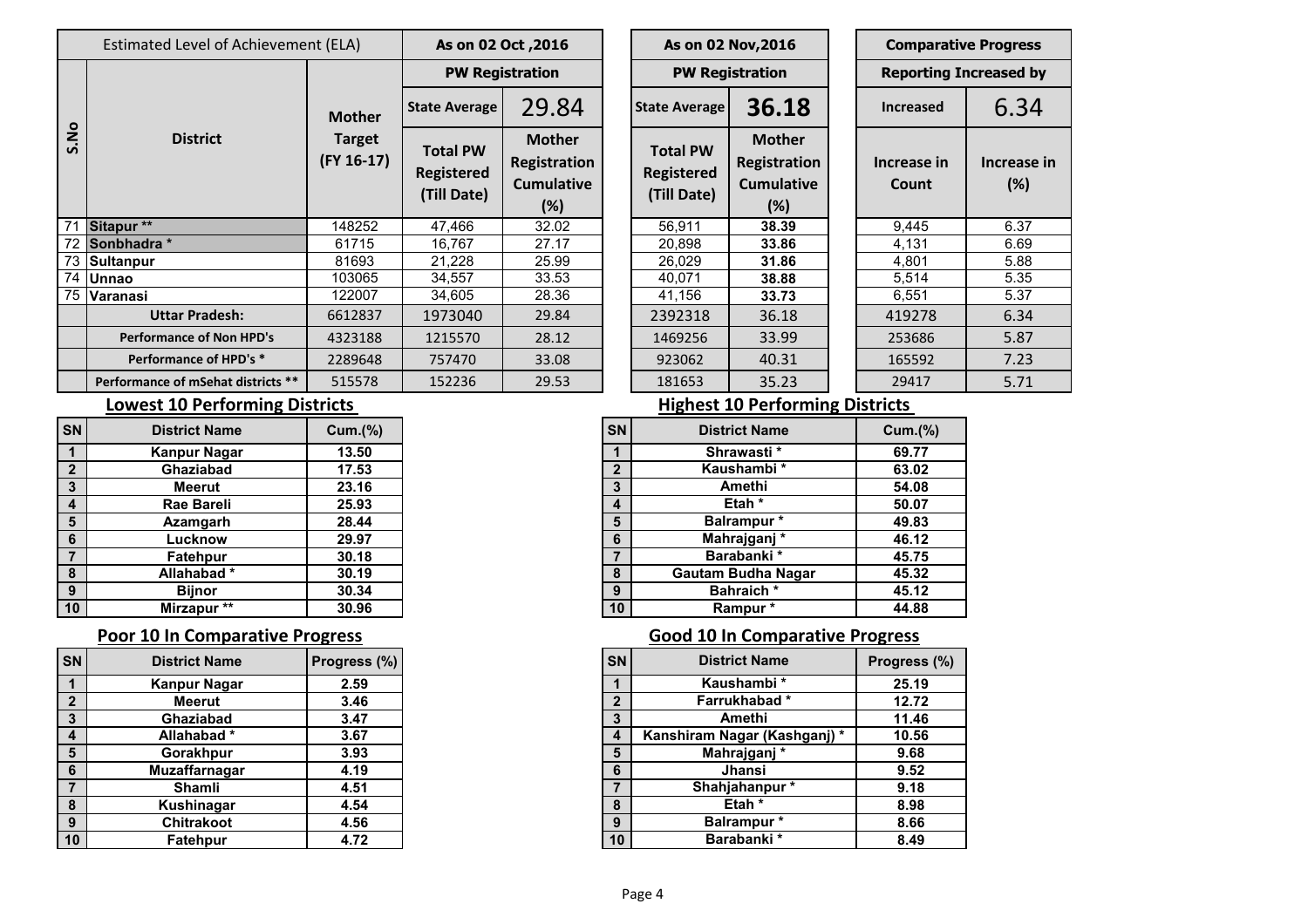## **Child Registration (FY 2016-17)**

Г

|                | And Comparative Progress, NHM-Uttar Pradesh (Data Source MCTS Portal) |                                               |                                                        |                                                          |  |                                                        |                                                          |                                |                    |  |  |  |
|----------------|-----------------------------------------------------------------------|-----------------------------------------------|--------------------------------------------------------|----------------------------------------------------------|--|--------------------------------------------------------|----------------------------------------------------------|--------------------------------|--------------------|--|--|--|
|                | Estimated Level of Achievement (ELA)                                  |                                               | As on 02 Oct, 2016                                     |                                                          |  | As on 02 Nov, 2016                                     |                                                          | <b>Comparative Progress</b>    |                    |  |  |  |
|                |                                                                       |                                               | <b>Child Registration</b>                              |                                                          |  | <b>Child Registration</b>                              |                                                          | <b>Reporting Increased by:</b> |                    |  |  |  |
|                |                                                                       | <b>Child</b><br><b>Target</b><br>$(FY 16-17)$ | <b>State Average</b>                                   | 22.07                                                    |  | <b>State Average</b>                                   | 26.69                                                    | <b>Increased</b>               | 4.62               |  |  |  |
| S.No           | <b>District</b>                                                       |                                               | <b>Total Child</b><br><b>Registered</b><br>(Till Date) | <b>Child</b><br>Registration<br><b>Cumulative</b><br>(%) |  | <b>Total Child</b><br><b>Registered</b><br>(Till Date) | <b>Child</b><br>Registration<br><b>Cumulative</b><br>(%) | Increase in<br>Count           | Increase in<br>(%) |  |  |  |
| 1              | Agra                                                                  | 125357                                        | 24,475                                                 | 19.52                                                    |  | 32,838                                                 | 26.20                                                    | 8,363                          | 6.67               |  |  |  |
| $\overline{2}$ | <b>Aligarh</b>                                                        | 105127                                        | 14,694                                                 | 13.98                                                    |  | 17,806                                                 | 16.94                                                    | 3,112                          | 2.96               |  |  |  |
| $\mathbf{3}$   | Allahabad*                                                            | 170541                                        | 32,733                                                 | 19.19                                                    |  | 36,082                                                 | 21.16                                                    | 3,349                          | 1.96               |  |  |  |
| 4              | <b>Ambedkar Nagar</b>                                                 | 68641                                         | 14,754                                                 | 21.49                                                    |  | 19,478                                                 | 28.38                                                    | 4,724                          | 6.88               |  |  |  |
| 5              | <b>Amethi</b>                                                         | 51848                                         | 16,160                                                 | 31.17                                                    |  | 20,307                                                 | 39.17                                                    | 4,147                          | 8.00               |  |  |  |
| 6              | <b>Auraiya</b>                                                        | 39269                                         | 8,953                                                  | 22.80                                                    |  | 10,355                                                 | 26.37                                                    | 1,402                          | 3.57               |  |  |  |
|                | <b>Azamgarh</b>                                                       | 132103                                        | 28,013                                                 | 21.21                                                    |  | 32,766                                                 | 24.80                                                    | 4,753                          | 3.60               |  |  |  |
| 8              | <b>Baghpat</b>                                                        | 37262                                         | 13,970                                                 | 37.49                                                    |  | 16,550                                                 | 44.42                                                    | 2,580                          | 6.92               |  |  |  |
| $\overline{9}$ | <b>Bahraich</b> *                                                     | 99532                                         | 18,470                                                 | 18.56                                                    |  | 22,340                                                 | 22.45                                                    | 3,870                          | 3.89               |  |  |  |
|                | 10 Ballia                                                             | 92246                                         | 20,429                                                 | 22.15                                                    |  | 26,266                                                 | 28.47                                                    | 5,837                          | 6.33               |  |  |  |
| 11             | <b>Balrampur</b> *                                                    | 61496                                         | 16,103                                                 | 26.19                                                    |  | 18,262                                                 | 29.70                                                    | 2,159                          | 3.51               |  |  |  |
| 12             | <b>Banda</b>                                                          | 51493                                         | 12,771                                                 | 24.80                                                    |  | 15,208                                                 | 29.53                                                    | 2,437                          | 4.73               |  |  |  |
| 13             | Barabanki*                                                            | 93228                                         | 24,054                                                 | 25.80                                                    |  | 32,791                                                 | 35.17                                                    | 8,737                          | 9.37               |  |  |  |
|                | 14 Bareilly **                                                        | 127778                                        | 29,524                                                 | 23.11                                                    |  | 35,292                                                 | 27.62                                                    | 5,768                          | 4.51               |  |  |  |
|                | 15 Basti                                                              | 70423                                         | 14,316                                                 | 20.33                                                    |  | 17,231                                                 | 24.47                                                    | 2,915                          | 4.14               |  |  |  |
|                | 16 Bijnor                                                             | 105415                                        | 20,326                                                 | 19.28                                                    |  | 26,399                                                 | 25.04                                                    | 6,073                          | 5.76               |  |  |  |
|                | 17 Budaun *                                                           | 91351                                         | 18,564                                                 | 20.32                                                    |  | 22,602                                                 | 24.74                                                    | 4,038                          | 4.42               |  |  |  |
|                | 18 Bulandshahr                                                        | 100112                                        | 27,685                                                 | 27.65                                                    |  | 32,089                                                 | 32.05                                                    | 4,404                          | 4.40               |  |  |  |
|                | 19 Chandauli                                                          | 55877                                         | 12,010                                                 | 21.49                                                    |  | 15,485                                                 | 27.71                                                    | 3,475                          | 6.22               |  |  |  |
|                | 20 Chitrakoot                                                         | 28346                                         | 5,805                                                  | 20.48                                                    |  | 6,675                                                  | 23.55                                                    | 870                            | 3.07               |  |  |  |
| 21             | Deoria                                                                | 88668                                         | 25,107                                                 | 28.32                                                    |  | 30,421                                                 | 34.31                                                    | 5,314                          | 5.99               |  |  |  |
|                | $22$ Etah $*$                                                         | 50396                                         | 17,044                                                 | 33.82                                                    |  | 20,806                                                 | 41.29                                                    | 3,762                          | 7.46               |  |  |  |
|                | 23 Etawah                                                             | 45188                                         | 8,112                                                  | 17.95                                                    |  | 10,435                                                 | 23.09                                                    | 2,323                          | 5.14               |  |  |  |
|                | 24 Faizabad **                                                        | 70632                                         | 10,834                                                 | 15.34                                                    |  | 12,917                                                 | 18.29                                                    | 2,083                          | 2.95               |  |  |  |
|                | 25 Farrukhabad*                                                       | 54013                                         | 16,001                                                 | 29.62                                                    |  | 19,468                                                 | 36.04                                                    | 3,467                          | 6.42               |  |  |  |
|                | 26 Fatehpur                                                           | 75335                                         | 11,340                                                 | 15.05                                                    |  | 13,270                                                 | 17.61                                                    | 1,930                          | 2.56               |  |  |  |
|                | 27 Firozabad                                                          | 71446                                         | 15,939                                                 | 22.31                                                    |  | 20,921                                                 | 29.28                                                    | 4,982                          | 6.97               |  |  |  |
|                | 28 Gautam Budha Nagar                                                 | 47923                                         | 13,275                                                 | 27.70                                                    |  | 14,720                                                 | 30.72                                                    | 1,445                          | 3.02               |  |  |  |
|                | 29 Ghaziabad                                                          | 96680                                         | 9,575                                                  | 9.90                                                     |  | 11,053                                                 | 11.43                                                    | 1,478                          | 1.53               |  |  |  |
|                | 30 Ghazipur                                                           | 103670                                        | 29,749                                                 | 28.70                                                    |  | 34,578                                                 | 33.35                                                    | 4,829                          | 4.66               |  |  |  |
|                | 31 Gonda *                                                            | 98190                                         | 26,370                                                 | 26.86                                                    |  | 31,886                                                 | 32.47                                                    | 5,516                          | 5.62               |  |  |  |
|                | 32 Gorakhpur                                                          | 126946                                        | 30,253                                                 | 23.83                                                    |  | 34,241                                                 | 26.97                                                    | 3,988                          | 3.14               |  |  |  |
|                | 33 Hamirpur                                                           | 31593                                         | 5,607                                                  | 17.75                                                    |  | 6,699                                                  | 21.20                                                    | 1,092                          | 3.46               |  |  |  |
|                | 34 Hapur                                                              | 36708                                         | 9,952                                                  | 27.11                                                    |  | 12,367                                                 | 33.69                                                    | 2,415                          | 6.58               |  |  |  |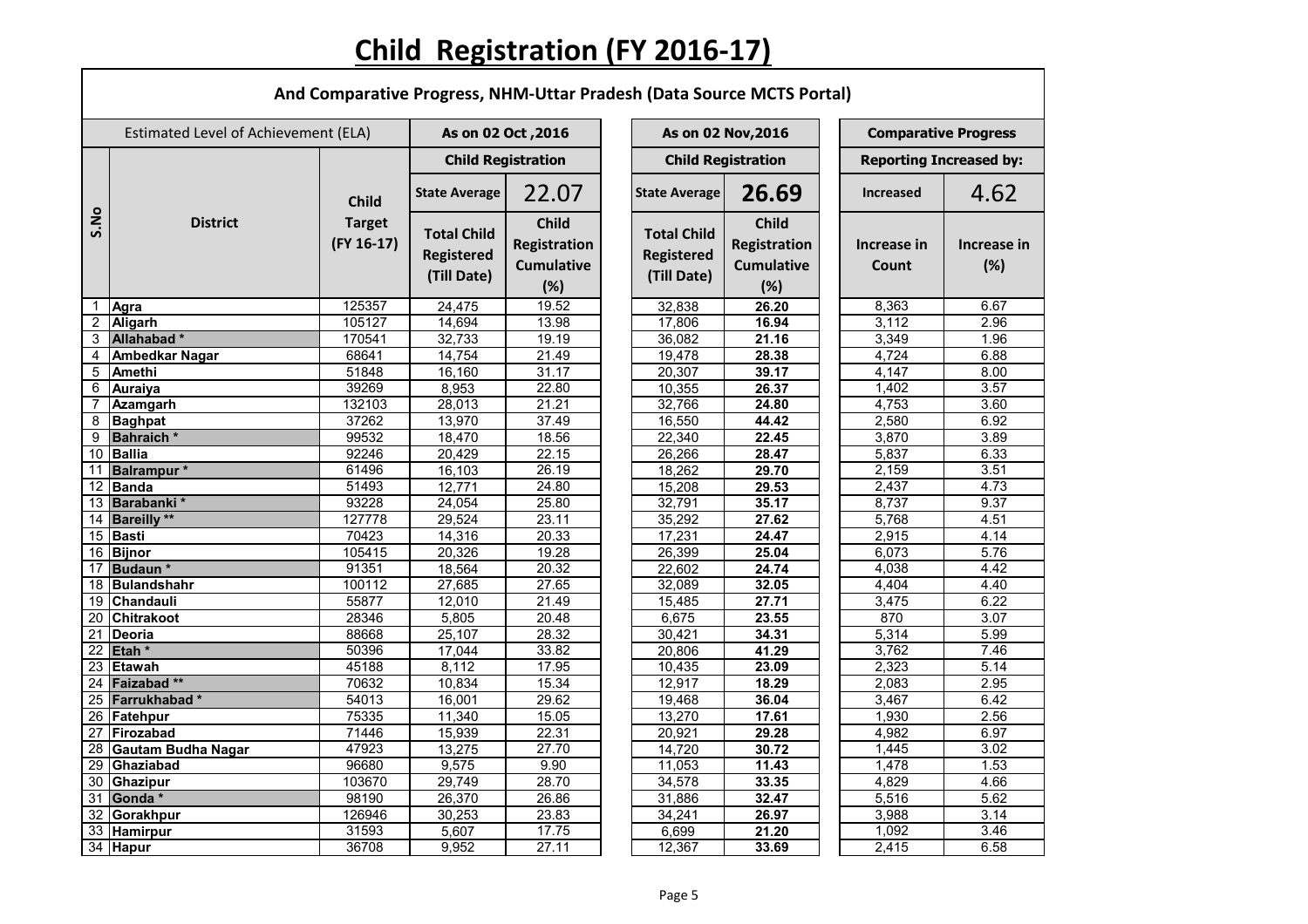|                 | Estimated Level of Achievement (ELA) |                               | As on 02 Oct, 2016                                     |                                                          |  |                                                        | As on 02 Nov, 2016                                              | <b>Comparative Progress</b> |                                |                    |
|-----------------|--------------------------------------|-------------------------------|--------------------------------------------------------|----------------------------------------------------------|--|--------------------------------------------------------|-----------------------------------------------------------------|-----------------------------|--------------------------------|--------------------|
|                 |                                      |                               |                                                        | <b>Child Registration</b>                                |  |                                                        | <b>Child Registration</b>                                       |                             | <b>Reporting Increased by:</b> |                    |
|                 |                                      | <b>Child</b>                  | <b>State Average</b>                                   | 22.07                                                    |  | <b>State Average</b>                                   | 26.69                                                           |                             | <b>Increased</b>               | 4.62               |
| S.No            | <b>District</b>                      | <b>Target</b><br>$(FY 16-17)$ | <b>Total Child</b><br><b>Registered</b><br>(Till Date) | <b>Child</b><br>Registration<br><b>Cumulative</b><br>(%) |  | <b>Total Child</b><br><b>Registered</b><br>(Till Date) | <b>Child</b><br><b>Registration</b><br><b>Cumulative</b><br>(%) |                             | Increase in<br>Count           | Increase in<br>(%) |
|                 | 35 Hardoi *                          | 117076                        | 30,157                                                 | 25.76                                                    |  | 35,884                                                 | 30.65                                                           |                             | 5,727                          | 4.89               |
| 36              | Jalaun                               | 47810                         | 8,540                                                  | 17.86                                                    |  | 10,829                                                 | 22.65                                                           |                             | 2,289                          | 4.79               |
| $\overline{37}$ | Jaunpur                              | 128088                        | 37,071                                                 | 28.94                                                    |  | 45,611                                                 | 35.61                                                           |                             | 8,540                          | 6.67               |
| 38              | Jhansi                               | 57253                         | 11,016                                                 | 19.24                                                    |  | 12,814                                                 | 22.38                                                           |                             | 1,798                          | 3.14               |
| 39              | Jyotiba P. Nagar (Amroha)            | 52617                         | 11,078                                                 | 21.05                                                    |  | 14,089                                                 | 26.78                                                           |                             | 3,011                          | 5.72               |
|                 | 40 Kannauj **                        | 47446                         | 11,278                                                 | 23.77                                                    |  | 13,242                                                 | 27.91                                                           |                             | 1,964                          | 4.14               |
| 41              | <b>Kanpur Dehat</b>                  | 51367                         | 8,503                                                  | 16.55                                                    |  | 11,295                                                 | 21.99                                                           |                             | 2,792                          | 5.44               |
| 42              | <b>Kanpur Nagar</b>                  | 130857                        | 17,536                                                 | 13.40                                                    |  | 22,427                                                 | 17.14                                                           |                             | 4,891                          | 3.74               |
| 43              | Kanshiram Nagar (Kashganj)*          | 41153                         | 12,574                                                 | 30.55                                                    |  | 14,603                                                 | 35.48                                                           |                             | 2,029                          | 4.93               |
| 44              | Kaushambi*                           | 45695                         | 10,432                                                 | 22.83                                                    |  | 11,251                                                 | 24.62                                                           |                             | 819                            | 1.79               |
| 45              | Kheri Lakhimpur *                    | 114852                        | 27,555                                                 | 23.99                                                    |  | 31,793                                                 | 27.68                                                           |                             | 4,238                          | 3.69               |
| 46              | Kushinagar                           | 101894                        | 25,615                                                 | 25.14                                                    |  | 28,327                                                 | 27.80                                                           |                             | 2,712                          | 2.66               |
| 47              | Lalitpur                             | 34854                         | 8,502                                                  | 24.39                                                    |  | 10,252                                                 | 29.41                                                           |                             | 1,750                          | 5.02               |
| 48              | Lucknow                              | 131301                        | 20,523                                                 | 15.63                                                    |  | 27,831                                                 | 21.20                                                           |                             | 7,308                          | 5.57               |
| 49              | Mahamaya Nagar (Hathras)             | 44803                         | 10,224                                                 | 22.82                                                    |  | 11,678                                                 | 26.07                                                           |                             | 1,454                          | 3.25               |
| 50              | <b>Mahoba</b>                        | 25070                         | 3,664                                                  | 14.62                                                    |  | 4,604                                                  | 18.36                                                           |                             | 940                            | 3.75               |
| 51              | Mahrajganj*                          | 76268                         | 21,916                                                 | 28.74                                                    |  | 25,182                                                 | 33.02                                                           |                             | 3,266                          | 4.28               |
| 52              | <b>Mainpuri</b>                      | 52859                         | 11,304                                                 | 21.39                                                    |  | 13,579                                                 | 25.69                                                           |                             | 2,275                          | 4.30               |
| 53              | <b>Mathura</b>                       | 72738                         | 14,664                                                 | 20.16                                                    |  | 19,151                                                 | 26.33                                                           |                             | 4,487                          | 6.17               |
| 54              | <b>Mau</b>                           | 63102                         | 15,866                                                 | 25.14                                                    |  | 18,521                                                 | 29.35                                                           |                             | 2,655                          | 4.21               |
| 55              | <b>Meerut</b>                        | 98650                         | 19,563                                                 | 19.83                                                    |  | 23,484                                                 | 23.81                                                           |                             | 3,921                          | 3.97               |
| 56              | Mirzapur **                          | 71383                         | 10,333                                                 | 14.48                                                    |  | 13,218                                                 | 18.52                                                           |                             | 2,885                          | 4.04               |
| 57              | Moradabad                            | 89797                         | 19,704                                                 | 21.94                                                    |  | 24,976                                                 | 27.81                                                           |                             | 5,272                          | 5.87               |
| 58              | Muzaffarnagar                        | 76705                         | 13,306                                                 | 17.35                                                    |  | 17,215                                                 | 22.44                                                           |                             | 3,909                          | 5.10               |
| 59              | Pilibhit*                            | 58295                         | 13,576                                                 | 23.29                                                    |  | 15,834                                                 | 27.16                                                           |                             | 2,258                          | 3.87               |
|                 | 60 Pratapgarh                        | 90819                         | 19,072                                                 | 21.00                                                    |  | 21,616                                                 | 23.80                                                           |                             | 2,544                          | 2.80               |
|                 | 61   Rae Bareli                      | 83485                         | 10,616                                                 | 12.72                                                    |  | 12,615                                                 | 15.11                                                           |                             | 1,999                          | 2.39               |
|                 | 62 Rampur *                          | 66828                         | 23,289                                                 | 34.85                                                    |  | 29,690                                                 | 44.43                                                           |                             | 6,401                          | 9.58               |
|                 | 63 Saharanpur                        | 99130                         | 21,299                                                 | 21.49                                                    |  | 25,542                                                 | 25.77                                                           |                             | 4,243                          | 4.28               |
|                 | 64 Sambhal                           | 61677                         | 14,790                                                 | 23.98                                                    |  | 17,674                                                 | 28.66                                                           |                             | 2,884                          | 4.68               |
|                 | 65 Sant Kabir Nagar *                | 49056                         | 10,946                                                 | 22.31                                                    |  | 13,473                                                 | 27.46                                                           |                             | 2,527                          | 5.15               |
|                 | 66 Sant R. Nagar (Bhadohi)           | 44474                         | 8,731                                                  | 19.63                                                    |  | 10,619                                                 | 23.88                                                           |                             | 1,888                          | 4.25               |
|                 | 67 Shahjahanpur*                     | 85914                         | 17,643                                                 | 20.54                                                    |  | 22,954                                                 | 26.72                                                           |                             | 5,311                          | 6.18               |
|                 | 68 Shamli                            | 41722                         | 9,671                                                  | 23.18                                                    |  | 10,870                                                 | 26.05                                                           |                             | 1,199                          | 2.87               |
|                 | 69 Shrawasti *                       | 31895                         | 15,290                                                 | 47.94                                                    |  | 16,858                                                 | 52.86                                                           |                             | 1,568                          | 4.92               |
|                 | 70 Siddharthnagar *                  | 73070                         | 17,428                                                 | 23.85                                                    |  | 20,205                                                 | 27.65                                                           |                             | 2,777                          | 3.80               |
|                 | 71 Sitapur **                        | 128037                        | 23,136                                                 | 18.07                                                    |  | 29,325                                                 | 22.90                                                           |                             | 6,189                          | 4.83               |
|                 | 72 Sonbhadra *                       | 53299                         | 11,174                                                 | 20.96                                                    |  | 14,277                                                 | 26.79                                                           |                             | 3,103                          | 5.82               |
|                 | 73 Sultanpur                         | 70552                         | 13,505                                                 | 19.14                                                    |  | 15,447                                                 | 21.89                                                           |                             | 1,942                          | 2.75               |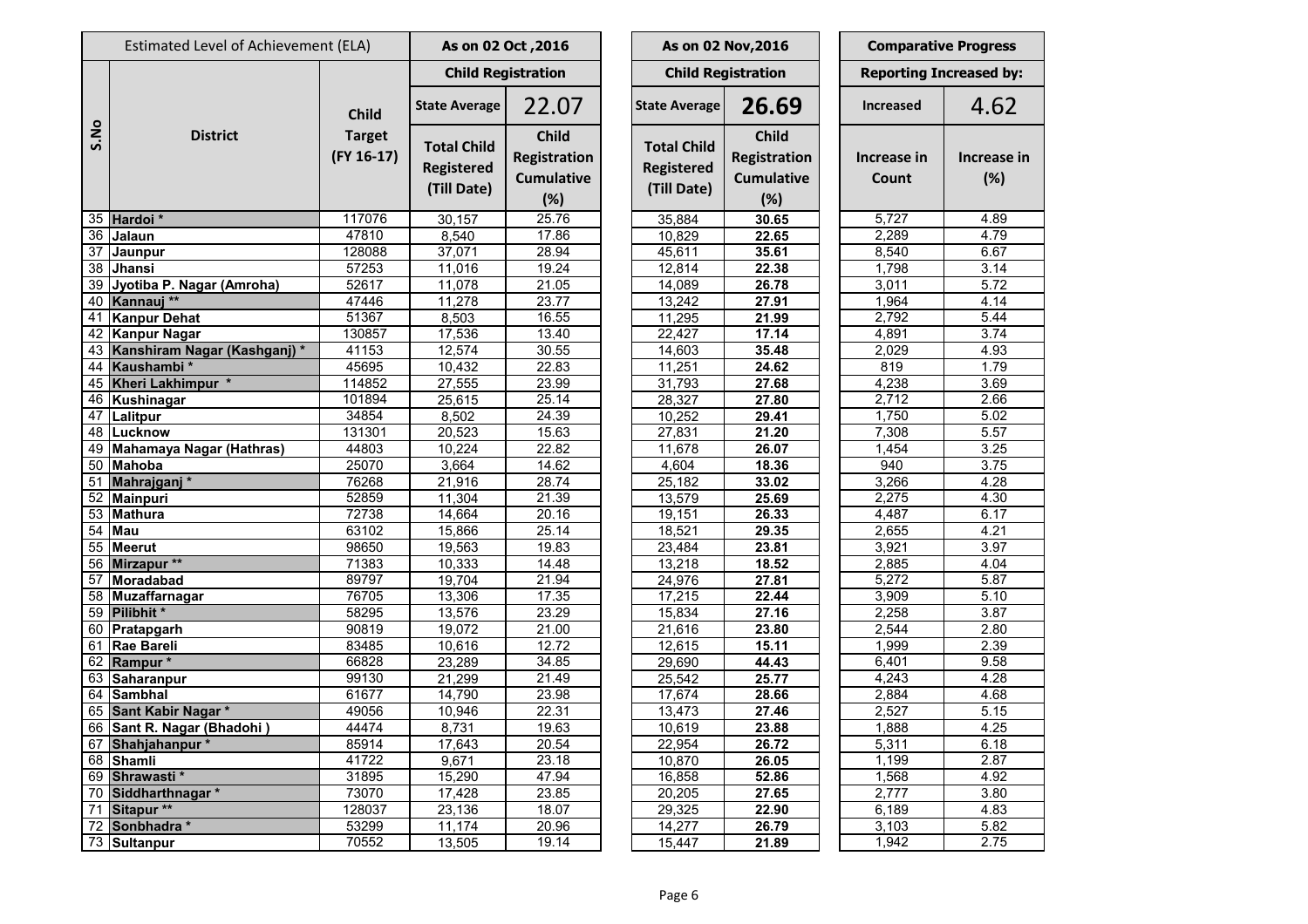|                 | Estimated Level of Achievement (ELA) | As on 02 Oct, 2016                |                                                        |                                                          | As on 02 Nov, 2016 |                                                        |                                                             | <b>Comparative Progress</b> |                               |                        |  |
|-----------------|--------------------------------------|-----------------------------------|--------------------------------------------------------|----------------------------------------------------------|--------------------|--------------------------------------------------------|-------------------------------------------------------------|-----------------------------|-------------------------------|------------------------|--|
|                 | <b>District</b>                      |                                   | <b>Child Registration</b><br><b>Child Registration</b> |                                                          |                    |                                                        |                                                             |                             | <b>Reporting Increased by</b> |                        |  |
| ON.<br><u>ທ</u> |                                      | <b>Child</b>                      | <b>State Average</b>                                   | 22.07                                                    |                    | <b>State Average</b>                                   | 26.69                                                       |                             | <b>Increased</b>              | 4.62                   |  |
|                 |                                      | <b>Target</b><br>$($ FY 16-17 $)$ | <b>Total Child</b><br><b>Registered</b><br>(Till Date) | <b>Child</b><br>Registration<br><b>Cumulative</b><br>(%) |                    | <b>Total Child</b><br><b>Registered</b><br>(Till Date) | <b>Child</b><br>Registration<br><b>Cumulative</b><br>$(\%)$ |                             | Increase in<br><b>Count</b>   | <b>Increase</b><br>(%) |  |
|                 | 74 Unnao                             | 89011                             | 22,742                                                 | 25.55                                                    |                    | 26,419                                                 | 29.68                                                       |                             | 3,677                         | 4.13                   |  |
|                 | 75 Varanasi                          | 105355                            | 23,602                                                 | 22.40                                                    |                    | 28,308                                                 | 26.87                                                       |                             | 4,706                         | 4.47                   |  |
|                 | <b>Uttar Pradesh:</b>                | 5711087                           | 1260401                                                | 22.07                                                    |                    | 1524186                                                | 26.69                                                       |                             | 263785                        | 4.62                   |  |
|                 | <b>Performance of Non HPD's</b>      | 3733665                           | 793977                                                 | 21.27                                                    |                    | 963951                                                 | 25.82                                                       |                             | 169974                        | 4.55                   |  |
|                 | Performance of HPD's *               | 1977422                           | 466424                                                 | 23.59                                                    |                    | 560235                                                 | 28.33                                                       |                             | 93811                         | 4.74                   |  |
|                 | Performance of mSehat districts **   | 445275                            | 85105                                                  | 19.11                                                    |                    | 103994                                                 | 23.35                                                       |                             | 18889                         | 4.24                   |  |

| As on 02 Oct, 2016                                     |                                                             |  | As on 02 Nov, 2016                                     |                                                             |  | <b>Comparative Progress</b>    |                    |  |  |
|--------------------------------------------------------|-------------------------------------------------------------|--|--------------------------------------------------------|-------------------------------------------------------------|--|--------------------------------|--------------------|--|--|
| <b>Child Registration</b>                              |                                                             |  | <b>Child Registration</b>                              |                                                             |  | <b>Reporting Increased by:</b> |                    |  |  |
| <b>State Average</b>                                   | 22.07                                                       |  | <b>State Average</b>                                   | 26.69                                                       |  | <b>Increased</b>               | 4.62               |  |  |
| <b>Total Child</b><br><b>Registered</b><br>(Till Date) | <b>Child</b><br>Registration<br><b>Cumulative</b><br>$(\%)$ |  | <b>Total Child</b><br><b>Registered</b><br>(Till Date) | <b>Child</b><br>Registration<br><b>Cumulative</b><br>$(\%)$ |  | Increase in<br>Count           | Increase in<br>(%) |  |  |
| 22,742                                                 | 25.55                                                       |  | 26,419                                                 | 29.68                                                       |  | 3,677                          | 4.13               |  |  |
| 23,602                                                 | 22.40                                                       |  | 28,308                                                 | 26.87                                                       |  | 4,706                          | 4.47               |  |  |
| 1260401                                                | 22.07                                                       |  | 1524186                                                | 26.69                                                       |  | 263785                         | 4.62               |  |  |
| 793977                                                 | 21.27                                                       |  | 963951                                                 | 25.82                                                       |  | 169974                         | 4.55               |  |  |
| 466424                                                 | 23.59                                                       |  | 560235                                                 | 28.33                                                       |  | 93811                          | 4.74               |  |  |
| 85105                                                  | 19.11                                                       |  | 103994                                                 | 23.35                                                       |  | 18889                          | 4.24               |  |  |

| <b>District Name</b> | Cum.(% ) | <b>SN</b>    | <b>District Name</b>         | <b>Cum.(%)</b> |
|----------------------|----------|--------------|------------------------------|----------------|
| Ghaziabad            | 11.43    |              | Shrawasti*                   |                |
| <b>Rae Bareli</b>    | 15.11    | $\mathbf{2}$ | Rampur *                     |                |
| Aligarh              | 16.94    | 3            | <b>Baghpat</b>               |                |
| Kanpur Nagar         | 17.14    | 4            | Etah <sup>*</sup>            |                |
| Fatehpur             | 17.61    | 5            | Amethi                       |                |
| Faizabad**           | 18.29    | 6            | Farrukhabad*                 |                |
| <b>Mahoba</b>        | 18.36    |              | Jaunpur                      |                |
| Mirzapur **          | 18.52    | 8            | Kanshiram Nagar (Kashganj) * |                |
| Allahabad*           | 21.16    | 9            | Barabanki *                  |                |
| Lucknow              | 21.20    | 10           | <b>Deoria</b>                |                |

### **Poor 10 In Comparative Progress Comparative Progress Good 10 In Comparative Progress**

| <b>SN</b>               | <b>District Name</b> | Progress (%) |
|-------------------------|----------------------|--------------|
| $\overline{\mathbf{1}}$ | Ghaziabad            | 1.53         |
| $\overline{2}$          | Kaushambi*           | 1.79         |
| $\mathbf{3}$            | Allahabad*           | 1.96         |
| $\overline{4}$          | Rae Bareli           | 2.39         |
| 5                       | Fatehpur             | 2.56         |
| $6\phantom{1}6$         | Kushinagar           | 2.66         |
|                         | <b>Sultanpur</b>     | 2.75         |
| 8                       | Pratapgarh           | 2.80         |
| 9                       | Shamli               | 2.87         |
| $ 10\rangle$            | Faizabad**           | 2.95         |

### **Lowest 10 Performing Districts Lowest 10 Performing Districts**

| SN           | <b>District Name</b>         | Cum.(%) |
|--------------|------------------------------|---------|
|              | Shrawasti*                   | 52.86   |
| $\mathbf{2}$ | Rampur*                      | 44.43   |
| 3            | <b>Baghpat</b>               | 44.42   |
| 4            | Etah <sup>*</sup>            | 41.29   |
| 5            | Amethi                       | 39.17   |
| 6            | Farrukhabad*                 | 36.04   |
| 7            | Jaunpur                      | 35.61   |
| 8            | Kanshiram Nagar (Kashganj) * | 35.48   |
| 9            | Barabanki*                   | 35.17   |
| 10           | Deoria                       | 34.31   |

| SN Í           | <b>District Name</b> | <b>Progress (%)</b> |
|----------------|----------------------|---------------------|
|                | Ghaziabad            | 1.53                |
| $\overline{2}$ | Kaushambi*           | 1.79                |
| $\mathbf{3}$   | Allahabad*           | 1.96                |
| $\overline{4}$ | <b>Rae Bareli</b>    | 2.39                |
| 5              | Fatehpur             | 2.56                |
| 6              | Kushinagar           | 2.66                |
| $\overline{7}$ | <b>Sultanpur</b>     | 2.75                |
| 8              | Pratapgarh           | 2.80                |
| 9              | Shamli               | 2.87                |
| 10             | Faizabad**           | 2.95                |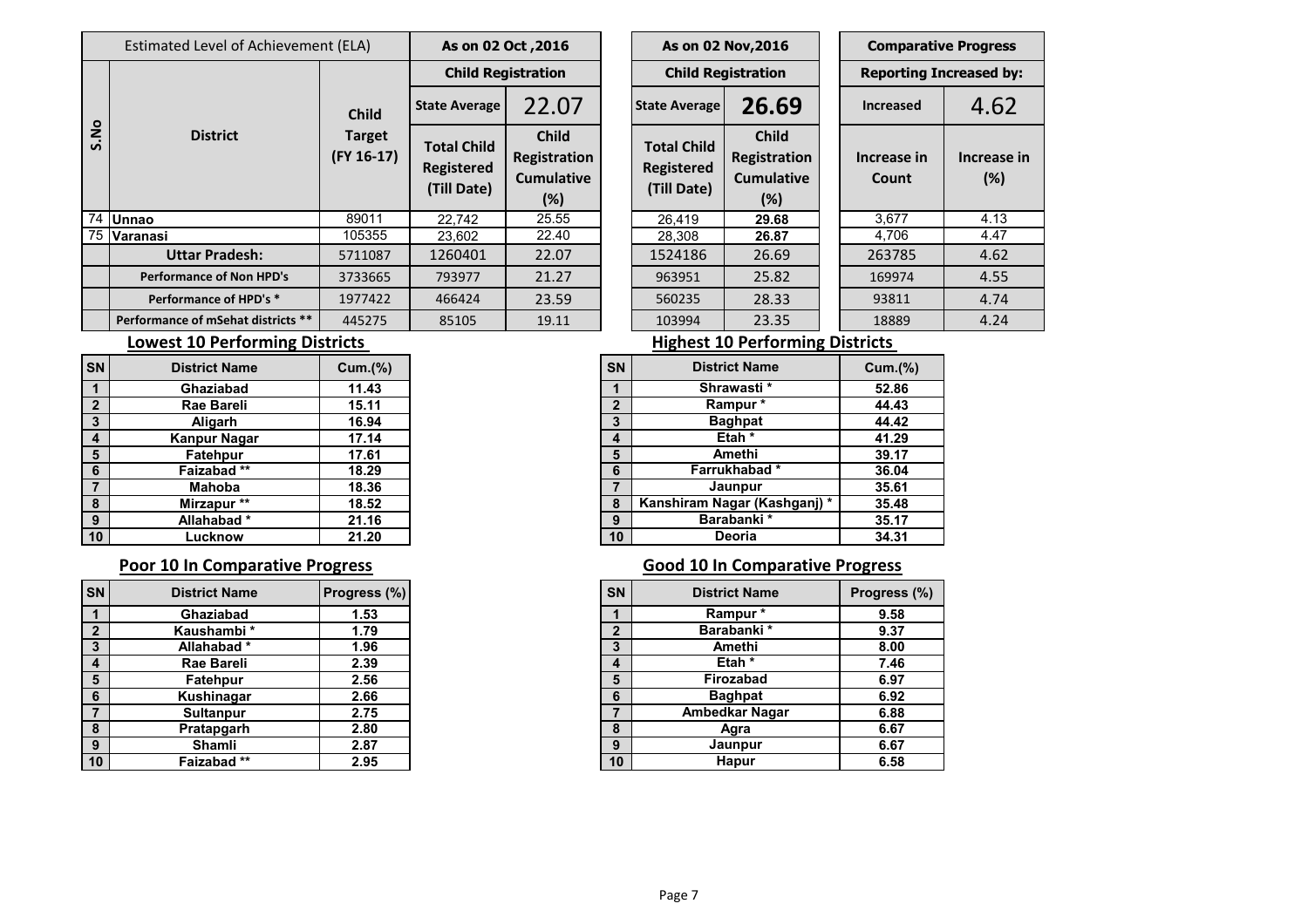|                            | Full Immunization (FY 2015-16)                                                                                                                  |                                               |                                |                          |  |                                |                          |  |                                |                    |  |
|----------------------------|-------------------------------------------------------------------------------------------------------------------------------------------------|-----------------------------------------------|--------------------------------|--------------------------|--|--------------------------------|--------------------------|--|--------------------------------|--------------------|--|
|                            | Full Immunization reporting of Child registered with DOB in FY 2015-16<br>And Comparative Progress, NHM-Uttar Pradesh (Data Source MCTS Portal) |                                               |                                |                          |  |                                |                          |  |                                |                    |  |
|                            | Estimated Level of Achievement (ELA)                                                                                                            |                                               |                                | As on 02 Oct , 2016      |  |                                | As on 02 Nov, 2016       |  | <b>Comparative Progress</b>    |                    |  |
|                            |                                                                                                                                                 |                                               |                                | <b>Full Immunization</b> |  |                                | <b>Full Immunization</b> |  | <b>Reporting Increased by:</b> |                    |  |
| $\circ$<br>Ž<br><u>င်္</u> | <b>District Name</b>                                                                                                                            | <b>Child</b><br><b>Target</b><br>(FY 2015-16) | <b>State</b><br><b>Average</b> | 18.76                    |  | <b>State</b><br><b>Average</b> | 22.22                    |  | State Average                  | 3.47               |  |
|                            |                                                                                                                                                 |                                               | No.                            | (9/6)                    |  | No.                            | (9/6)                    |  | Increase In<br>Count           | Increase In<br>(%) |  |
| $\mathbf{1}$               | Agra                                                                                                                                            | 122938                                        | 15371                          | 12.50                    |  | 17091                          | 13.90                    |  | 1720                           | 1.40               |  |
| 2 <sup>1</sup>             | Aligarh                                                                                                                                         | 103098                                        | 13190                          | 12.79                    |  | 13887                          | 13.47                    |  | 697                            | 0.68               |  |
| 3                          | Allahabad <sup>*</sup>                                                                                                                          | 167250                                        | 35507                          | 21.23                    |  | 40124                          | 23.99                    |  | 4617                           | 2.76               |  |
| $\overline{\mathbf{4}}$    | <b>Ambedkar Nagar</b>                                                                                                                           | 67316                                         | 12904                          | 19.17                    |  | 14538                          | 21.60                    |  | 1634                           | 2.43               |  |
| 5                          | <b>Amethi</b>                                                                                                                                   | 50847                                         | 18813                          | 37.00                    |  | 19956                          | 39.25                    |  | 1143                           | 2.25               |  |
| 6                          | <b>Auraiya</b>                                                                                                                                  | 38511                                         | 9087                           | 23.60                    |  | 9216                           | 23.93                    |  | 129                            | 0.33               |  |
| $\overline{\mathbf{z}}$    | <b>Azamgarh</b>                                                                                                                                 | 129554                                        | 24461                          | 18.88                    |  | 24483                          | 18.90                    |  | 22                             | 0.02               |  |
| 8                          | <b>Baghpat</b>                                                                                                                                  | 36543                                         | 13847                          | 37.89                    |  | 14176                          | 38.79                    |  | 329                            | 0.90               |  |
| 9                          | <b>Bahraich</b> *                                                                                                                               | 97611                                         | 11913                          | 12.20                    |  | 11926                          | 12.22                    |  | 13                             | 0.01               |  |
| 10                         | <b>Ballia</b>                                                                                                                                   | 90466                                         | 17428                          | 19.26                    |  | 19467                          | 21.52                    |  | 2039                           | 2.25               |  |
| 11                         | <b>Balrampur</b> *                                                                                                                              | 60309                                         | 9408                           | 15.60                    |  | 9652                           | 16.00                    |  | 244                            | 0.40               |  |
| 12                         | Banda                                                                                                                                           | 50499                                         | 14790                          | 29.29                    |  | 17082                          | 33.83                    |  | 2292                           | 4.54               |  |
| 13                         | Barabanki *                                                                                                                                     | 91429                                         | 19248                          | 21.05                    |  | 20431                          | 22.35                    |  | 1183                           | 1.29               |  |
| 14                         | <b>Bareilly **</b>                                                                                                                              | 125312                                        | 21166                          | 16.89                    |  | 25962                          | 20.72                    |  | 4796                           | 3.83               |  |
| 15                         | Basti                                                                                                                                           | 69064                                         | 13134                          | 19.02                    |  | 21653                          | 31.35                    |  | 8519                           | 12.33              |  |
| 16                         | <b>Bijnor</b>                                                                                                                                   | 103381                                        | 15131                          | 14.64                    |  | 17115                          | 16.56                    |  | 1984                           | 1.92               |  |
| 17                         | Budaun *                                                                                                                                        | 89588                                         | 12980                          | 14.49                    |  | 17323                          | 19.34                    |  | 4343                           | 4.85               |  |
| 18                         | <b>Bulandshahr</b>                                                                                                                              | 98180                                         | 33993                          | 34.62                    |  | 39284                          | 40.01                    |  | 5291                           | 5.39               |  |
| 19                         | <b>Chandauli</b>                                                                                                                                | 54799                                         | 4685                           | 8.55                     |  | 17917                          | 32.70                    |  | 13232                          | 24.15              |  |
| 20                         | <b>Chitrakoot</b>                                                                                                                               | 27799                                         | 8996                           | 32.36                    |  | 9018                           | 32.44                    |  | 22                             | 0.08               |  |
| 21                         | <b>Deoria</b>                                                                                                                                   | 86957                                         | 14767                          | 16.98                    |  | 17510                          | 20.14                    |  | 2743                           | 3.15               |  |
|                            | 22 Etah $*$                                                                                                                                     | 49423                                         | 25588                          | 51.77                    |  | 27408                          | 55.46                    |  | 1820                           | 3.68               |  |
| 23                         | Etawah                                                                                                                                          | 44316                                         | 7364                           | 16.62                    |  | 7525                           | 16.98                    |  | 161                            | 0.36               |  |
| 24                         | Faizabad **                                                                                                                                     | 69269                                         | 4533                           | 6.54                     |  | 5340                           | 7.71                     |  | 807                            | 1.17               |  |
| 25 <sub>2</sub>            | Farrukhabad*                                                                                                                                    | 52971                                         | 12444                          | 23.49                    |  | 14686                          | 27.72                    |  | 2242                           | 4.23               |  |
|                            | 26   Fatehpur                                                                                                                                   | 73881                                         | 19353                          | 26.19                    |  | 20038                          | 27.12                    |  | 685                            | 0.93               |  |
| 27                         | Firozabad                                                                                                                                       | 70067                                         | 15225                          | 21.73                    |  | 16080                          | 22.95                    |  | 855                            | 1.22               |  |
| 28                         | Gautam Budha Nagar                                                                                                                              | 46998                                         | 3347                           | 7.12                     |  | 5381                           | 11.45                    |  | 2034                           | 4.33               |  |
| 29                         | Ghaziabad                                                                                                                                       | 94814                                         | 4916                           | 5.18                     |  | 5602                           | 5.91                     |  | 686                            | 0.72               |  |
| 30                         | Ghazipur                                                                                                                                        | 101669                                        | 22935                          | 22.56                    |  | 24531                          | 24.13                    |  | 1596                           | 1.57               |  |
| 31                         | Gonda *                                                                                                                                         | 96295                                         | 15799                          | 16.41                    |  | 19546                          | 20.30                    |  | 3747                           | 3.89               |  |
| 32                         | Gorakhpur                                                                                                                                       | 124496                                        |                                | 20.35                    |  |                                | 30.35                    |  |                                |                    |  |
|                            |                                                                                                                                                 |                                               | 25333                          |                          |  | 37782                          |                          |  | 12449                          | 10.00              |  |
| 33                         | <b>Hamirpur</b>                                                                                                                                 | 30983                                         | 4095                           | 13.22                    |  | 4550                           | 14.69                    |  | 455                            | 1.47               |  |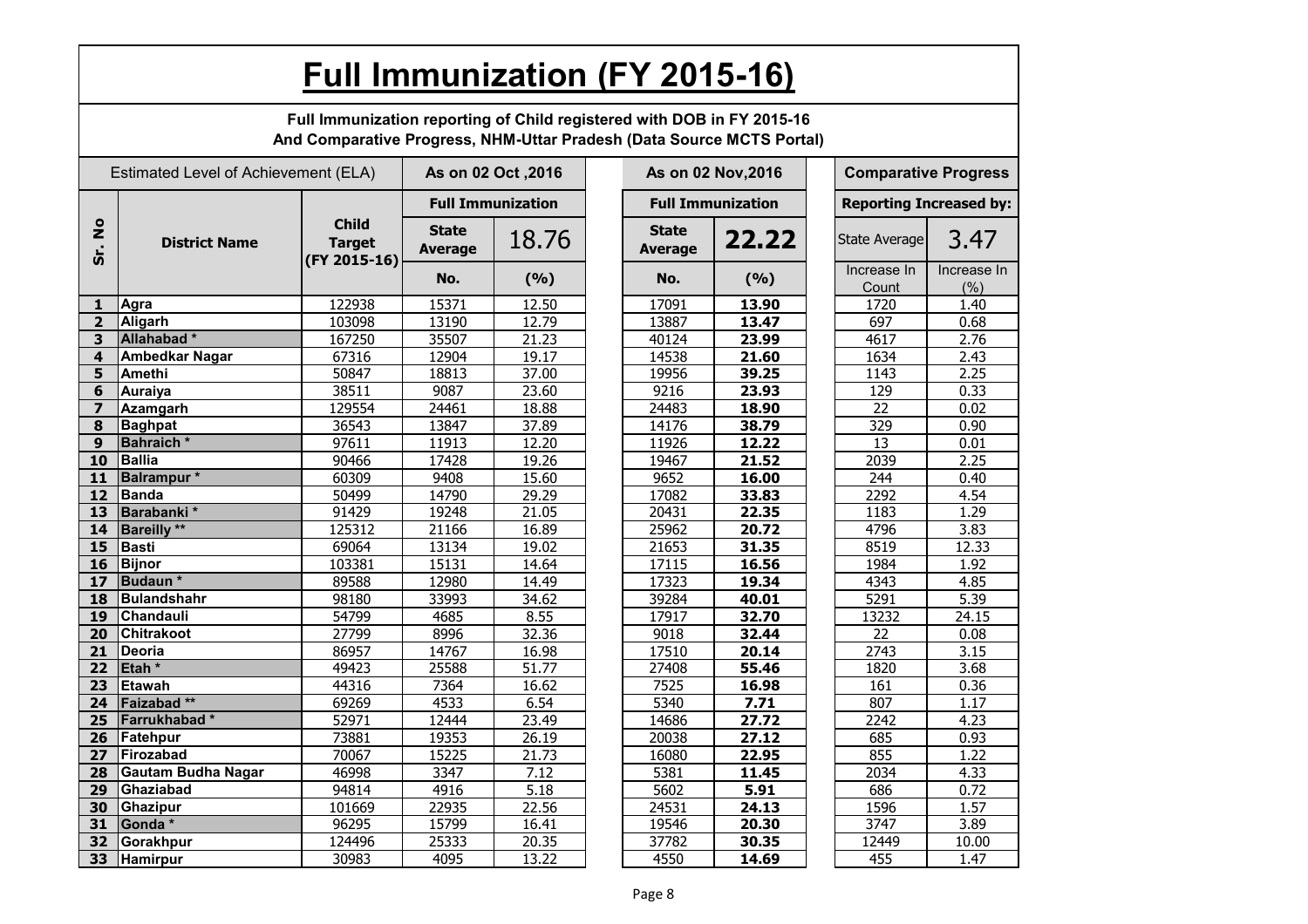| Estimated Level of Achievement (ELA) |                           | As on 02 Oct , 2016           |                                |                          | As on 02 Nov, 2016             | <b>Comparative Progre</b> |                            |                  |
|--------------------------------------|---------------------------|-------------------------------|--------------------------------|--------------------------|--------------------------------|---------------------------|----------------------------|------------------|
|                                      |                           |                               |                                | <b>Full Immunization</b> |                                | <b>Full Immunization</b>  | <b>Reporting Increased</b> |                  |
| $\frac{1}{2}$<br>Sr.                 | <b>District Name</b>      | <b>Child</b><br><b>Target</b> | <b>State</b><br><b>Average</b> | 18.76                    | <b>State</b><br><b>Average</b> | 22.22                     | State Average              | 3.47             |
|                                      |                           | (FY 2015-16)                  | No.                            | (%)                      | No.                            | (%)                       | Increase In<br>Count       | Increase<br>(% ) |
| 34                                   | <b>Hapur</b>              | 36000                         | 6676                           | 18.54                    | 10549                          | 29.30                     | 3873                       | 10.76            |
| 35                                   | Hardoi*                   | 114817                        | 17898                          | 15.59                    | 19953                          | 17.38                     | 2055                       | 1.79             |
| 36                                   | Jalaun                    | 46887                         | 9554                           | 20.38                    | 10634                          | 22.68                     | 1080                       | 2.30             |
| 37                                   | Jaunpur                   | 125616                        | 50028                          | 39.83                    | 58231                          | 46.36                     | 8203                       | 6.53             |
| 38                                   | Jhansi                    | 56148                         | 12835                          | 22.86                    | 13185                          | 23.48                     | 350                        | 0.62             |
| 39                                   | Jyotiba P. Nagar (Amroha) | 51602                         | 7231                           | 14.01                    | 8112                           | 15.72                     | 881                        | 1.71             |
| 40                                   | Kannauj **                | 46530                         | 11668                          | 25.08                    | 11686                          | 25.11                     | 18                         | 0.04             |
| 41                                   | <b>Kanpur Dehat</b>       | 50376                         | 6985                           | 13.87                    | 7115                           | 14.12                     | 130                        | 0.26             |
| 42                                   | <b>Kanpur Nagar</b>       | 128332                        | 20998                          | 16.36                    | 24444                          | 19.05                     | 3446                       | 2.69             |
| 43                                   | <b>Kanshiram Nagar</b>    | 40359                         | 5922                           | 14.67                    | 7900                           | 19.57                     | 1978                       | 4.90             |
| 44                                   | Kaushambi*                | 44813                         | 7742                           | 17.28                    | 8018                           | 17.89                     | 276                        | 0.62             |
| 45                                   | Kheri Lakhimpur *         | 112636                        | 15803                          | 14.03                    | 18625                          | 16.54                     | 2822                       | 2.51             |
| 46                                   | Kushinagar                | 99928                         | 11636                          | 11.64                    | 24726                          | 24.74                     | 13090                      | 13.10            |
| 47                                   | Lalitpur                  | 34181                         | 6806                           | 19.91                    | 6847                           | 20.03                     | 41                         | 0.12             |
| 48                                   | Lucknow                   | 128767                        | 12766                          | 9.91                     | 21515                          | 16.71                     | 8749                       | 6.79             |
| 49                                   | <b>Mahamaya Nagar</b>     | 43938                         | 9053                           | 20.60                    | 9053                           | 20.60                     | 0                          | 0.00             |
| 50                                   | <b>Mahoba</b>             | 24586                         | 5991                           | 24.37                    | 6633                           | 26.98                     | 642                        | 2.61             |
| 51                                   | Mahrajganj <sup>*</sup>   | 74796                         | 22053                          | 29.48                    | 23118                          | 30.91                     | 1065                       | 1.42             |
| 52                                   | <b>Mainpuri</b>           | 51839                         | 12825                          | 24.74                    | 13097                          | 25.26                     | 272                        | 0.52             |
| 53                                   | <b>Mathura</b>            | 71334                         | 14828                          | 20.79                    | 15709                          | 22.02                     | 881                        | 1.24             |
| 54                                   | Mau                       | 61884                         | 8860                           | 14.32                    | 11201                          | 18.10                     | 2341                       | 3.78             |
| 55                                   | <b>Meerut</b>             | 96746                         | 14653                          | 15.15                    | 15237                          | 15.75                     | 584                        | 0.60             |
| 56                                   | Mirzapur <sup>**</sup>    | 70005                         | 7851                           | 11.21                    | 8627                           | 12.32                     | 776                        | 1.11             |
| 57                                   | <b>Moradabad</b>          | 88064                         | 19976                          | 22.68                    | 19976                          | 22.68                     | $\Omega$                   | 0.00             |
| 58                                   | <b>Muzaffarnagar</b>      | 75225                         | 13138                          | 17.46                    | 21293                          | 28.31                     | 8155                       | 10.84            |
| 59                                   | Pilibhit*                 | 57170                         | 15588                          | 27.27                    | 17429                          | 30.49                     | 1841                       | 3.22             |
| 60                                   | Pratapgarh                | 89066                         | 19283                          | 21.65                    | 19860                          | 22.30                     | 577                        | 0.65             |
| 61                                   | <b>Rae Bareli</b>         | 81874                         | 10513                          | 12.84                    | 10528                          | 12.86                     | 15                         | 0.02             |
|                                      | 62 Rampur*                | 65538                         | 15064                          | 22.99                    | 16090                          | 24.55                     | 1026                       | 1.57             |
| 63                                   | <b>Saharanpur</b>         | 97217                         | 19517                          | 20.08                    | 21419                          | 22.03                     | 1902                       | 1.96             |
| 64                                   | Sambhal                   | 60487                         | 7409                           | 12.25                    | 10437                          | 17.25                     | 3028                       | 5.01             |
| 65                                   | Sant Kabir Nagar*         | 48109                         | 6217                           | 12.92                    | 7847                           | 16.31                     | 1630                       | 3.39             |
| 66                                   | Sant R. Nagar (Bhadohi)   | 43616                         | 7123                           | 16.33                    | 7715                           | 17.69                     | 592                        | 1.36             |
| 67                                   | Shahjahanpur*             | 84256                         | 9074                           | 10.77                    | 15657                          | 18.58                     | 6583                       | 7.81             |
| 68                                   | <b>Shamli</b>             | 40917                         | 8011                           | 19.58                    | 8302                           | 20.29                     | 291                        | 0.71             |
| 69                                   | Shrawasti*                | 31279                         | 5768                           | 18.44                    | 6298                           | 20.13                     | 530                        | 1.69             |
| 70                                   | Siddharthnagar *          | 71660                         | 14105                          | 19.68                    | 14176                          | 19.78                     | 71                         | 0.10             |
| 71                                   | Sitapur <sup>**</sup>     | 125566                        | 14860                          | 11.83                    | 38697                          | 30.82                     | 23837                      | 18.98            |
| 72                                   | Sonbhadra *               | 52270                         | 10193                          | 19.50                    | 11477                          | 21.96                     | 1284                       | 2.46             |
| 73                                   | Sultanpur                 | 69190                         | 17674                          | 25.54                    | 18574                          | 26.84                     | 900                        | 1.30             |

|                                             | As on 02 Oct, 2016       |                                | As on 02 Nov, 2016       | <b>Comparative Progress</b> |                                |                     |  |  |
|---------------------------------------------|--------------------------|--------------------------------|--------------------------|-----------------------------|--------------------------------|---------------------|--|--|
|                                             | <b>Full Immunization</b> |                                | <b>Full Immunization</b> |                             | <b>Reporting Increased by:</b> |                     |  |  |
| <b>State</b><br><b><i><u>verage</u></i></b> | 18.76                    | <b>State</b><br><b>Average</b> | 22.22                    |                             | State Average                  | 3.47                |  |  |
| No.                                         | (%)                      | No.                            | (%)                      |                             | Increase In<br>Count           | Increase In<br>(% ) |  |  |
| 6676                                        | 18.54                    | 10549                          | 29.30                    |                             | 3873                           | 10.76               |  |  |
| 17898                                       | 15.59                    | 19953                          | 17.38                    |                             | 2055                           | 1.79                |  |  |
| 9554                                        | 20.38                    | 10634                          | 22.68                    |                             | 1080                           | 2.30                |  |  |
| 50028                                       | 39.83                    | 58231                          | 46.36                    |                             | 8203                           | 6.53                |  |  |
| 12835                                       | 22.86                    | 13185                          | 23.48                    |                             | 350                            | 0.62                |  |  |
| 7231                                        | 14.01                    | 8112                           | 15.72                    |                             | 881                            | 1.71                |  |  |
| 11668                                       | 25.08                    | 11686                          | 25.11                    |                             | 18                             | 0.04                |  |  |
| 6985                                        | 13.87                    | 7115                           | 14.12                    |                             | 130                            | 0.26                |  |  |
| 20998                                       | 16.36                    | 24444                          | 19.05                    |                             | 3446                           | 2.69                |  |  |
| 5922                                        | 14.67                    | 7900                           | 19.57                    |                             | 1978                           | 4.90                |  |  |
| 7742                                        | 17.28                    | 8018                           | 17.89                    |                             | 276                            | 0.62                |  |  |
| 15803                                       | 14.03                    | 18625                          | 16.54                    |                             | 2822                           | 2.51                |  |  |
| 11636                                       | 11.64                    | 24726                          | 24.74                    |                             | 13090                          | 13.10               |  |  |
| 6806                                        | 19.91                    | 6847                           | 20.03                    |                             | 41                             | 0.12                |  |  |
| 12766                                       | 9.91                     | 21515                          | 16.71                    |                             | 8749                           | 6.79                |  |  |
| 9053                                        | 20.60                    | 9053                           | 20.60                    |                             | 0                              | 0.00                |  |  |
| 5991                                        | 24.37                    | 6633                           | 26.98                    |                             | 642                            | 2.61                |  |  |
| 22053                                       | 29.48                    | 23118                          | 30.91                    |                             | 1065                           | 1.42                |  |  |
| 12825                                       | 24.74                    | 13097                          | 25.26                    |                             | 272                            | 0.52                |  |  |
| 14828                                       | 20.79                    | 15709                          | 22.02                    |                             | 881                            | 1.24                |  |  |
| 8860                                        | 14.32                    | 11201                          | 18.10                    |                             | 2341                           | 3.78                |  |  |
| 14653                                       | 15.15                    | 15237                          | 15.75                    |                             | 584                            | 0.60                |  |  |
| 7851                                        | 11.21                    | 8627                           | 12.32                    |                             | 776                            | 1.11                |  |  |
| 19976                                       | 22.68                    | 19976                          | 22.68                    |                             | $\mathbf 0$                    | 0.00                |  |  |
| 13138                                       | 17.46                    | 21293                          | 28.31                    |                             | 8155                           | 10.84               |  |  |
| 15588                                       | 27.27                    | 17429                          | 30.49                    |                             | 1841                           | 3.22                |  |  |
| 19283                                       | 21.65                    | 19860                          | 22.30                    |                             | 577                            | 0.65                |  |  |
| 10513                                       | 12.84                    | 10528                          | 12.86                    |                             | 15                             | 0.02                |  |  |
| 15064                                       | 22.99                    | 16090                          | 24.55                    |                             | 1026                           | 1.57                |  |  |
| 19517                                       | 20.08                    | 21419                          | 22.03                    |                             | 1902                           | 1.96                |  |  |
| 7409                                        | 12.25                    | 10437                          | 17.25                    |                             | 3028                           | 5.01                |  |  |
| 6217                                        | 12.92                    | 7847                           | 16.31                    |                             | 1630                           | 3.39                |  |  |
| 7123                                        | 16.33                    | 7715                           | 17.69                    |                             | 592                            | 1.36                |  |  |
| 9074                                        | 10.77                    | 15657                          | 18.58                    |                             | 6583                           | 7.81                |  |  |
| 8011                                        | 19.58                    | 8302                           | 20.29                    |                             | 291                            | 0.71                |  |  |
| 5768                                        | 18.44                    | 6298                           | 20.13                    |                             | 530                            | 1.69                |  |  |
| 14105                                       | 19.68                    | 14176                          | 19.78                    |                             | 71                             | 0.10                |  |  |
| 14860                                       | 11.83                    | 38697                          | 30.82                    |                             | 23837                          | 18.98               |  |  |
| 10193                                       | 19.50                    | 11477                          | 21.96                    |                             | 1284                           | 2.46                |  |  |
| 17674                                       | 25.54                    | 18574                          | <b>26.84</b>             |                             | 900                            | 1.30                |  |  |

| <b>Comparative Progress</b> |                                |  |  |  |  |  |  |  |  |
|-----------------------------|--------------------------------|--|--|--|--|--|--|--|--|
|                             | <b>Reporting Increased by:</b> |  |  |  |  |  |  |  |  |
| <b>State Average</b>        | 3.47                           |  |  |  |  |  |  |  |  |
| Increase In                 | Increase In                    |  |  |  |  |  |  |  |  |
| Count                       | (% )                           |  |  |  |  |  |  |  |  |
| 3873                        | 10.76                          |  |  |  |  |  |  |  |  |
| 2055                        | 1.79                           |  |  |  |  |  |  |  |  |
| 1080                        | <u>2.30</u>                    |  |  |  |  |  |  |  |  |
| 8203                        | 6.53                           |  |  |  |  |  |  |  |  |
| 350                         | 0.62                           |  |  |  |  |  |  |  |  |
| 881                         | 1.71                           |  |  |  |  |  |  |  |  |
| 18                          | 0.04                           |  |  |  |  |  |  |  |  |
| 130                         | 0.26                           |  |  |  |  |  |  |  |  |
| 3446                        | 2.69                           |  |  |  |  |  |  |  |  |
| 1978                        | 4.90                           |  |  |  |  |  |  |  |  |
| 276                         | 0.62                           |  |  |  |  |  |  |  |  |
| <u> 2822</u>                | 2.51                           |  |  |  |  |  |  |  |  |
| 13090                       | <u>13.10</u>                   |  |  |  |  |  |  |  |  |
| 41                          | <u>0.12</u>                    |  |  |  |  |  |  |  |  |
| 8749                        | 6.79                           |  |  |  |  |  |  |  |  |
| 0                           | 0.00                           |  |  |  |  |  |  |  |  |
| 642                         | 2.61                           |  |  |  |  |  |  |  |  |
| 1065                        | 1.42                           |  |  |  |  |  |  |  |  |
| 272                         | 0.52                           |  |  |  |  |  |  |  |  |
| 881                         | 1.24                           |  |  |  |  |  |  |  |  |
| 2341                        | 3.78                           |  |  |  |  |  |  |  |  |
| 584                         | 0.60                           |  |  |  |  |  |  |  |  |
| 776                         | 1.11                           |  |  |  |  |  |  |  |  |
| $\bf{0}$                    | 0.00                           |  |  |  |  |  |  |  |  |
| $\frac{1}{8155}$            | 10.84                          |  |  |  |  |  |  |  |  |
| 1841                        | 3.22                           |  |  |  |  |  |  |  |  |
| 577                         | 0.65                           |  |  |  |  |  |  |  |  |
|                             |                                |  |  |  |  |  |  |  |  |
| $\frac{15}{1}$              | 0.02                           |  |  |  |  |  |  |  |  |
| <u> 1026</u><br><u>1902</u> | <u>1.57</u>                    |  |  |  |  |  |  |  |  |
|                             | 1.96                           |  |  |  |  |  |  |  |  |
| 3028                        | $\frac{1}{5.01}$               |  |  |  |  |  |  |  |  |
| 1630                        | <u>3.39</u>                    |  |  |  |  |  |  |  |  |
| 592<br>6583                 | 1.36                           |  |  |  |  |  |  |  |  |
|                             | 7.81                           |  |  |  |  |  |  |  |  |
| 291                         | 0.71                           |  |  |  |  |  |  |  |  |
| 530                         | 1.69                           |  |  |  |  |  |  |  |  |
| 71                          | 0.10                           |  |  |  |  |  |  |  |  |
| 23837                       | 18.98                          |  |  |  |  |  |  |  |  |
| 1284                        | 2.46                           |  |  |  |  |  |  |  |  |
| 900                         | $\overline{1.30}$              |  |  |  |  |  |  |  |  |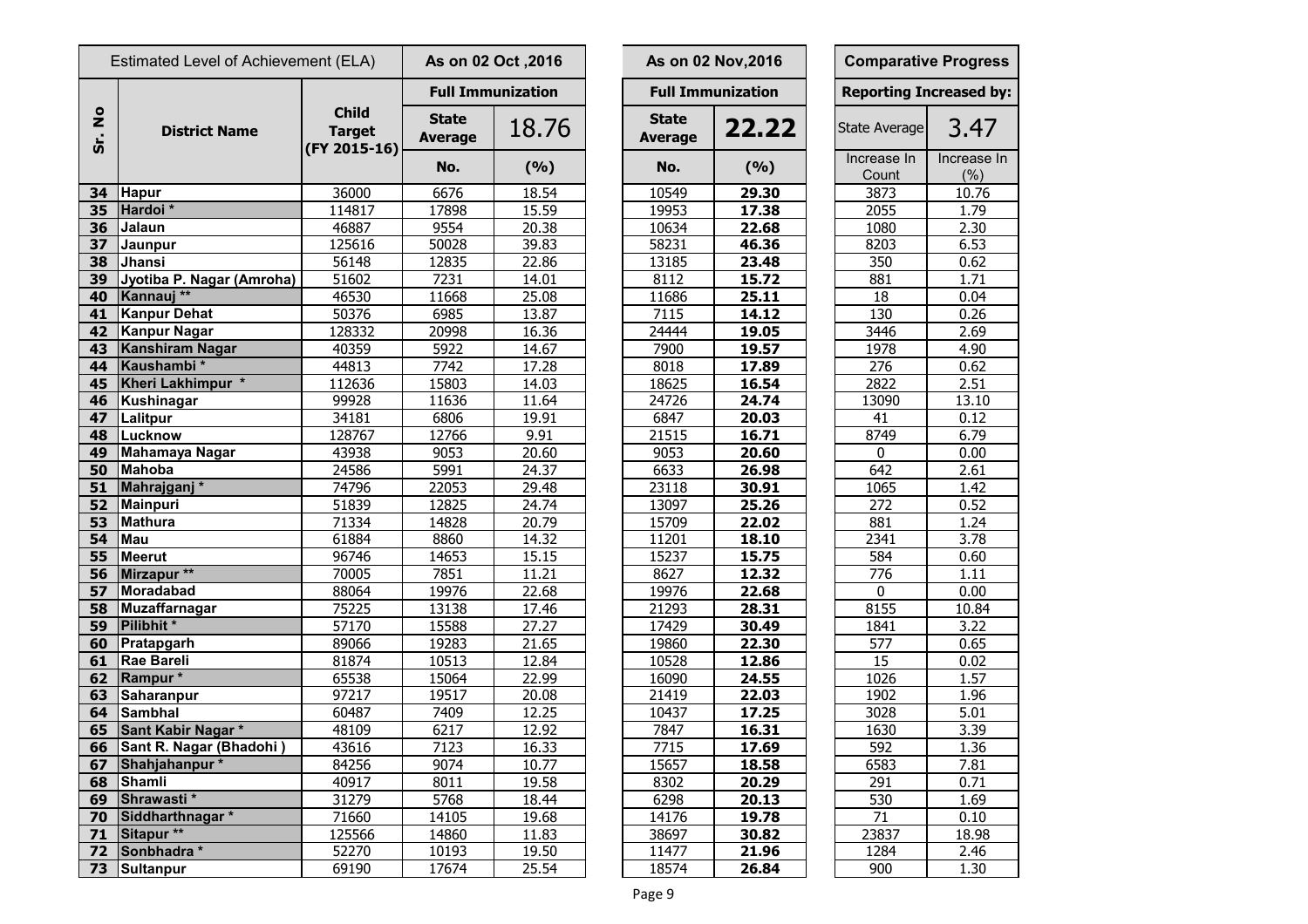| Estimated Level of Achievement (ELA) |                                    |                                               | As on 02 Oct , 2016            |                          | As on 02 Nov, 2016             |                          |  | <b>Comparative Progre</b>  |                     |  |
|--------------------------------------|------------------------------------|-----------------------------------------------|--------------------------------|--------------------------|--------------------------------|--------------------------|--|----------------------------|---------------------|--|
|                                      | <b>District Name</b>               |                                               |                                | <b>Full Immunization</b> |                                | <b>Full Immunization</b> |  | <b>Reporting Increased</b> |                     |  |
| $\frac{1}{2}$                        |                                    | <b>Child</b><br><b>Target</b><br>(FY 2015-16) | <b>State</b><br><b>Average</b> | 18.76                    | <b>State</b><br><b>Average</b> | 22.22                    |  | State Average              | 3.4                 |  |
| $\boldsymbol{\omega}$                |                                    |                                               | No.                            | (%)                      | No.                            | (9/6)                    |  | Increase In<br>Count       | Increase<br>$(\% )$ |  |
| 74                                   | <b>Unnao</b>                       | 87293                                         | 19079                          | 21.86                    | 21295                          | 24.39                    |  | 2216                       | 2.54                |  |
| 75                                   | <b>Varanasi</b>                    | 103322                                        | 15450                          | 14.95                    | 16996                          | 16.45                    |  | 1546                       | 1.50                |  |
|                                      | <b>Uttar Pradesh:</b>              | 5600872                                       | 1050455                        | 18.76                    | 1244561                        | 22.22                    |  | 194106                     | 3.47                |  |
|                                      | <b>Performance of Non HPD's</b>    | 3661611                                       | 702063                         | 19.17                    | 826565                         | 22.57                    |  | 124502                     | 3.40                |  |
|                                      | Performance of HPD's *             | 1939261                                       | 348392                         | 17.97                    | 417996                         | 21.55                    |  | 69604                      | 3.59                |  |
|                                      | Percontructo Institut<br>dictricts | 436682                                        | 60078                          | 13.76                    | 90312                          | 20.68                    |  | 30234                      | 6.92                |  |

|                       | s on 02 Oct ,2016 | As on 02 Nov, 2016             |       |  | <b>Comparative Progress</b>    |                        |  |  |
|-----------------------|-------------------|--------------------------------|-------|--|--------------------------------|------------------------|--|--|
|                       | ull Immunization  | <b>Full Immunization</b>       |       |  | <b>Reporting Increased by:</b> |                        |  |  |
| <b>itate</b><br>erage | 18.76             | <b>State</b><br><b>Average</b> | 22.22 |  | <b>State Average</b>           | 3.47                   |  |  |
| No.                   | (%)               | No.                            | (9/6) |  | Increase In<br>Count           | Increase In<br>$(\% )$ |  |  |
| 9079                  | 21.86             | 21295                          | 24.39 |  | 2216                           | 2.54                   |  |  |
| 5450                  | 14.95             | 16996                          | 16.45 |  | 1546                           | 1.50                   |  |  |
| 50455                 | 18.76             | 1244561                        | 22.22 |  | 194106                         | 3.47                   |  |  |
| )2063                 | 19.17             | 826565                         | 22.57 |  | 124502                         | 3.40                   |  |  |
| 18392                 | 17.97             | 417996                         | 21.55 |  | 69604                          | 3.59                   |  |  |
| 13.76<br>0078         |                   | 90312                          | 20.68 |  | 30234                          | 6.92                   |  |  |

### **Lowest 10 Performing Districts Highest 10 Performing Districts**

| <b>SN</b>        | <b>District Name</b>      | <b>Cum.(%)</b> |
|------------------|---------------------------|----------------|
| $\mathbf 1$      | Ghaziabad                 | 5.91           |
| $\overline{2}$   | Faizabad**                | 7.71           |
| $3\overline{3}$  | <b>Gautam Budha Nagar</b> | 11.45          |
| $\boldsymbol{4}$ | <b>Bahraich</b> *         | 12.22          |
| $5\phantom{1}$   | Mirzapur **               | 12.32          |
| 6                | Rae Bareli                | 12.86          |
| $\overline{7}$   | Aligarh                   | 13.47          |
| 8                | Agra                      | 13.90          |
| 9                | <b>Kanpur Dehat</b>       | 14.12          |
| 10               | <b>Hamirpur</b>           | 14.69          |

| <b>SN</b>        | <b>District Name</b> | Progress (%) |
|------------------|----------------------|--------------|
| $\mathbf 1$      | Mahamaya Nagar       | 0.00         |
| $\mathbf{2}$     | <b>Moradabad</b>     | 0.00         |
| $\mathbf{3}$     | <b>Bahraich*</b>     | 0.01         |
| $\boldsymbol{4}$ | Azamgarh             | 0.02         |
| $5\phantom{1}$   | <b>Rae Bareli</b>    | 0.02         |
| 6                | Kannauj **           | 0.04         |
| $\overline{7}$   | <b>Chitrakoot</b>    | 0.08         |
| 8                | Siddharthnagar *     | 0.10         |
| 9                | Lalitpur             | 0.12         |
| 10               | <b>Kanpur Dehat</b>  | 0.26         |

| <b>Lowest 10 Performing Districts</b> |  |  |  |
|---------------------------------------|--|--|--|
|                                       |  |  |  |

| <b>SN</b>      | <b>District Name</b>      | Cum.(%) |
|----------------|---------------------------|---------|
| 1              | <b>Ghaziabad</b>          | 5.91    |
| $\overline{2}$ | Faizabad **               | 7.71    |
| 3              | <b>Gautam Budha Nagar</b> | 11.45   |
| 4              | <b>Bahraich*</b>          | 12.22   |
| 5              | Mirzapur **               | 12.32   |
| 6              | <b>Rae Bareli</b>         | 12.86   |
| $\overline{7}$ | Aligarh                   | 13.47   |
| 8              | Agra                      | 13.90   |
| 9              | <b>Kanpur Dehat</b>       | 14.12   |
| 10             | <b>Hamirpur</b>           | 14.69   |

### **Poor 10 In Comparative Progress Comparative Progress Good 10 In Comparative Progress**

| <b>SN</b>    | <b>District Name</b> | Progress (%) |
|--------------|----------------------|--------------|
| 1            | Mahamaya Nagar       | 0.00         |
| $\mathbf{2}$ | <b>Moradabad</b>     | 0.00         |
| $\mathbf{3}$ | <b>Bahraich</b> *    | 0.01         |
| 4            | Azamgarh             | 0.02         |
| 5            | <b>Rae Bareli</b>    | 0.02         |
| 6            | Kannauj **           | 0.04         |
| 7            | <b>Chitrakoot</b>    | 0.08         |
| 8            | Siddharthnagar *     | 0.10         |
| 9            | Lalitpur             | 0.12         |
| 10           | <b>Kanpur Dehat</b>  | 0.26         |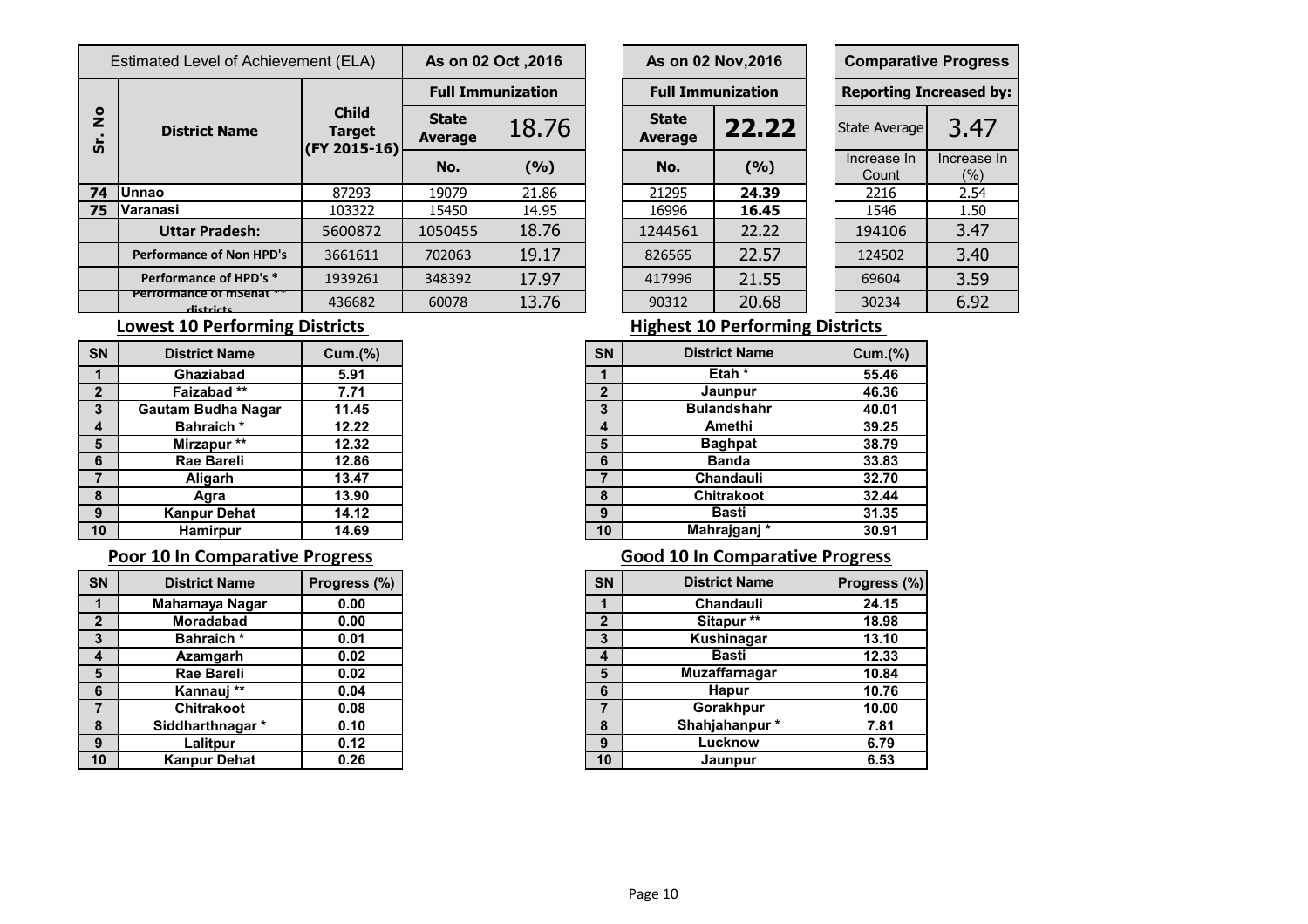## **Full ANC (FY 2015-16)**

|                     |                                      | And Comparative Progress, NHM-Uttar Pradesh (Data Source MCTS Portal) |                                | Full ANC reporting of PW registered with LMP in FY 2015-16 |                                |                    |                                |                             |  |  |
|---------------------|--------------------------------------|-----------------------------------------------------------------------|--------------------------------|------------------------------------------------------------|--------------------------------|--------------------|--------------------------------|-----------------------------|--|--|
|                     | Estimated Level of Achievement (ELA) |                                                                       |                                | As on 02 Oct , 2016                                        |                                | As on 02 Nov, 2016 |                                | <b>Comparative Progress</b> |  |  |
|                     |                                      |                                                                       |                                | <b>Full ANC</b>                                            |                                | <b>Full ANC</b>    | <b>Reporting Increased by:</b> |                             |  |  |
| $\frac{1}{2}$<br>ູ່ | <b>District Name</b>                 | <b>PW</b><br><b>Target</b>                                            | <b>State</b><br><b>Average</b> | 12.55                                                      | <b>State</b><br><b>Average</b> | 15.07              | <b>Increased</b>               | 2.52                        |  |  |
|                     |                                      | (FY 2015-16)                                                          | No.                            | (9/6)                                                      | No.                            | (9/6)              | Increase In<br>Count           | Increase In<br>(% )         |  |  |
|                     | Agra                                 | 142350                                                                | 5408                           | 3.80                                                       | 6640                           | 4.66               | 1232                           | 0.87                        |  |  |
| $\overline{2}$      | Aligarh                              | 119378                                                                | 12491                          | 10.46                                                      | 14283                          | 11.96              | 1792                           | 1.50                        |  |  |
| 3                   | Allahabad*                           | 193659                                                                | 19344                          | 9.99                                                       | 22064                          | 11.39              | 2720                           | 1.40                        |  |  |
| 4                   | <b>Ambedkar Nagar</b>                | 77945                                                                 | 15586                          | 20.00                                                      | 18662                          | 23.94              | 3076                           | 3.95                        |  |  |
| 5                   | <b>Amethi</b>                        | 58877                                                                 | 7206                           | 12.24                                                      | 9031                           | 15.34              | 1825                           | 3.10                        |  |  |
| 6                   | Auraiya                              | 44591                                                                 | 4501                           | 10.09                                                      | 5034                           | 11.29              | 533                            | 1.20                        |  |  |
| $\overline{7}$      | <b>Azamgarh</b>                      | 150009                                                                | 13684                          | 9.12                                                       | 16405                          | 10.94              | 2721                           | 1.81                        |  |  |
| 8                   | Baghpat                              | 42312                                                                 | 16316                          | 38.56                                                      | 18549                          | 43.84              | 2233                           | 5.28                        |  |  |
| 9                   | <b>Bahraich</b> *                    | 113023                                                                | 4171                           | 3.69                                                       | 4882                           | 4.32               | 711                            | 0.63                        |  |  |
| 10                  | <b>Ballia</b>                        | 104749                                                                | 4479                           | 4.28                                                       | 5597                           | 5.34               | 1118                           | 1.07                        |  |  |
| 11                  | Balrampur <sup>*</sup>               | 69833                                                                 | 8072                           | 11.56                                                      | 10224                          | 14.64              | 2152                           | 3.08                        |  |  |
|                     | 12 Banda                             | 58475                                                                 | 15421                          | 26.37                                                      | 16117                          | 27.56              | 696                            | 1.19                        |  |  |
|                     | 13 Barabanki *                       | 105867                                                                | 5137                           | 4.85                                                       | 5978                           | 5.65               | 841                            | 0.79                        |  |  |
|                     | 14 Bareilly **                       | 145096                                                                | 7905                           | 5.45                                                       | 9412                           | 6.49               | 1507                           | 1.04                        |  |  |
|                     | 15 Basti                             | 79970                                                                 | 22198                          | 27.76                                                      | 30048                          | 37.57              | 7850                           | 9.82                        |  |  |
|                     | 16 Bijnor                            | 119706                                                                | 5924                           | 4.95                                                       | 8320                           | 6.95               | 2396                           | 2.00                        |  |  |
| 17                  | Budaun <sup>*</sup>                  | 103733                                                                | 11119                          | 10.72                                                      | 16839                          | 16.23              | 5720                           | 5.51                        |  |  |
|                     | 18 Bulandshahr                       | 113681                                                                | 35015                          | 30.80                                                      | 39167                          | 34.45              | 4152                           | 3.65                        |  |  |
| 19                  | Chandauli                            | 63451                                                                 | 9884                           | 15.58                                                      | 15260                          | 24.05              | 5376                           | 8.47                        |  |  |
| 20                  | <b>Chitrakoot</b>                    | 32189                                                                 | 7650                           | 23.77                                                      | 8096                           | 25.15              | 446                            | 1.39                        |  |  |
| 21                  | <b>Deoria</b>                        | 100687                                                                | 5410                           | 5.37                                                       | 7317                           | 7.27               | 1907                           | 1.89                        |  |  |
| 22                  | Etah <sup>*</sup>                    | 57226                                                                 | 7314                           | 12.78                                                      | 8330                           | 14.56              | 1016                           | 1.78                        |  |  |
| 23                  | <b>Etawah</b>                        | 51314                                                                 | 3177                           | 6.19                                                       | 3717                           | 7.24               | 540                            | 1.05                        |  |  |
|                     | 24 Faizabad **                       | 80208                                                                 | 3015                           | 3.76                                                       | 8017                           | 10.00              | 5002                           | 6.24                        |  |  |
| 25                  | Farrukhabad*                         | 61335                                                                 | 1807                           | 2.95                                                       | 2559                           | 4.17               | 752                            | 1.23                        |  |  |
|                     | 26 Fatehpur                          | 85548                                                                 | 19410                          | 22.69                                                      | 20178                          | 23.59              | 768                            | 0.90                        |  |  |
|                     | 27 Firozabad                         | 81130                                                                 | 2343                           | 2.89                                                       | 4513                           | 5.56               | 2170                           | 2.67                        |  |  |
|                     | 28 Gautam Budha Nagar                | 54419                                                                 | 3610                           | 6.63                                                       | 4420                           | 8.12               | 810                            | 1.49                        |  |  |
|                     | 29 Ghaziabad                         | 109786                                                                | 10849                          | 9.88                                                       | 12405                          | 11.30              | 1556                           | 1.42                        |  |  |
|                     | 30 Ghazipur                          | 117715                                                                | 10359                          | 8.80                                                       | 11481                          | 9.75               | 1122                           | 0.95                        |  |  |
|                     | 31 Gonda $*$                         | 111500                                                                | 11583                          | 10.39                                                      | 15834                          | 14.20              | 4251                           | 3.81                        |  |  |
|                     | 32 Gorakhpur                         | 144153                                                                | 23180                          | 16.08                                                      | 34701                          | 24.07              | 11521                          | 7.99                        |  |  |
|                     | 33 Hamirpur                          | 35875                                                                 | 7786                           | 21.70                                                      | 8762                           | 24.42              | 976                            | 2.72                        |  |  |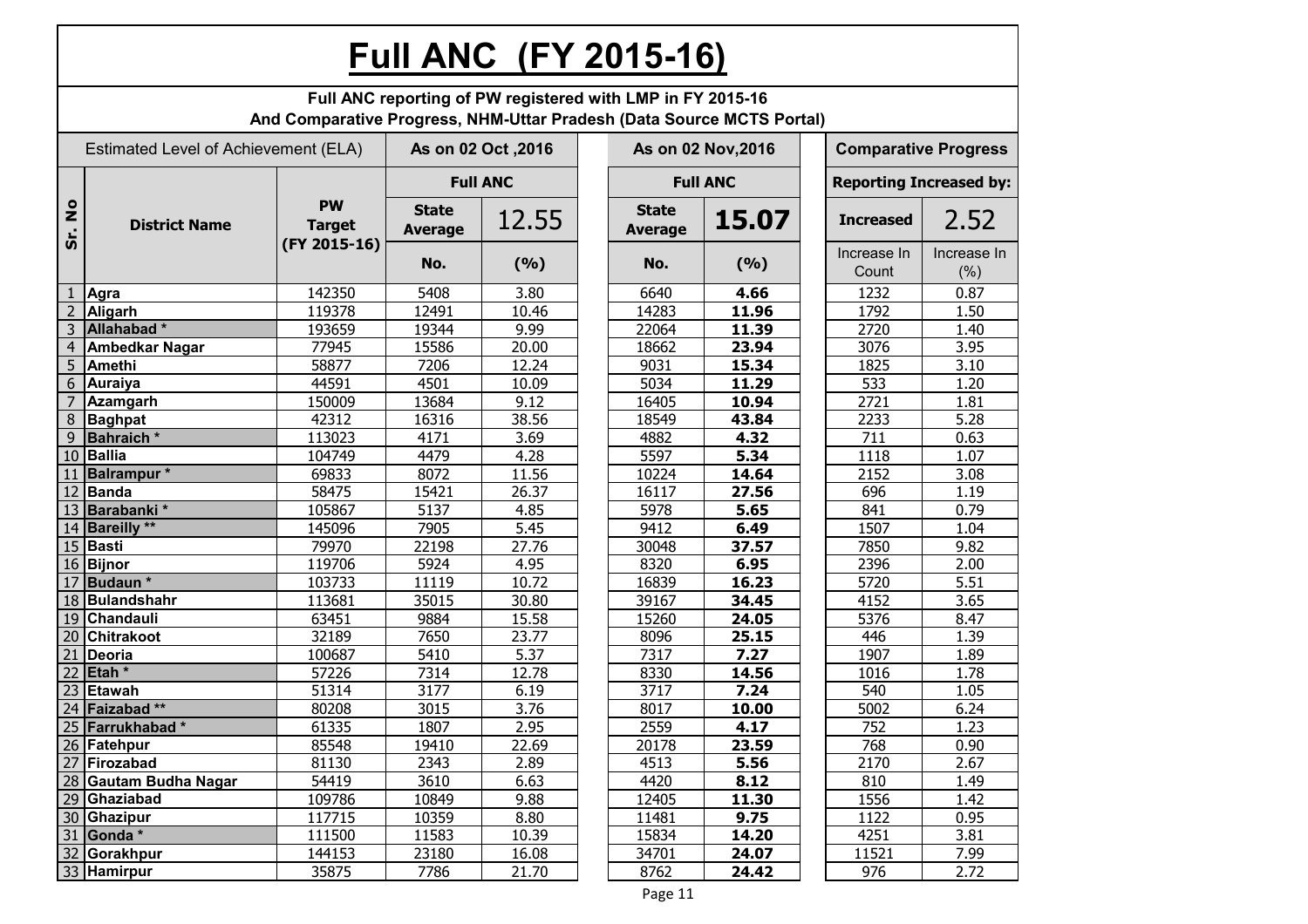|                      | Estimated Level of Achievement (ELA) |                            |                                | As on 02 Oct, 2016 |                                | As on 02 Nov, 2016 | <b>Comparative Progr</b>   |                    |
|----------------------|--------------------------------------|----------------------------|--------------------------------|--------------------|--------------------------------|--------------------|----------------------------|--------------------|
|                      |                                      |                            |                                | <b>Full ANC</b>    |                                | <b>Full ANC</b>    | <b>Reporting Increased</b> |                    |
| $\frac{1}{2}$<br>Sr. | <b>District Name</b>                 | <b>PW</b><br><b>Target</b> | <b>State</b><br><b>Average</b> | 12.55              | <b>State</b><br><b>Average</b> | 15.07              | <b>Increased</b>           | 2.5                |
|                      |                                      | (FY 2015-16)               | No.                            | (9/6)              | No.                            | (9/6)              | Increase In<br>Count       | Increas<br>$(\% )$ |
|                      | 34 Hapur                             | 41684                      | 2730                           | 6.55               | 5831                           | 13.99              | 3101                       | 7.44               |
|                      | 35 Hardoi *                          | 132945                     | 17146                          | 12.90              | 20999                          | 15.80              | 3853                       | 2.90               |
|                      | 36 Jalaun                            | 54288                      | 6419                           | 11.82              | 7571                           | 13.95              | 1152                       | 2.12               |
|                      | 37 Jaunpur                           | 145445                     | 45629                          | 31.37              | 53490                          | 36.78              | 7861                       | 5.40               |
|                      | 38 Jhansi                            | 65012                      | 16742                          | 25.75              | 20640                          | 31.75              | 3898                       | 6.00               |
|                      | 39 Jyotiba P. Nagar (Amroha)         | 59749                      | 5909                           | 9.89               | 6857                           | 11.48              | 948                        | 1.59               |
|                      | 40 Kannauj **                        | 53876                      | 21240                          | 39.42              | 21385                          | 39.69              | 145                        | 0.27               |
|                      | 41 Kanpur Dehat                      | 58328                      | 4816                           | 8.26               | 6107                           | 10.47              | 1291                       | 2.21               |
|                      | 42 Kanpur Nagar                      | 148593                     | 16297                          | 10.97              | 20414                          | 13.74              | 4117                       | 2.77               |
|                      | 43 Kanshiram Nagar                   | 46731                      | 3352                           | 7.17               | 4187                           | 8.96               | 835                        | 1.79               |
|                      | 44 Kaushambi*                        | 51890                      | 1720                           | 3.31               | 2934                           | 5.65               | $\overline{1}$ 214         | 2.34               |
|                      | 45 Kheri Lakhimpur *                 | 130419                     | 10382                          | 7.96               | 12050                          | 9.24               | 1668                       | 1.28               |
|                      | 46 Kushinagar                        | 115706                     | 2911                           | 2.52               | 3293                           | 2.85               | 382                        | 0.33               |
|                      | 47 Lalitpur                          | 39578                      | 4296                           | 10.85              | 4654                           | 11.76              | 358                        | 0.90               |
|                      | 48 Lucknow                           | 149098                     | 17338                          | 11.63              | 21555                          | 14.46              | 4217                       | 2.83               |
|                      | 49 Mahamaya Nagar                    | 50875                      | 816                            | 1.60               | 866                            | 1.70               | 50                         | 0.10               |
|                      | 50 Mahoba                            | 28467                      | 1912                           | 6.72               | 2479                           | 8.71               | 567                        | 1.99               |
|                      | 51 Mahrajganj*                       | 86606                      | 17061                          | 19.70              | 20107                          | 23.22              | 3046                       | 3.52               |
|                      | 52 Mainpuri                          | 60023                      | 7067                           | 11.77              | 7653                           | 12.75              | 586                        | 0.98               |
|                      | 53 Mathura                           | 82597                      | 13505                          | 16.35              | 14971                          | 18.13              | 1466                       | 1.77               |
|                      | $54$ Mau                             | 71656                      | 7164                           | 10.00              | 8804                           | 12.29              | 1640                       | 2.29               |
|                      | 55 Meerut                            | 112020                     | 13926                          | 12.43              | 14893                          | 13.29              | 967                        | 0.86               |
|                      | 56 Mirzapur **                       | 81057                      | 8144                           | 10.05              | 8972                           | 11.07              | 828                        | 1.02               |
|                      | 57 Moradabad                         | 101967                     | 4201                           | 4.12               | 4734                           | 4.64               | 533                        | 0.52               |
|                      | 58 Muzaffarnagar                     | 87102                      | 10627                          | 12.20              | 13499                          | 15.50              | 2872                       | 3.30               |
|                      | 59 Pilibhit *                        | 66198                      | 11043                          | 16.68              | 13958                          | 21.09              | 2915                       | 4.40               |
|                      | 60 Pratapgarh                        | 103128                     | 8461                           | 8.20               | 12273                          | 11.90              | 3812                       | 3.70               |
|                      | 61 Rae Bareli                        | 94800                      | 11518                          | 12.15              | 12843                          | 13.55              | 1325                       | 1.40               |
|                      | 62 Rampur *                          | 75888                      | 8291                           | 10.93              | 11488                          | 15.14              | 3197                       | 4.21               |
|                      | 63 Saharanpur                        | 112567                     | 23964                          | 21.29              | 27214                          | 24.18              | 3250                       | 2.89               |
|                      | 64 Sambhal                           | 70039                      | 4227                           | 6.04               | 4590                           | 6.55               | 363                        | 0.52               |
|                      | 65 Sant Kabir Nagar *                | 55705                      | 10492                          | 18.83              | 11368                          | 20.41              | 876                        | 1.57               |
|                      | 66 Sant R. Nagar (Bhadohi)           | 50503                      | 6532                           | 12.93              | 7389                           | 14.63              | 857                        | 1.70               |
|                      | 67 Shahjahanpur*                     | 97560                      | 8165                           | 8.37               | 11825                          | 12.12              | 3660                       | 3.75               |
|                      | 68 Shamli                            | 47379                      | 12828                          | 27.08              | 14055                          | 29.67              | 1227                       | 2.59               |
|                      | 69 Shrawasti *                       | 36218                      | 4367                           | 12.06              | 5038                           | 13.91              | 671                        | 1.85               |
|                      | 70 Siddharthnagar *                  | 82974                      | 7286                           | 8.78               | 7604                           | 9.16               | 318                        | 0.38               |
|                      | 71 Sitapur **                        | 145391                     | 27764                          | 19.10              | 30055                          | 20.67              | 2291                       | 1.58               |
|                      | 72 Sonbhadra *                       | 60524                      | 3840                           | 6.34               | 4597                           | 7.60               | 757                        | <u>1.25</u>        |

|                                | As on 02 Oct, 2016 |                                | As on 02 Nov, 2016 | <b>Comparative Progress</b>    |                    |
|--------------------------------|--------------------|--------------------------------|--------------------|--------------------------------|--------------------|
|                                | <b>Full ANC</b>    |                                | <b>Full ANC</b>    | <b>Reporting Increased by:</b> |                    |
| <b>State</b><br><b>Average</b> | 12.55              | <b>State</b><br><b>Average</b> | 15.07              | <b>Increased</b>               | 2.52               |
| No.                            | (%)                | No.                            | (%)                | Increase In<br>Count           | Increase In<br>(%) |
| 2730                           | 6.55               | 5831                           | 13.99              | 3101                           | 7.44               |
| 17146                          | 12.90              | 20999                          | 15.80              | 3853                           | 2.90               |
| 6419                           | 11.82              | 7571                           | 13.95              | 1152                           | 2.12               |
| 45629                          | 31.37              | 53490                          | 36.78              | 7861                           | 5.40               |
| 16742                          | 25.75              | 20640                          | 31.75              | 3898                           | 6.00               |
| 5909                           | 9.89               | 6857                           | 11.48              | 948                            | 1.59               |
| 21240                          | 39.42              | 21385                          | 39.69              | 145                            | 0.27               |
| 4816                           | 8.26               | 6107                           | 10.47              | 1291                           | 2.21               |
| 16297                          | 10.97              | 20414                          | 13.74              | 4117                           | 2.77               |
| 3352                           | 7.17               | 4187                           | 8.96               | 835                            | 1.79               |
| 1720                           | 3.31               | 2934                           | 5.65               | 1214                           | 2.34               |
| 10382                          | 7.96               | 12050                          | 9.24               | 1668                           | 1.28               |
| 2911                           | 2.52               | 3293                           | 2.85               | 382                            | 0.33               |
| 4296                           | 10.85              | 4654                           | 11.76              | 358                            | 0.90               |
| 17338                          | 11.63              | 21555                          | 14.46              | 4217                           | 2.83               |
| 816                            | 1.60               | 866                            | 1.70               | 50                             | 0.10               |
| 1912                           | 6.72               | 2479                           | 8.71               | 567                            | 1.99               |
| 17061                          | 19.70              | 20107                          | 23.22              | 3046                           | 3.52               |
| 7067                           | 11.77              | 7653                           | 12.75              | 586                            | 0.98               |
| 13505                          | 16.35              | 14971                          | 18.13              | 1466                           | 1.77               |
| 7164                           | 10.00              | 8804                           | 12.29              | 1640                           | 2.29               |
| 13926                          | 12.43              | 14893                          | 13.29              | 967                            | 0.86               |
| 8144                           | 10.05              | 8972                           | 11.07              | 828                            | 1.02               |
| 4201                           | 4.12               | 4734                           | 4.64               | 533                            | 0.52               |
| 10627                          | 12.20              | 13499                          | 15.50              | 2872                           | 3.30               |
| 11043                          | 16.68              | 13958                          | 21.09              | 2915                           | 4.40               |
| 8461                           | 8.20               | 12273                          | 11.90              | 3812                           | 3.70               |
| 11518                          | 12.15              | 12843                          | 13.55              | 1325                           | 1.40               |
| 8291                           | 10.93              | 11488                          | 15.14              | 3197                           | 4.21               |
| 23964                          | 21.29              | 27214                          | 24.18              | 3250                           | 2.89               |
| 4227                           | 6.04               | 4590                           | 6.55               | 363                            | 0.52               |
| 10492                          | 18.83              | 11368                          | 20.41              | 876                            | 1.57               |
| 6532                           | 12.93              | 7389                           | 14.63              | 857                            | 1.70               |
| 8165                           | 8.37               | 11825                          | 12.12              | 3660                           | 3.75               |
| 12828                          | 27.08              | 14055                          | 29.67              | 1227                           | 2.59               |
| 4367                           | 12.06              | 5038                           | 13.91              | 671                            | 1.85               |
| 7286                           | 8.78               | 7604                           | 9.16               | 318                            | 0.38               |
| 27764                          | 19.10              | 30055                          | 20.67              | 2291                           | 1.58               |
| 3840                           | 6.34               | 4597                           | 7.60               | 757                            | 1.25               |
|                                |                    |                                |                    |                                |                    |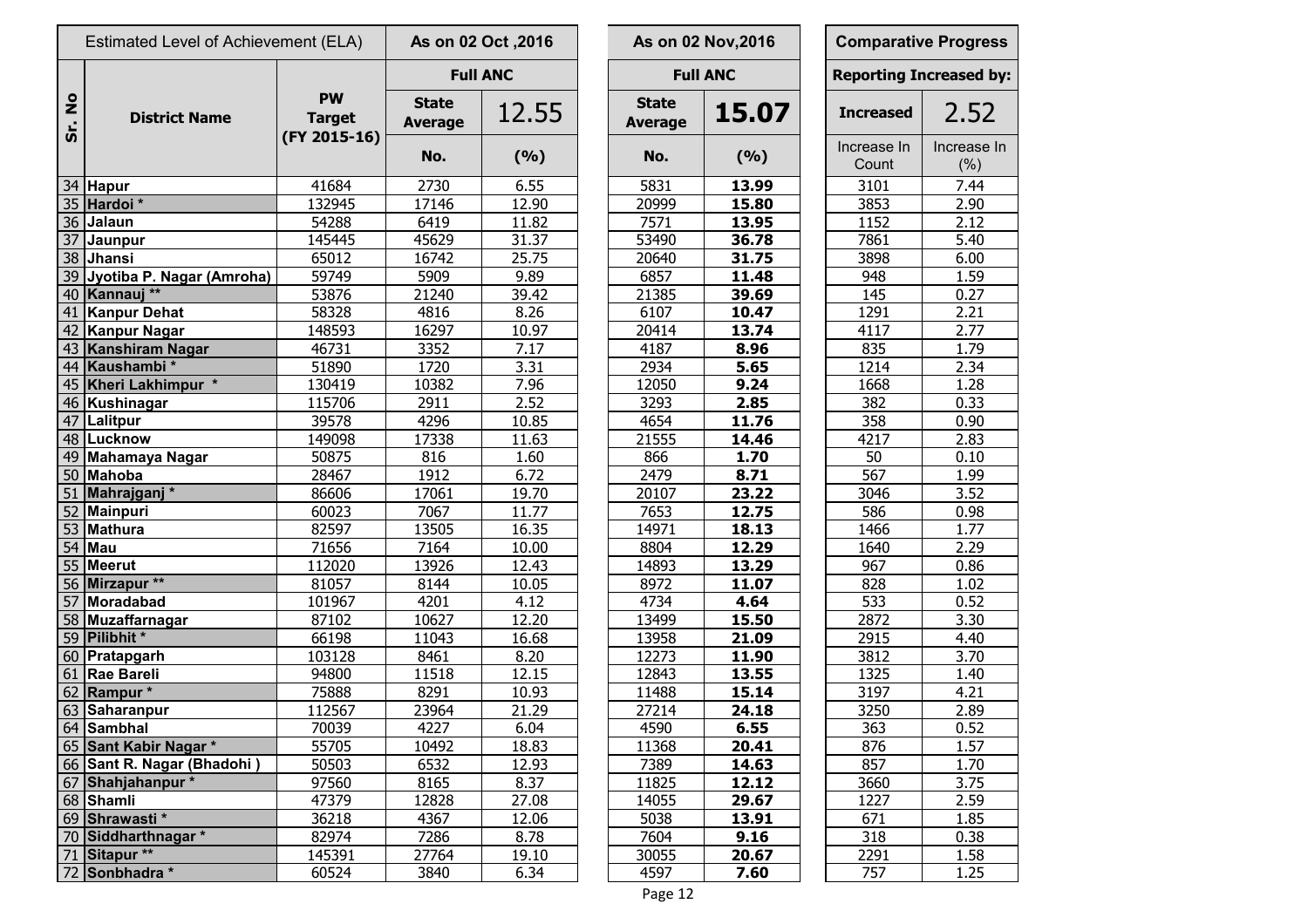|                                 |                                                                  |                                                      |       |                                        |                         |       |                                       | <b>Comparative Progre</b>  |                     |
|---------------------------------|------------------------------------------------------------------|------------------------------------------------------|-------|----------------------------------------|-------------------------|-------|---------------------------------------|----------------------------|---------------------|
|                                 |                                                                  |                                                      |       |                                        |                         |       |                                       | <b>Reporting Increased</b> |                     |
| <b>District Name</b>            | <b>PW</b><br><b>Target</b>                                       | <b>State</b><br><b>Average</b>                       | 12.55 |                                        | <b>State</b><br>Average | 15.07 |                                       | <b>Increased</b>           | 2.57                |
|                                 |                                                                  | No.                                                  | (9/6) |                                        | No.                     | (9/0) |                                       | Increase In<br>Count       | Increase<br>$(\% )$ |
|                                 | 80116                                                            | 15137                                                | 18.89 |                                        | 16788                   | 20.95 |                                       | 1651                       | 2.06                |
|                                 | 101076                                                           | 14236                                                | 14.08 |                                        | 17387                   | 17.20 |                                       | 3151                       | 3.12                |
|                                 | 119652                                                           | 33089                                                | 27.65 |                                        | 37070                   | 30.98 |                                       | 3981                       | 3.33                |
| <b>Uttar Pradesh:</b>           | 6485220                                                          | 813944                                               | 12.55 |                                        | 977329                  | 15.07 |                                       | 163385                     | 2.52                |
| <b>Performance of Non HPD's</b> | 4239758                                                          | 574184                                               | 13.54 |                                        | 686623                  | 16.19 |                                       | 112439                     | 2.65                |
| Performance of HPD's *          | 2245462                                                          | 239760                                               | 10.68 |                                        | 290706                  | 12.95 |                                       | 50946                      | 2.27                |
| dictricts                       | 505628                                                           | 68068                                                | 13.46 |                                        | 77841                   | 15.39 |                                       | 9773                       | 1.93                |
|                                 | 73 Sultanpur<br>74 Unnao<br>75 Varanasi<br>Performance of msenat | Estimated Level of Achievement (ELA)<br>(FY 2015-16) |       | As on 02 Oct , 2016<br><b>Full ANC</b> |                         |       | As on 02 Nov, 2016<br><b>Full ANC</b> |                            |                     |

|                                             | As on 02 Oct , 2016 |                                | As on 02 Nov, 2016 | <b>Comparative Progress</b>    |                     |
|---------------------------------------------|---------------------|--------------------------------|--------------------|--------------------------------|---------------------|
|                                             | <b>Full ANC</b>     |                                | <b>Full ANC</b>    | <b>Reporting Increased by:</b> |                     |
| <b>State</b><br><b><i><u>verage</u></i></b> | 12.55               | <b>State</b><br><b>Average</b> | 15.07              | <b>Increased</b>               | 2.52                |
| No.                                         | (9/6)               | No.                            | (9/6)              | Increase In<br>Count           | Increase In<br>(% ) |
| 15137                                       | 18.89               | 16788                          | 20.95              | 1651                           | 2.06                |
| 14236                                       | 14.08               | 17387                          | 17.20              | 3151                           | 3.12                |
| 33089                                       | 27.65               | 37070                          | 30.98              | 3981                           | 3.33                |
| 313944                                      | 12.55               | 977329                         | 15.07              | 163385                         | 2.52                |
| 574184                                      | 13.54               | 686623                         | 16.19              | 112439                         | 2.65                |
| 239760                                      | 10.68               | 290706                         | 12.95              | 50946                          | 2.27                |
| 68068                                       | 13.46               | 77841                          | 15.39              | 9773                           | 1.93                |

| SN              | <b>District Name</b> | Cum.(% ) | <b>SN</b>      | <b>District Name</b> | Cum.( |
|-----------------|----------------------|----------|----------------|----------------------|-------|
|                 | Mahamaya Nagar       | 1.70     |                | <b>Baghpat</b>       | 43.84 |
| $\overline{2}$  | Kushinagar           | 2.85     | $\overline{2}$ | Kannauj **           | 39.69 |
| $\mathbf{3}$    | Farrukhabad*         | 4.17     | 3              | <b>Basti</b>         | 37.57 |
| $\overline{4}$  | Bahraich*            | 4.32     | 4              | Jaunpur              | 36.78 |
| 5               | <b>Moradabad</b>     | 4.64     | 5              | <b>Bulandshahr</b>   | 34.45 |
| $6\phantom{1}6$ | Agra                 | 4.66     | $6\phantom{1}$ | Jhansi               | 31.75 |
|                 | <b>Ballia</b>        | 5.34     |                | Varanasi             | 30.98 |
| 8               | <b>Firozabad</b>     | 5.56     | 8              | Shamli               | 29.67 |
| 9               | Barabanki *          | 5.65     | 9              | <b>Banda</b>         | 27.56 |
| 10              | Kaushambi *          | 5.65     | 10             | <b>Chitrakoot</b>    | 25.15 |

| SN                      | <b>District Name</b> | Progress (%) | <b>SN</b> | <b>District Name</b> | <b>Progress</b> |
|-------------------------|----------------------|--------------|-----------|----------------------|-----------------|
|                         | Mahamaya Nagar       | 0.10         |           | <b>Basti</b>         |                 |
| $\overline{2}$          | Kannauj **           | 0.27         | C         | Chandauli            |                 |
| $\mathbf{3}$            | Kushinagar           | 0.33         | 3         | Gorakhpur            |                 |
| $\overline{\mathbf{4}}$ | Siddharthnagar *     | 0.38         | 4         | <b>Hapur</b>         |                 |
| $5\phantom{1}$          | <b>Sambhal</b>       | 0.52         | 5         | Faizabad **          |                 |
| $6\phantom{1}6$         | <b>Moradabad</b>     | 0.52         | 6         | Jhansi               |                 |
| 7                       | <b>Bahraich</b> *    | 0.63         |           | <b>Budaun</b> *      |                 |
| 8                       | Barabanki*           | 0.79         | 8         | Jaunpur              |                 |
| 9                       | Meerut               | 0.86         | 9         | <b>Baghpat</b>       |                 |
| 10                      | Agra                 | 0.87         | 10        | Pilibhit*            |                 |

### **Lowest 10 Performing Districts Matter Community Property Property Property Property Property Property Property**

| snl                     | <b>District Name</b> | Cum.(% ) |
|-------------------------|----------------------|----------|
| $\overline{\mathbf{1}}$ | Mahamaya Nagar       | 1.70     |
| $\boldsymbol{2}$        | Kushinagar           | 2.85     |
| $\mathbf{3}$            | Farrukhabad*         | 4.17     |
| $\boldsymbol{4}$        | <b>Bahraich*</b>     | 4.32     |
| 5                       | <b>Moradabad</b>     | 4.64     |
| $6\phantom{1}6$         | Agra                 | 4.66     |
| $\overline{7}$          | <b>Ballia</b>        | 5.34     |
| 8                       | Firozabad            | 5.56     |
| 9                       | Barabanki *          | 5.65     |
| 10 <sub>1</sub>         | Kaushambi *          | 5.65     |

### **Poor 10 In Comparative Progress Collection 20 and 10 In Comparative Progress**

| snl             | <b>District Name</b> | Progress (%) | <b>SN</b>    | <b>District Name</b> | Progress (%) |
|-----------------|----------------------|--------------|--------------|----------------------|--------------|
|                 | Mahamaya Nagar       | 0.10         |              | <b>Basti</b>         | 9.82         |
| $\overline{2}$  | Kannauj **           | 0.27         | $\mathbf{2}$ | Chandauli            | 8.47         |
| $\mathbf{3}$    | Kushinagar           | 0.33         | 3            | Gorakhpur            | 7.99         |
| $\overline{4}$  | Siddharthnagar*      | 0.38         | 4            | <b>Hapur</b>         | 7.44         |
| 5               | <b>Sambhal</b>       | 0.52         | 5            | Faizabad**           | 6.24         |
| $6\phantom{1}6$ | <b>Moradabad</b>     | 0.52         | 6            | Jhansi               | 6.00         |
| $\overline{7}$  | <b>Bahraich</b> *    | 0.63         |              | <b>Budaun</b> *      | 5.51         |
| 8               | Barabanki *          | 0.79         | 8            | Jaunpur              | 5.40         |
| 9               | Meerut               | 0.86         | 9            | <b>Baghpat</b>       | 5.28         |
| 10              | Agra                 | 0.87         | 10           | Pilibhit*            | 4.40         |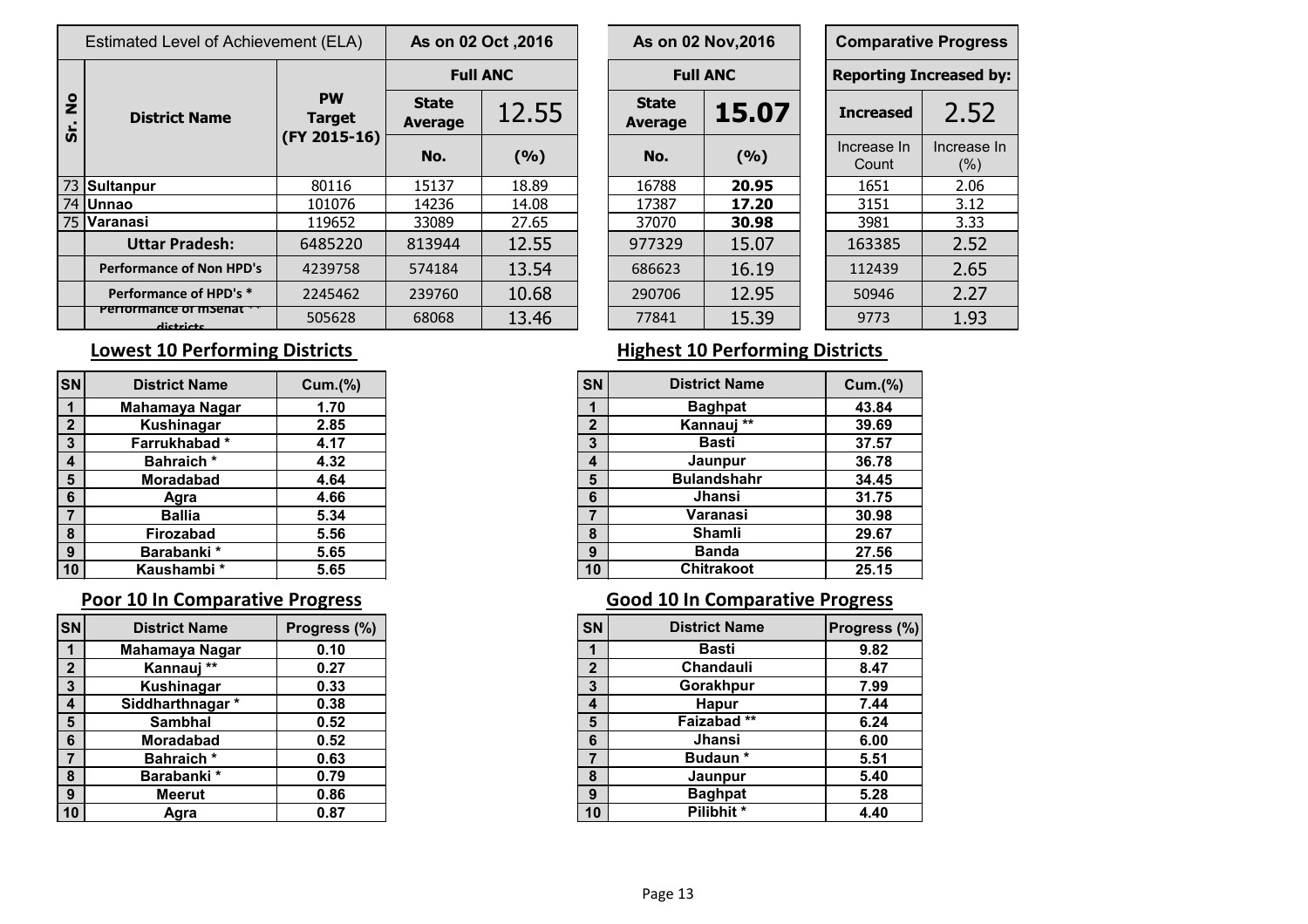|                                                                                                                  | <b>Delivery Reporting (FY 2015-16)</b>                                                                                              |                                            |                                |       |  |                                |       |  |                                |                    |  |
|------------------------------------------------------------------------------------------------------------------|-------------------------------------------------------------------------------------------------------------------------------------|--------------------------------------------|--------------------------------|-------|--|--------------------------------|-------|--|--------------------------------|--------------------|--|
|                                                                                                                  | Delevery reporting of PW registered with LMP in FY 2015-16<br>And Comparative Progress, NHM-Uttar Pradesh (Data Source MCTS Portal) |                                            |                                |       |  |                                |       |  |                                |                    |  |
| Estimated Level of Achievement (ELA)<br>As on 02 Oct , 2016<br>As on 02 Nov, 2016<br><b>Comparative Progress</b> |                                                                                                                                     |                                            |                                |       |  |                                |       |  |                                |                    |  |
|                                                                                                                  |                                                                                                                                     |                                            | <b>Delivery Reported</b>       |       |  | <b>Delivery Reported</b>       |       |  | <b>Reporting Increased by:</b> |                    |  |
| $rac{1}{2}$<br>Sr.                                                                                               | <b>District Name</b>                                                                                                                | <b>PW</b><br><b>Target</b><br>(FY 2015-16) | <b>State</b><br><b>Average</b> | 11.62 |  | <b>State</b><br><b>Average</b> | 13.87 |  | <b>Increased</b>               | 2.24               |  |
|                                                                                                                  |                                                                                                                                     |                                            | No.                            | (9/6) |  | No.                            | (9/6) |  | Increase In<br>Count           | Increase In<br>(%) |  |
| 1                                                                                                                | <b>Agra</b>                                                                                                                         | 142350                                     | 5564                           | 3.91  |  | 7047                           | 4.95  |  | 1483                           | 1.04               |  |
| $\overline{2}$                                                                                                   | Aligarh                                                                                                                             | 119378                                     | 5260                           | 4.41  |  | 6910                           | 5.79  |  | 1650                           | 1.38               |  |
| 3                                                                                                                | Allahabad*                                                                                                                          | 193659                                     | 33774                          | 17.44 |  | 38425                          | 19.84 |  | 4651                           | 2.40               |  |
| $\overline{4}$                                                                                                   | <b>Ambedkar Nagar</b>                                                                                                               | 77945                                      | 9992                           | 12.82 |  | 11591                          | 14.87 |  | 1599                           | 2.05               |  |
| 5                                                                                                                | <b>Amethi</b>                                                                                                                       | 58877                                      | 11017                          | 18.71 |  | 13078                          | 22.21 |  | 2061                           | 3.50               |  |
| 6                                                                                                                | Auraiya                                                                                                                             | 44591                                      | 4858                           | 10.89 |  | 5231                           | 11.73 |  | 373                            | 0.84               |  |
| $\overline{7}$                                                                                                   | <b>Azamgarh</b>                                                                                                                     | 150009                                     | 16879                          | 11.25 |  | 20042                          | 13.36 |  | 3163                           | 2.11               |  |
| 8                                                                                                                | <b>Baghpat</b>                                                                                                                      | 42312                                      | 3851                           | 9.10  |  | 4456                           | 10.53 |  | 605                            | 1.43               |  |
| 9                                                                                                                | <b>Bahraich</b> *                                                                                                                   | 113023                                     | 8388                           | 7.42  |  | 9884                           | 8.75  |  | 1496                           | 1.32               |  |
| 10                                                                                                               | <b>Ballia</b>                                                                                                                       | 104749                                     | 5415                           | 5.17  |  | 6376                           | 6.09  |  | 961                            | 0.92               |  |
| 11                                                                                                               | <b>Balrampur</b> *                                                                                                                  | 69833                                      | 9812                           | 14.05 |  | 11255                          | 16.12 |  | 1443                           | 2.07               |  |
| 12                                                                                                               | <b>Banda</b>                                                                                                                        | 58475                                      | 5194                           | 8.88  |  | 6670                           | 11.41 |  | 1476                           | 2.52               |  |
| 13                                                                                                               | Barabanki*                                                                                                                          | 105867                                     | 6653                           | 6.28  |  | 7463                           | 7.05  |  | 810                            | 0.77               |  |
| 14                                                                                                               | <b>Bareilly</b> **                                                                                                                  | 145096                                     | 13078                          | 9.01  |  | 15594                          | 10.75 |  | 2516                           | 1.73               |  |
| 15                                                                                                               | <b>Basti</b>                                                                                                                        | 79970                                      | 6169                           | 7.71  |  | 16620                          | 20.78 |  | 10451                          | 13.07              |  |
| 16                                                                                                               | <b>Bijnor</b>                                                                                                                       | 119706                                     | 6022                           | 5.03  |  | 6795                           | 5.68  |  | 773                            | 0.65               |  |
| 17                                                                                                               | Budaun*                                                                                                                             | 103733                                     | 9886                           | 9.53  |  | 12782                          | 12.32 |  | 2896                           | 2.79               |  |
| 18                                                                                                               | Bulandshahr                                                                                                                         | 113681                                     | 4128                           | 3.63  |  | 4934                           | 4.34  |  | 806                            | 0.71               |  |
| 19                                                                                                               | Chandauli                                                                                                                           | 63451                                      | 7430                           | 11.71 |  | 9733                           | 15.34 |  | 2303                           | 3.63               |  |
| 20                                                                                                               | <b>Chitrakoot</b>                                                                                                                   | 32189                                      | 8599                           | 26.71 |  | 9538                           | 29.63 |  | 939                            | 2.92               |  |
| 21                                                                                                               | Deoria                                                                                                                              | 100687                                     | 6711                           | 6.67  |  | 9591                           | 9.53  |  | 2880                           | 2.86               |  |
| $\overline{22}$                                                                                                  | Etah <sup>*</sup>                                                                                                                   | 57226                                      | 8399                           | 14.68 |  | 9479                           | 16.56 |  | 1080                           | 1.89               |  |
| $\overline{23}$                                                                                                  | Etawah                                                                                                                              | 51314                                      | 3578                           | 6.97  |  | 4228                           | 8.24  |  | 650                            | 1.27               |  |
| 24                                                                                                               | Faizabad**                                                                                                                          | 80208                                      | 1558                           | 1.94  |  | 5478                           | 6.83  |  | 3920                           | 4.89               |  |
| 25                                                                                                               | Farrukhabad*                                                                                                                        | 61335                                      | 6745                           | 11.00 |  | 8955                           | 14.60 |  | 2210                           | 3.60               |  |
| 26                                                                                                               | Fatehpur                                                                                                                            | 85548                                      | 11937                          | 13.95 |  | 12647                          | 14.78 |  | 710                            | 0.83               |  |
| 27                                                                                                               | Firozabad                                                                                                                           | 81130                                      | 7570                           | 9.33  |  | 9889                           | 12.19 |  | 2319                           | 2.86               |  |
| 28                                                                                                               | Gautam Budha Nagar                                                                                                                  | 54419                                      | 579                            | 1.06  |  | 644                            | 1.18  |  | 65                             | 0.12               |  |
| 29                                                                                                               | Ghaziabad                                                                                                                           | 109786                                     | 9298                           | 8.47  |  | 10476                          | 9.54  |  | 1178                           | 1.07               |  |
| 30                                                                                                               | Ghazipur                                                                                                                            | 117715                                     | 15626                          | 13.27 |  | 18538                          | 15.75 |  | 2912                           | 2.47               |  |
| 31                                                                                                               | Gonda*                                                                                                                              | 111500                                     | 15710                          | 14.09 |  | 20611                          | 18.49 |  | 4901                           | 4.40               |  |
| 32                                                                                                               | Gorakhpur                                                                                                                           | 144153                                     | 11477                          | 7.96  |  | 20853                          | 14.47 |  | 9376                           | 6.50               |  |
| 33                                                                                                               | <b>Hamirpur</b>                                                                                                                     | 35875                                      | 7609                           | 21.21 |  | 8345                           | 23.26 |  | 736                            | 2.05               |  |

Page 14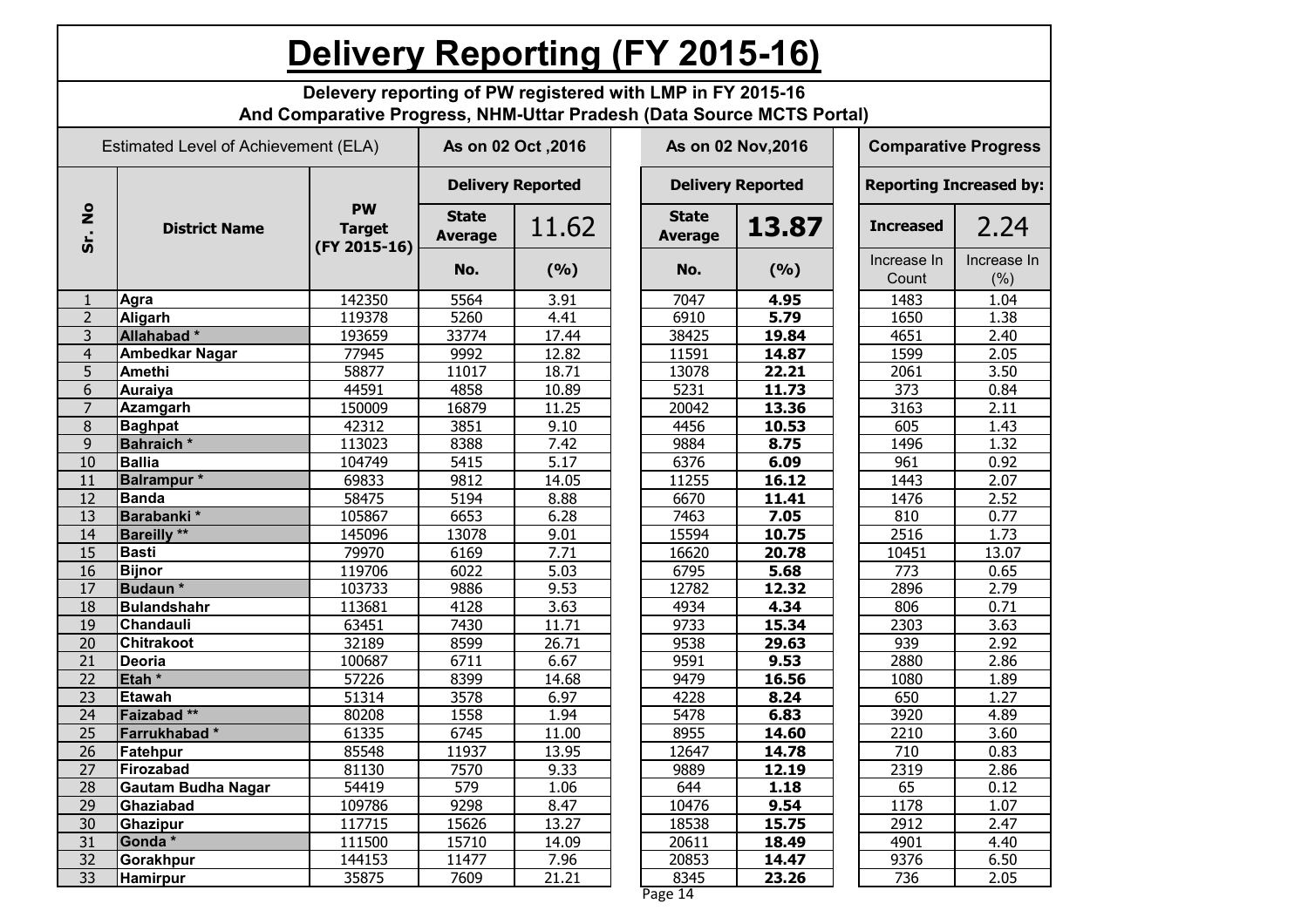|                       | Estimated Level of Achievement (ELA) |                                            |                                | As on 02 Oct , 2016      |                                | As on 02 Nov, 2016       | <b>Comparative Progress</b>    |                     |  |  |
|-----------------------|--------------------------------------|--------------------------------------------|--------------------------------|--------------------------|--------------------------------|--------------------------|--------------------------------|---------------------|--|--|
|                       |                                      |                                            |                                | <b>Delivery Reported</b> |                                | <b>Delivery Reported</b> | <b>Reporting Increased by:</b> |                     |  |  |
| $\bullet$<br>Ž<br>Sr. | <b>District Name</b>                 | <b>PW</b><br><b>Target</b><br>(FY 2015-16) | <b>State</b><br><b>Average</b> | 11.62                    | <b>State</b><br><b>Average</b> | 13.87                    | <b>Increased</b>               | 2.24                |  |  |
|                       |                                      |                                            | No.                            | (%)                      | No.                            | (%)                      | Increase In<br>Count           | Increase In<br>(% ) |  |  |
| 34                    | <b>Hapur</b>                         | 41684                                      | 1026                           | 2.46                     | 1633                           | 3.92                     | 607                            | 1.46                |  |  |
| 35                    | Hardoi*                              | 132945                                     | 29163                          | 21.94                    | 34044                          | 25.61                    | 4881                           | 3.67                |  |  |
| 36                    | Jalaun                               | 54288                                      | 11489                          | 21.16                    | 13609                          | 25.07                    | 2120                           | 3.91                |  |  |
| 37                    | Jaunpur                              | 145445                                     | 8348                           | 5.74                     | 8895                           | 6.12                     | 547                            | 0.38                |  |  |
| $\overline{38}$       | Jhansi                               | 65012                                      | 16235                          | 24.97                    | 18229                          | 28.04                    | 1994                           | 3.07                |  |  |
| 39                    | Jyotiba P. Nagar (Amroha)            | 59749                                      | 6759                           | 11.31                    | 8010                           | 13.41                    | 1251                           | 2.09                |  |  |
| 40                    | Kannauj <sup>**</sup>                | 53876                                      | 14069                          | 26.11                    | 14883                          | 27.62                    | 814                            | 1.51                |  |  |
| 41                    | <b>Kanpur Dehat</b>                  | 58328                                      | 6294                           | 10.79                    | 7301                           | 12.52                    | 1007                           | 1.73                |  |  |
| 42                    | <b>Kanpur Nagar</b>                  | 148593                                     | 6675                           | 4.49                     | 11727                          | 7.89                     | 5052                           | 3.40                |  |  |
| 43                    | Kanshiram Nagar                      | 46731                                      | 9975                           | 21.35                    | 11966                          | 25.61                    | 1991                           | 4.26                |  |  |
| 44                    | Kaushambi*                           | 51890                                      | 6858                           | 13.22                    | 8161                           | 15.73                    | 1303                           | 2.51                |  |  |
| 45                    | Kheri Lakhimpur *                    | 130419                                     | 16327                          | 12.52                    | 19878                          | 15.24                    | 3551                           | 2.72                |  |  |
| 46                    | <b>Kushinagar</b>                    | 115706                                     | 7884                           | 6.81                     | 8419                           | 7.28                     | 535                            | 0.46                |  |  |
| 47                    | Lalitpur                             | 39578                                      | 12626                          | 31.90                    | 14401                          | 36.39                    | 1775                           | 4.48                |  |  |
| 48                    | Lucknow                              | 149098                                     | 10877                          | 7.30                     | 13951                          | 9.36                     | 3074                           | 2.06                |  |  |
| 49                    | Mahamaya Nagar                       | 50875                                      | 732                            | 1.44                     | 754                            | 1.48                     | 22                             | 0.04                |  |  |
| 50                    | Mahoba                               | 28467                                      | 3605                           | 12.66                    | 4364                           | 15.33                    | 759                            | 2.67                |  |  |
| 51                    | Mahrajganj <sup>*</sup>              | 86606                                      | 11008                          | 12.71                    | 11747                          | 13.56                    | 739                            | 0.85                |  |  |
| 52                    | Mainpuri                             | 60023                                      | 2903                           | 4.84                     | 3195                           | 5.32                     | 292                            | 0.49                |  |  |
| 53                    | Mathura                              | 82597                                      | 6666                           | 8.07                     | 8054                           | 9.75                     | 1388                           | 1.68                |  |  |
| 54                    | Mau                                  | 71656                                      | 5132                           | 7.16                     | 6484                           | 9.05                     | 1352                           | 1.89                |  |  |
| 55                    | <b>Meerut</b>                        | 112020                                     | 5080                           | 4.53                     | 5655                           | 5.05                     | 575                            | 0.51                |  |  |
| 56                    | Mirzapur <sup>**</sup>               | 81057                                      | 12833                          | 15.83                    | 13907                          | 17.16                    | 1074                           | 1.32                |  |  |
| 57                    | Moradabad                            | 101967                                     | 3798                           | 3.72                     | 4485                           | 4.40                     | 687                            | 0.67                |  |  |
| 58                    | <b>Muzaffarnagar</b>                 | 87102                                      | 11089                          | 12.73                    | 13074                          | 15.01                    | 1985                           | 2.28                |  |  |
| 59                    | Pilibhit*                            | 66198                                      | 9752                           | 14.73                    | 10567                          | 15.96                    | 815                            | 1.23                |  |  |
| 60                    | Pratapgarh                           | 103128                                     | 10607                          | 10.29                    | 12469                          | 12.09                    | 1862                           | 1.81                |  |  |
| 61                    | Rae Bareli                           | 94800                                      | 10224                          | 10.78                    | 11380                          | 12.00                    | 1156                           | 1.22                |  |  |
| 62                    | Rampur *                             | 75888                                      | 10691                          | 14.09                    | 11997                          | 15.81                    | 1306                           | 1.72                |  |  |
| 63                    | <b>Saharanpur</b>                    | 112567                                     | 26905                          | 23.90                    | 30392                          | 27.00                    | 3487                           | 3.10                |  |  |
| 64                    | <b>Sambhal</b>                       | 70039                                      | 6026                           | 8.60                     | 6617                           | 9.45                     | 591                            | 0.84                |  |  |
| 65                    | Sant Kabir Nagar *                   | 55705                                      | 10991                          | 19.73                    | 11965                          | 21.48                    | 974                            | 1.75                |  |  |
| 66                    | Sant R. Nagar (Bhadohi)              | 50503                                      | 5252                           | 10.40                    | 6161                           | 12.20                    | 909                            | 1.80                |  |  |
| 67                    | Shahjahanpur*                        | 97560                                      | 9396                           | 9.63                     | 14887                          | 15.26                    | 5491                           | 5.63                |  |  |
| 68                    | <b>Shamli</b>                        | 47379                                      | 13059                          | 27.56                    | 14289                          | 30.16                    | 1230                           | 2.60                |  |  |
| 69                    | Shrawasti*                           | 36218                                      | 5372                           | 14.83                    | 5957                           | 16.45                    | 585                            | 1.62                |  |  |
| 70                    | Siddharthnagar *                     | 82974                                      | 9874                           | 11.90                    | 10046                          | 12.11                    | 172                            | 0.21                |  |  |
| 71                    | Sitapur <sup>**</sup>                | 145391                                     | 45680                          | 31.42                    | 49069                          | 33.75                    | 3389                           | 2.33                |  |  |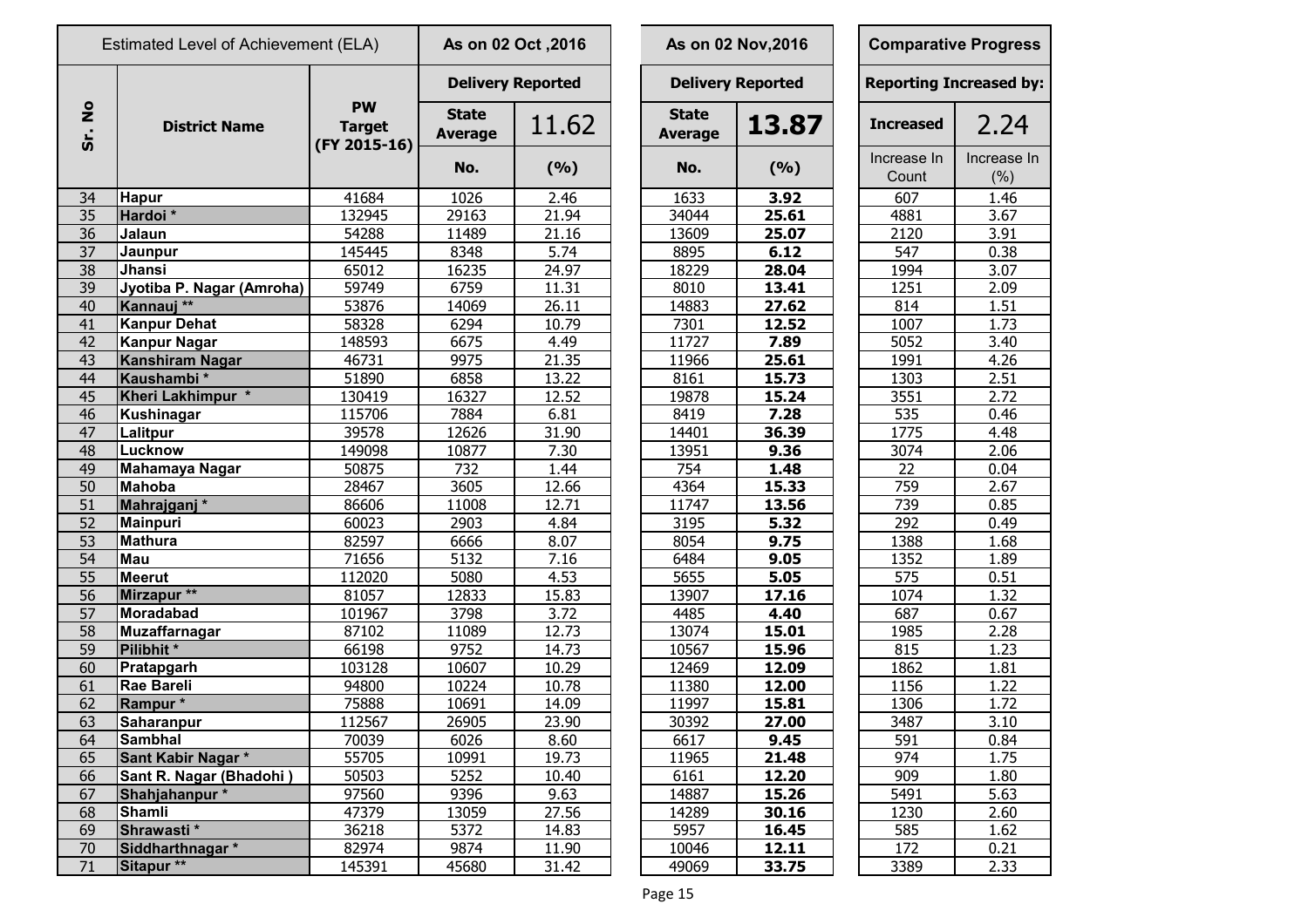| Estimated Level of Achievement (ELA) |                                                                                     |                                            | As on 02 Oct , 2016            |       |  |                                | As on 02 Nov, 2016       |  | <b>Comparative Progress</b>   |                     |  |
|--------------------------------------|-------------------------------------------------------------------------------------|--------------------------------------------|--------------------------------|-------|--|--------------------------------|--------------------------|--|-------------------------------|---------------------|--|
|                                      | <b>District Name</b>                                                                |                                            | <b>Delivery Reported</b>       |       |  |                                | <b>Delivery Reported</b> |  | <b>Reporting Increased by</b> |                     |  |
| $\frac{1}{2}$<br>Sr.                 |                                                                                     | <b>PW</b><br><b>Target</b><br>(FY 2015-16) | <b>State</b><br><b>Average</b> | 11.62 |  | <b>State</b><br><b>Average</b> | 13.87                    |  | <b>Increased</b>              | 2.24                |  |
|                                      |                                                                                     |                                            | No.                            | (9/6) |  | No.                            | (9/6)                    |  | Increase In<br>Count          | Increase In<br>(% ) |  |
| 72                                   | Sonbhadra *                                                                         | 60524                                      | 5252                           | 8.68  |  | 6172                           | 10.20                    |  | 920                           | 1.52                |  |
| 73                                   | <b>Sultanpur</b>                                                                    | 80116                                      | 8879                           | 11.08 |  | 9751                           | 12.17                    |  | 872                           | 1.09                |  |
| 74                                   | <b>Unnao</b>                                                                        | 101076                                     | 12441                          | 12.31 |  | 14366                          | 14.21                    |  | 1925                          | 1.90                |  |
| 75                                   | lVaranasi                                                                           | 119652                                     | 37156                          | 31.05 |  | 42148                          | 35.23                    |  | 4992                          | 4.17                |  |
| <b>Uttar Pradesh:</b>                |                                                                                     | 6485220                                    | 753774                         | 11.62 |  | 899217                         | 13.87                    |  | 145443                        | 2.24                |  |
|                                      | <b>Performance of Non HPD's</b>                                                     | 4239758                                    | 432530                         | 10.20 |  | 524045                         | 12.36                    |  | 91515                         | 2.16                |  |
|                                      | Performance of HPD's *<br>2245462<br>Pendingnce of Institute<br>505628<br>dictricts |                                            | 321244                         | 14.31 |  | 375172                         | 16.71                    |  | 53928                         | 2.40                |  |
|                                      |                                                                                     |                                            | 87218                          | 17.25 |  | 98931                          | 19.57                    |  | 11713                         | 2.32                |  |

|                       | s on 02 Oct , 2016 |  |                                         | As on 02 Nov, 2016 |  | <b>Comparative Progres</b>   |                  |  |  |  |
|-----------------------|--------------------|--|-----------------------------------------|--------------------|--|------------------------------|------------------|--|--|--|
|                       | Delivery Reported  |  | <b>Delivery Reported</b>                |                    |  | <b>Reporting Increased b</b> |                  |  |  |  |
| <b>itate</b><br>erage | 11.62              |  | <b>State</b><br>13.87<br><b>Average</b> |                    |  | <b>Increased</b>             | 2.24             |  |  |  |
| No.                   | (9/6)              |  | No.                                     | (9/6)              |  | Increase In<br>Count         | Increase<br>(% ) |  |  |  |
| $\frac{1}{2}$         | 8.68               |  | 6172                                    | 10.20              |  | 920                          | 1.52             |  |  |  |
| 3879                  | 11.08              |  | 9751                                    | 12.17              |  | 872                          | 1.09             |  |  |  |
| 2441                  | 12.31              |  | 14366                                   | 14.21              |  | 1925                         | 1.90             |  |  |  |
| 7156                  | 31.05              |  | 42148                                   | 35.23              |  | 4992                         | 4.17             |  |  |  |
| 3774                  | 11.62              |  | 899217                                  | 13.87              |  | 145443                       | 2.24             |  |  |  |
| 32530                 | 10.20              |  | 524045                                  | 12.36              |  | 91515                        | 2.16             |  |  |  |
| 21244                 | 14.31              |  | 375172                                  | 16.71              |  | 53928                        | 2.40             |  |  |  |
| 7218                  | 17.25              |  | 98931                                   | 19.57              |  | 11713                        | 2.32             |  |  |  |

| <b>Comparative Progress</b> |                                |
|-----------------------------|--------------------------------|
|                             | <b>Reporting Increased by:</b> |
| <b>Increased</b>            | 2.24                           |
| Increase In                 | Increase In                    |
| Count                       | (%)                            |
| 920                         | 1.52                           |
| 872                         | 1.09                           |
| 1925                        | 1.90                           |
| 4992                        | 4.17                           |
| 145443                      | 2.24                           |
| 91515                       | 2.16                           |
| 53928                       | 2.40                           |
| 11713                       | 2.32                           |

| <b>SN</b>    | <b>District Name</b>        | Cum.(%) |
|--------------|-----------------------------|---------|
| 1            | Lalitpur                    | 36.39   |
| $\mathbf{2}$ | Varanasi                    | 35.23   |
| 3            | Sitapur**                   | 33.75   |
| 4            | <b>Shamli</b>               | 30.16   |
| 5            | <b>Chitrakoot</b>           | 29.63   |
| 6            | <b>Jhansi</b>               | 28.04   |
| 7            | $***$<br>Kannauj            | 27.62   |
| 8            | Saharanpur                  | 27.00   |
| 9            | Hardoi *                    | 25.61   |
| 10           | Kanshiram Nagar (Kashganj)* | 25.61   |

| <b>SN</b>       | <b>District Name</b>      | Progress (%) | SN             | <b>District Name</b>         | Progress (%) |
|-----------------|---------------------------|--------------|----------------|------------------------------|--------------|
|                 | Mahamaya Nagar            | 0.04         |                | <b>Basti</b>                 | 13.07        |
| $\overline{2}$  | <b>Gautam Budha Nagar</b> | 0.12         | $\overline{2}$ | Gorakhpur                    | 6.50         |
| 3               | Siddharthnagar*           | 0.21         | 3              | Shahjahanpur*                | 5.63         |
| $\overline{4}$  | Jaunpur                   | 0.38         | 4              | Faizabad**                   | 4.89         |
| $5\phantom{1}$  | Kushinagar                | 0.46         | 5              | Lalitpur                     | 4.48         |
| $6\phantom{1}6$ | <b>Mainpuri</b>           | 0.49         | 6              | Gonda*                       | 4.40         |
| $\overline{7}$  | Meerut                    | 0.51         |                | Kanshiram Nagar (Kashganj) * | 4.26         |
| 8               | <b>Bijnor</b>             | 0.65         | 8              | Varanasi                     | 4.17         |
| 9               | <b>Moradabad</b>          | 0.67         | 9              | Jalaun                       | 3.91         |
| 10              | <b>Bulandshahr</b>        | 0.71         | 10             | Hardoi *                     | 3.67         |

### **Lowest 10 Performing Districts All and Security Properties All and All and All and All and All and All and All and All and All and All and All and All and All and All and All and All and All and All and All and All and**

| <b>SN</b>    | <b>District Name</b>      | <b>Cum.(%)</b> | <b>SN</b>    | <b>District Name</b>        | <b>Cum.(%)</b> |
|--------------|---------------------------|----------------|--------------|-----------------------------|----------------|
|              | <b>Gautam Budha Nagar</b> | 1.18           |              | Lalitpur                    | 36.39          |
| $\mathbf{2}$ | Mahamaya Nagar            | 1.48           | $\mathbf{2}$ | Varanasi                    | 35.23          |
| 3            | <b>Hapur</b>              | 3.92           | 3            | Sitapur**                   | 33.75          |
| 4            | <b>Bulandshahr</b>        | 4.34           | 4            | <b>Shamli</b>               | 30.16          |
| 5            | <b>Moradabad</b>          | 4.40           | 5            | <b>Chitrakoot</b>           | 29.63          |
| 6            | Agra                      | 4.95           | 6            | Jhansi                      | 28.04          |
|              | <b>Meerut</b>             | 5.05           |              | Kannauj **                  | 27.62          |
| 8            | <b>Mainpuri</b>           | 5.32           | 8            | Saharanpur                  | 27.00          |
| 9            | <b>Bijnor</b>             | 5.68           | 9            | Hardoi *                    | 25.61          |
| 10           | Aligarh                   | 5.79           | 10           | Kanshiram Nagar (Kashganj)* | 25.61          |

### **Poor 10 In Comparative Progress Consumerse Except Apple 20 In Comparative Progress**

| <b>SN</b>    | <b>District Name</b>      | Progress (%) |
|--------------|---------------------------|--------------|
|              | Mahamaya Nagar            | 0.04         |
| $\mathbf{2}$ | <b>Gautam Budha Nagar</b> | 0.12         |
| 3            | Siddharthnagar *          | 0.21         |
| 4            | Jaunpur                   | 0.38         |
| 5            | Kushinagar                | 0.46         |
| 6            | <b>Mainpuri</b>           | 0.49         |
|              | <b>Meerut</b>             | 0.51         |
| 8            | <b>Bijnor</b>             | 0.65         |
| 9            | <b>Moradabad</b>          | 0.67         |
| 10           | <b>Bulandshahr</b>        | 0.71         |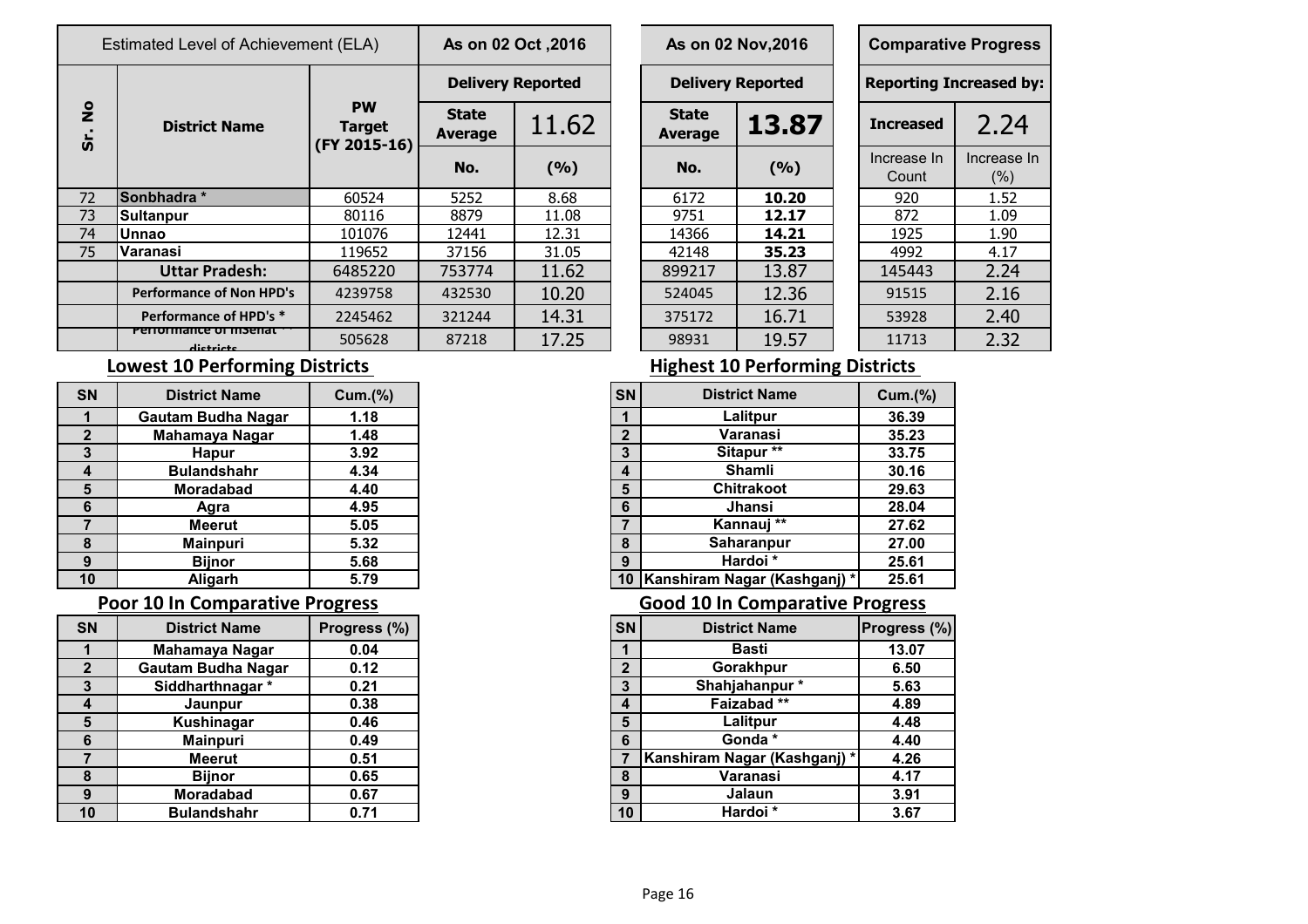## **Mother Complications (FY 2015-16)**

**Mother Complications reported FY 2015-16**

**And Comparative Progress, NHM-Uttar Pradesh (Data Source MCTS Portal)**

|                      | Estimated Level of Achievement (ELA) |                                            | As on 02 Oct , 2016            |                             |  |                                | As on 02 Nov, 2016          | <b>Comparative Progress</b>    |                      |                     |  |  |
|----------------------|--------------------------------------|--------------------------------------------|--------------------------------|-----------------------------|--|--------------------------------|-----------------------------|--------------------------------|----------------------|---------------------|--|--|
|                      |                                      |                                            |                                | <b>Mother Complications</b> |  |                                | <b>Mother Complications</b> | <b>Reporting Increased by:</b> |                      |                     |  |  |
| $\frac{1}{2}$<br>ທ່ີ | <b>District Name</b>                 | <b>PW</b><br><b>Target</b><br>(FY 2015-16) | <b>State</b><br><b>Average</b> | 1.39                        |  | <b>State</b><br><b>Average</b> | 1.46                        |                                | <b>Increased</b>     | 0.08                |  |  |
|                      |                                      |                                            | No.                            | (9/6)                       |  | No.                            | (9/6)                       |                                | Increase In<br>Count | Increase In<br>(% ) |  |  |
|                      | Agra                                 | 142350                                     | 892                            | 0.63                        |  | 990                            | 0.70                        |                                | 98                   | 0.07                |  |  |
| $\overline{2}$       | Aligarh                              | 119378                                     | 420                            | 0.35                        |  | 428                            | 0.36                        |                                | 8                    | 0.01                |  |  |
| 3                    | Allahabad*                           | 193659                                     | 905                            | 0.47                        |  | 922                            | 0.48                        |                                | $\overline{17}$      | 0.01                |  |  |
| $\overline{4}$       | <b>Ambedkar Nagar</b>                | 77945                                      | 909                            | 1.17                        |  | 912                            | 1.17                        |                                | $\overline{3}$       | 0.00                |  |  |
| 5                    | <b>Amethi</b>                        | 58877                                      | 2167                           | 3.68                        |  | 2238                           | 3.80                        |                                | $\overline{71}$      | 0.12                |  |  |
| 6                    | <b>Auraiya</b>                       | 44591                                      | 841                            | 1.89                        |  | 842                            | 1.89                        |                                | $\mathbf{1}$         | 0.00                |  |  |
| 7                    | <b>Azamgarh</b>                      | 150009                                     | 1026                           | 0.68                        |  | 1033                           | 0.69                        |                                | $\overline{7}$       | 0.00                |  |  |
| 8                    | <b>Baghpat</b>                       | 42312                                      | 915                            | 2.16                        |  | $\overline{917}$               | 2.17                        |                                | $\overline{2}$       | 0.00                |  |  |
| 9                    | Bahraich <sup>*</sup>                | 113023                                     | 1086                           | 0.96                        |  | 1086                           | 0.96                        |                                | $\mathbf 0$          | 0.00                |  |  |
| 10                   | <b>Ballia</b>                        | 104749                                     | 146                            | 0.14                        |  | 145                            | 0.14                        |                                | $-1$                 | 0.00                |  |  |
| 11                   | <b>Balrampur</b> *                   | 69833                                      | 168                            | 0.24                        |  | 170                            | 0.24                        |                                | $\overline{2}$       | 0.00                |  |  |
| 12                   | <b>Banda</b>                         | 58475                                      | 149                            | 0.25                        |  | $\frac{175}{175}$              | 0.30                        |                                | $\overline{26}$      | 0.04                |  |  |
| 13                   | Barabanki *                          | 105867                                     | 4655                           | 4.40                        |  | 4658                           | 4.40                        |                                | $\overline{3}$       | 0.00                |  |  |
| 14                   | <b>Bareilly</b> **                   | 145096                                     | 7168                           | 4.94                        |  | 7373                           | 5.08                        |                                | $\overline{205}$     | $0.\overline{14}$   |  |  |
| 15                   | Basti                                | 79970                                      | 439                            | 0.55                        |  | 525                            | 0.66                        |                                | 86                   | $\overline{0.11}$   |  |  |
| 16                   | <b>Bijnor</b>                        | 119706                                     | 685                            | 0.57                        |  | 687                            | 0.57                        |                                | $\overline{2}$       | 0.00                |  |  |
| 17                   | <b>Budaun</b> *                      | 103733                                     | 931                            | 0.90                        |  | 1527                           | 1.47                        |                                | 596                  | 0.57                |  |  |
| 18                   | Bulandshahr                          | 113681                                     | 6047                           | 5.32                        |  | 6047                           | 5.32                        |                                | 0                    | 0.00                |  |  |
| 19                   | Chandauli                            | 63451                                      | 141                            | 0.22                        |  | 144                            | 0.23                        |                                | 3                    | 0.00                |  |  |
| 20                   | <b>Chitrakoot</b>                    | 32189                                      | 244                            | 0.76                        |  | 244                            | 0.76                        |                                | 0                    | 0.00                |  |  |
| 21                   | <b>Deoria</b>                        | 100687                                     | 234                            | 0.23                        |  | 235                            | 0.23                        |                                | $\mathbf{1}$         | 0.00                |  |  |
| 22                   | Etah <sup>*</sup>                    | 57226                                      | 2042                           | 3.57                        |  | 2042                           | 3.57                        |                                | 0                    | 0.00                |  |  |
| 23                   | <b>Etawah</b>                        | 51314                                      | 746                            | 1.45                        |  | $\overline{746}$               | 1.45                        |                                | $\overline{0}$       | 0.00                |  |  |
|                      | 24 Faizabad**                        | 80208                                      | 213                            | 0.27                        |  | 274                            | 0.34                        |                                | 61                   | 0.08                |  |  |
| 25                   | Farrukhabad*                         | 61335                                      | 1032                           | 1.68                        |  | 1067                           | 1.74                        |                                | $\overline{35}$      | 0.06                |  |  |
| 26                   | Fatehpur                             | 85548                                      | 595                            | 0.70                        |  | 596                            | 0.70                        |                                | $\mathbf{1}$         | 0.00                |  |  |
| 27                   | Firozabad                            | 81130                                      | 265                            | 0.33                        |  | 265                            | 0.33                        |                                | $\mathbf 0$          | 0.00                |  |  |
| 28                   | <b>Gautam Budha Nagar</b>            | 54419                                      | 890                            | 1.64                        |  | 893                            | 1.64                        |                                | $\overline{3}$       | 0.01                |  |  |
| 29                   | Ghaziabad                            | 109786                                     | 878                            | 0.80                        |  | 889                            | 0.81                        |                                | $\overline{11}$      | 0.01                |  |  |
| 30                   | Ghazipur                             | 117715                                     | 439                            | 0.37                        |  | 457                            | 0.39                        |                                | 18                   | 0.02                |  |  |
| 31                   | Gonda*                               | 111500                                     | 6689                           | 6.00                        |  | 8497                           | 7.62                        |                                | 1808                 | 1.62                |  |  |
| 32                   | Gorakhpur                            | 144153                                     | 3869                           | 2.68                        |  | 4970                           | 3.45                        |                                | 1101                 | 0.76                |  |  |
|                      | 33 Hamirpur                          | 35875                                      | 211                            | 0.59                        |  | $\overline{211}$               | 0.59                        |                                | 0                    | 0.00                |  |  |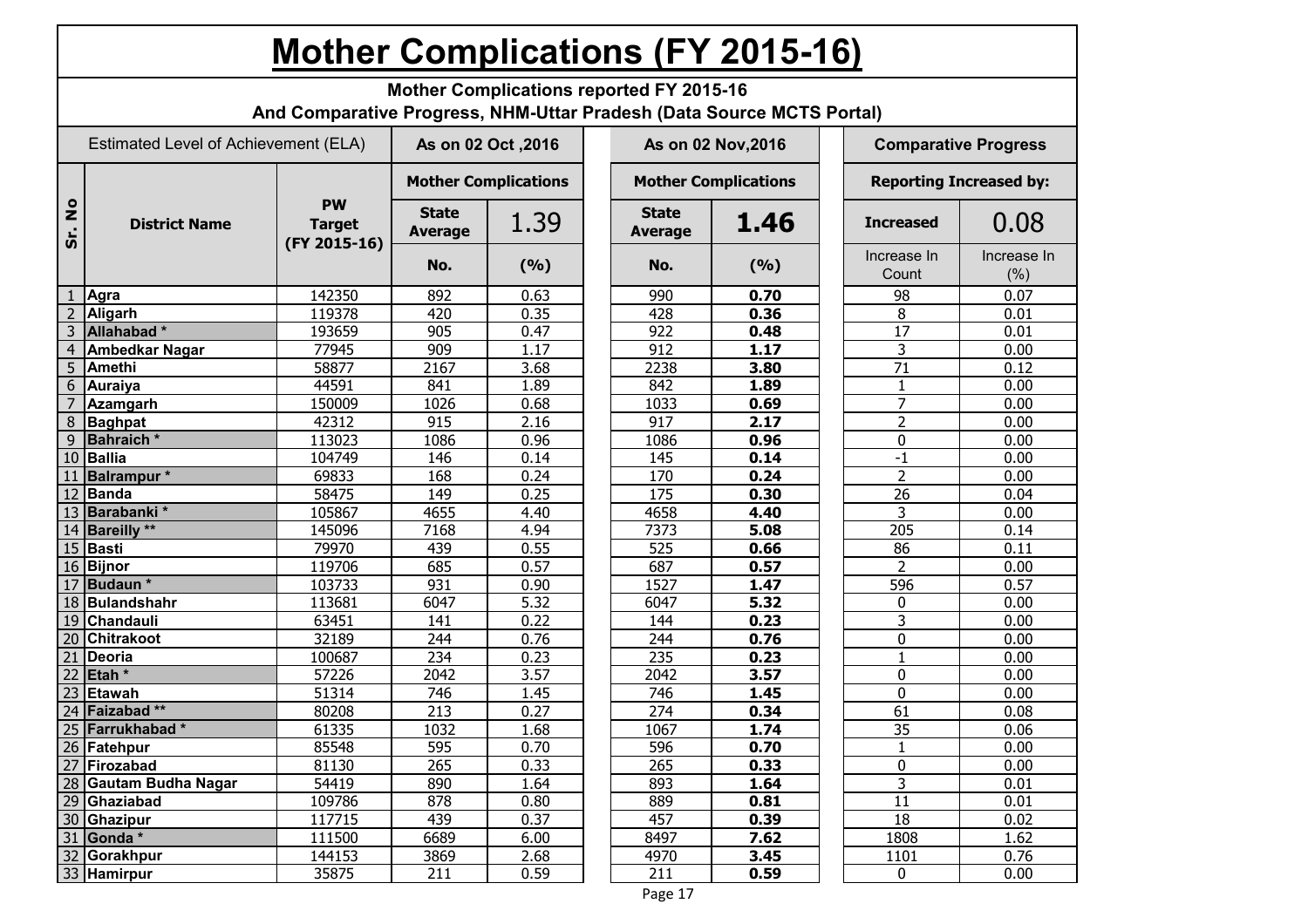|                     | Estimated Level of Achievement (ELA) |                                            | As on 02 Oct , 2016            |       |  |                                | As on 02 Nov, 2016          | <b>Comparative Progress</b> |  |                               |
|---------------------|--------------------------------------|--------------------------------------------|--------------------------------|-------|--|--------------------------------|-----------------------------|-----------------------------|--|-------------------------------|
|                     |                                      |                                            | <b>Mother Complications</b>    |       |  |                                | <b>Mother Complications</b> |                             |  | <b>Reporting Increased by</b> |
| $\circ$<br>Ž<br>Sr. | <b>District Name</b>                 | <b>PW</b><br><b>Target</b><br>(FY 2015-16) | <b>State</b><br><b>Average</b> | 1.39  |  | <b>State</b><br><b>Average</b> | 1.46                        | <b>Increased</b>            |  | 0.08                          |
|                     |                                      |                                            | No.                            | (9/6) |  | No.                            | (9/6)                       | Increase In<br>Count        |  | Increase I<br>(% )            |
|                     | 34 Hapur                             | 41684                                      | 247                            | 0.59  |  | 287                            | 0.69                        | 40                          |  | 0.10                          |
|                     | 35 Hardoi*                           | 132945                                     | 5276                           | 3.97  |  | 5310                           | 3.99                        | 34                          |  | 0.03                          |
|                     | 36 Jalaun                            | 54288                                      | 232                            | 0.43  |  | 237                            | 0.44                        | 5                           |  | 0.01                          |
|                     | 37 Jaunpur                           | 145445                                     | 346                            | 0.24  |  | 402                            | 0.28                        | 56                          |  | 0.04                          |
|                     | 38 Jhansi                            | 65012                                      | 1909                           | 2.94  |  | 1916                           | 2.95                        | $\overline{7}$              |  | 0.01                          |
|                     | 39 Jyotiba P. Nagar (Amroha)         | 59749                                      | 267                            | 0.45  |  | 267                            | 0.45                        | $\mathbf 0$                 |  | 0.00                          |
|                     | 40 Kannauj **                        | 53876                                      | 325                            | 0.60  |  | 340                            | 0.63                        | 15                          |  | 0.03                          |
|                     | 41 Kanpur Dehat                      | 58328                                      | 200                            | 0.34  |  | 202                            | 0.35                        | 2                           |  | 0.00                          |
|                     | 42 Kanpur Nagar                      | 148593                                     | 4433                           | 2.98  |  | 4696                           | 3.16                        | 263                         |  | 0.18                          |
|                     | 43 Kanshiram Nagar                   | 46731                                      | 721                            | 1.54  |  | $\overline{732}$               | 1.57                        | 11                          |  | 0.02                          |
|                     | 44 Kaushambi*                        | 51890                                      | 498                            | 0.96  |  | 505                            | 0.97                        | $\overline{7}$              |  | 0.01                          |
|                     | 45 Kheri Lakhimpur *                 | 130419                                     | 3956                           | 3.03  |  | 4009                           | 3.07                        | $\overline{53}$             |  | 0.04                          |
|                     | 46 Kushinagar                        | 115706                                     | 1027                           | 0.89  |  | 1027                           | 0.89                        | $\mathbf 0$                 |  | 0.00                          |
|                     | 47   Lalitpur                        | 39578                                      | 736                            | 1.86  |  | 737                            | 1.86                        | $\mathbf{1}$                |  | 0.00                          |
|                     | 48 Lucknow                           | 149098                                     | 1170                           | 0.78  |  | 1217                           | 0.82                        | 47                          |  | 0.03                          |
|                     | 49 Mahamaya Nagar                    | 50875                                      | 101                            | 0.20  |  | 101                            | 0.20                        | 0                           |  | 0.00                          |
|                     | 50 Mahoba                            | 28467                                      | 225                            | 0.79  |  | 222                            | 0.78                        | $-3$                        |  | $-0.01$                       |
|                     | 51 Mahrajganj *                      | 86606                                      | 879                            | 1.01  |  | 901                            | 1.04                        | 22                          |  | 0.03                          |
|                     | 52 Mainpuri                          | 60023                                      | 179                            | 0.30  |  | 179                            | 0.30                        | 0                           |  | 0.00                          |
|                     | 53 Mathura                           | 82597                                      | 193                            | 0.23  |  | 198                            | 0.24                        | 5                           |  | 0.01                          |
|                     | <b>54 Mau</b>                        | 71656                                      | 591                            | 0.82  |  | 595                            | 0.83                        | $\overline{4}$              |  | 0.01                          |
|                     | 55 Meerut                            | 112020                                     | 234                            | 0.21  |  | 262                            | 0.23                        | 28                          |  | 0.02                          |
|                     | 56 Mirzapur **                       | 81057                                      | 1474                           | 1.82  |  | 1519                           | 1.87                        | 45                          |  | 0.06                          |
|                     | 57 Moradabad                         | 101967                                     | 373                            | 0.37  |  | 374                            | 0.37                        | 1                           |  | 0.00                          |
|                     | 58 Muzaffarnagar                     | 87102                                      | 684                            | 0.79  |  | 685                            | 0.79                        | 1                           |  | 0.00                          |
|                     | 59 Pilibhit *                        | 66198                                      | 1456                           | 2.20  |  | 1457                           | 2.20                        | 1                           |  | 0.00                          |
|                     | 60 Pratapgarh                        | 103128                                     | 746                            | 0.72  |  | 774                            | 0.75                        | 28                          |  | 0.03                          |
|                     | 61 Rae Bareli                        | 94800                                      | 282                            | 0.30  |  | 282                            | 0.30                        | $\pmb{0}$                   |  | 0.00                          |
|                     | 62 Rampur *                          | 75888                                      | 2011                           | 2.65  |  | 2056                           | 2.71                        | $\overline{45}$             |  | 0.06                          |
|                     | 63 Saharanpur                        | 112567                                     | 1697                           | 1.51  |  | 1702                           | 1.51                        | 5                           |  | 0.00                          |
|                     | 64 Sambhal                           | 70039                                      | 640                            | 0.91  |  | 643                            | 0.92                        | 3                           |  | 0.00                          |
|                     | 65 Sant Kabir Nagar *                | 55705                                      | 426                            | 0.76  |  | 428                            | 0.77                        | $\overline{2}$              |  | 0.00                          |
|                     | 66 Sant R. Nagar (Bhadohi)           | 50503                                      | 458                            | 0.91  |  | 459                            | 0.91                        | $\mathbf{1}$                |  | 0.00                          |
|                     | 67 Shahjahanpur *                    | 97560                                      | 561                            | 0.58  |  | 577                            | 0.59                        | 16                          |  | 0.02                          |
|                     | $\overline{68}$ Shamli               | 47379                                      | 477                            | 1.01  |  | 478                            | 1.01                        | $\mathbf{1}$                |  | 0.00                          |
|                     | 69 Shrawasti*                        | 36218                                      | 332                            | 0.92  |  | 341                            | 0.94                        | 9                           |  | 0.02                          |
|                     | 70 Siddharthnagar *                  | 82974                                      | 1936                           | 2.33  |  | 1936                           | 2.33                        | $\pmb{0}$                   |  | 0.00                          |
|                     | 71 Sitapur **                        | 145391                                     | 1546                           | 1.06  |  | 1603                           | 1.10                        | $\overline{57}$             |  | 0.04                          |
|                     | 72 Sonbhadra *                       | 60524                                      | 299                            | 0.49  |  | $\overline{314}$               | 0.52                        | $\overline{15}$             |  | 0.02                          |
|                     |                                      |                                            |                                |       |  |                                |                             |                             |  |                               |

|                       | s on 02 Oct , 2016 |                                | As on 02 Nov, 2016          |                               | <b>Comparative Progress</b> |  |  |  |  |
|-----------------------|--------------------|--------------------------------|-----------------------------|-------------------------------|-----------------------------|--|--|--|--|
|                       | ther Complications |                                | <b>Mother Complications</b> | <b>Reporting Increased by</b> |                             |  |  |  |  |
| <b>itate</b><br>erage | 1.39               | <b>State</b><br><b>Average</b> | 1.46                        | <b>Increased</b>              | 0.08                        |  |  |  |  |
| No.                   | (9/6)              | No.                            | (%)                         | Increase In<br>Count          | Increase<br>(% )            |  |  |  |  |
| 247                   | 0.59               | 287                            | 0.69                        | 40                            | 0.10                        |  |  |  |  |
| 5276                  | 3.97               | 5310                           | 3.99                        | 34                            | 0.03                        |  |  |  |  |
| 232                   | 0.43               | 237                            | 0.44                        | 5                             | 0.01                        |  |  |  |  |
| 346                   | 0.24               | 402                            | 0.28                        | 56                            | 0.04                        |  |  |  |  |
| 1909                  | 2.94               | 1916                           | 2.95                        | 7                             | 0.01                        |  |  |  |  |
| 267                   | 0.45               | 267                            | 0.45                        | 0                             | 0.00                        |  |  |  |  |
| <u>325</u>            | 0.60               | 340                            | 0.63                        | 15                            | 0.03                        |  |  |  |  |
| 200                   | 0.34               | 202                            | 0.35                        | $\overline{2}$                | 0.00                        |  |  |  |  |
| 1433                  | 2.98               | 4696                           | 3.16                        | 263                           | 0.18                        |  |  |  |  |
| 721                   | 1.54               | 732                            | 1.57                        | 11                            | 0.02                        |  |  |  |  |
| 498                   | 0.96               | 505                            | 0.97                        | $\overline{7}$                | 0.01                        |  |  |  |  |
| 3956                  | 3.03               | 4009                           | 3.07                        | 53                            | 0.04                        |  |  |  |  |
| 1027                  | 0.89               | 1027                           | 0.89                        | 0                             | 0.00                        |  |  |  |  |
| 736                   | 1.86               | 737                            | 1.86                        | $\mathbf{1}$                  | 0.00                        |  |  |  |  |
| 1170                  | 0.78               | 1217                           | 0.82                        | 47                            | 0.03                        |  |  |  |  |
| 101                   | 0.20               | 101                            | 0.20                        | $\bf{0}$                      | 0.00                        |  |  |  |  |
| <u>225</u>            | 0.79               | 222                            | 0.78                        | $-3$                          | $-0.01$                     |  |  |  |  |
| 879                   | 1.01               | 901                            | 1.04                        | 22                            | 0.03                        |  |  |  |  |
| 179                   | 0.30               | 179                            | 0.30                        | $\bf{0}$                      | 0.00                        |  |  |  |  |
| 193                   | 0.23               | 198                            | 0.24                        | 5                             | 0.01                        |  |  |  |  |
| 591                   | 0.82               | 595                            | 0.83                        | $\overline{4}$                | 0.01                        |  |  |  |  |
| 234                   | 0.21               | 262                            | 0.23                        | 28                            | 0.02                        |  |  |  |  |
| 14 <u>74</u>          | 1.82               | 1519                           | 1.87                        | 45                            | 0.06                        |  |  |  |  |
| 373                   | 0.37               | 374                            | 0.37                        | $\mathbf{1}$                  | 0.00                        |  |  |  |  |
| 684                   | 0.79               | 685                            | 0.79                        | $\mathbf{1}$                  | 0.00                        |  |  |  |  |
| 1456                  | 2.20               | 1457                           | 2.20                        | $\mathbf{1}$                  | 0.00                        |  |  |  |  |
| 746                   | 0.72               | 774                            | 0.75                        | 28                            | 0.03                        |  |  |  |  |
| <u>282</u>            | 0.30               | 282                            | 0.30                        | 0                             | 0.00                        |  |  |  |  |
| 2011                  | 2.65               | 2056                           | 2.71                        | 45                            | 0.06                        |  |  |  |  |
| 1697                  | 1.51               | 1702                           | 1.51                        | 5                             | 0.00                        |  |  |  |  |
| 640                   | 0.91               | 643                            | 0.92                        | $\overline{3}$                | 0.00                        |  |  |  |  |
| 426                   | 0.76               | 428                            | 0.77                        | $\overline{2}$                | 0.00                        |  |  |  |  |
| 458                   | 0.91               | 459                            | 0.91                        | $\overline{1}$                | 0.00                        |  |  |  |  |
| 561                   | 0.58               | 577                            | 0.59                        | 16                            | 0.02                        |  |  |  |  |
| 477                   | 1.01               | 478                            | 1.01                        | $\mathbf{1}$                  | 0.00                        |  |  |  |  |
| 332                   | 0.92               | 341                            | 0.94                        | 9                             | 0.02                        |  |  |  |  |
| 1936                  | 2.33               | 1936                           | 2.33                        | 0                             | 0.00                        |  |  |  |  |
| 1546                  | 1.06               | 1603                           | 1.10                        | 57                            | 0.04                        |  |  |  |  |
| 299                   | 0.49               | 314                            | 0.52                        | 15                            | 0.02                        |  |  |  |  |
|                       |                    | אז ממכס                        |                             |                               |                             |  |  |  |  |

| <b>Comparative Progress</b> |                                |  |  |  |  |  |  |  |
|-----------------------------|--------------------------------|--|--|--|--|--|--|--|
|                             | <b>Reporting Increased by:</b> |  |  |  |  |  |  |  |
| <b>Increased</b>            | 0.08                           |  |  |  |  |  |  |  |
| Increase In<br>Count        | Increase In<br>$(\% )$         |  |  |  |  |  |  |  |
| 40                          | 0.10                           |  |  |  |  |  |  |  |
| 34                          | 0.03                           |  |  |  |  |  |  |  |
| 5                           | 0.01                           |  |  |  |  |  |  |  |
| 56                          | 0.04                           |  |  |  |  |  |  |  |
| $\overline{7}$              | 0.01                           |  |  |  |  |  |  |  |
| $\pmb{0}$                   | 0.00                           |  |  |  |  |  |  |  |
| $\overline{15}$             | 0.03                           |  |  |  |  |  |  |  |
| $\overline{2}$              | 0.00                           |  |  |  |  |  |  |  |
| $\frac{263}{ }$             | 0.18                           |  |  |  |  |  |  |  |
| 11                          | 0.02                           |  |  |  |  |  |  |  |
| 7                           | 0.01                           |  |  |  |  |  |  |  |
| 53                          | 0.04                           |  |  |  |  |  |  |  |
| 0                           | 0.00                           |  |  |  |  |  |  |  |
| $\overline{1}$              | 0.00                           |  |  |  |  |  |  |  |
| 47                          | 0.03                           |  |  |  |  |  |  |  |
| $\overline{0}$              | 0.00                           |  |  |  |  |  |  |  |
| $-3$                        | $-0.01$                        |  |  |  |  |  |  |  |
| $\frac{1}{22}$              | 0.03                           |  |  |  |  |  |  |  |
| $\frac{0}{5}$               | 0.00                           |  |  |  |  |  |  |  |
|                             | 0.01                           |  |  |  |  |  |  |  |
|                             | 0.01                           |  |  |  |  |  |  |  |
| $\overline{28}$             | 0.02                           |  |  |  |  |  |  |  |
| 45                          | 0.06                           |  |  |  |  |  |  |  |
| $\overline{1}$              | 0.00                           |  |  |  |  |  |  |  |
| $\overline{1}$              | 0.00                           |  |  |  |  |  |  |  |
| ī                           | 0.00                           |  |  |  |  |  |  |  |
| 28                          | 0.03                           |  |  |  |  |  |  |  |
| $\overline{0}$              | 0.00                           |  |  |  |  |  |  |  |
| $\overline{45}$             | 0.06                           |  |  |  |  |  |  |  |
|                             | 0.00                           |  |  |  |  |  |  |  |
|                             | 0.00                           |  |  |  |  |  |  |  |
| $\frac{5}{2}$ $\frac{2}{1}$ | 0.00                           |  |  |  |  |  |  |  |
|                             | 0.00                           |  |  |  |  |  |  |  |
| 16                          | 0.02                           |  |  |  |  |  |  |  |
| $\mathbf 1$                 | 0.00                           |  |  |  |  |  |  |  |
| 9                           | 0.02                           |  |  |  |  |  |  |  |
| $\overline{0}$              | 0.00                           |  |  |  |  |  |  |  |
| 57                          | 0.04                           |  |  |  |  |  |  |  |
| 15                          | 0.02                           |  |  |  |  |  |  |  |

Page 18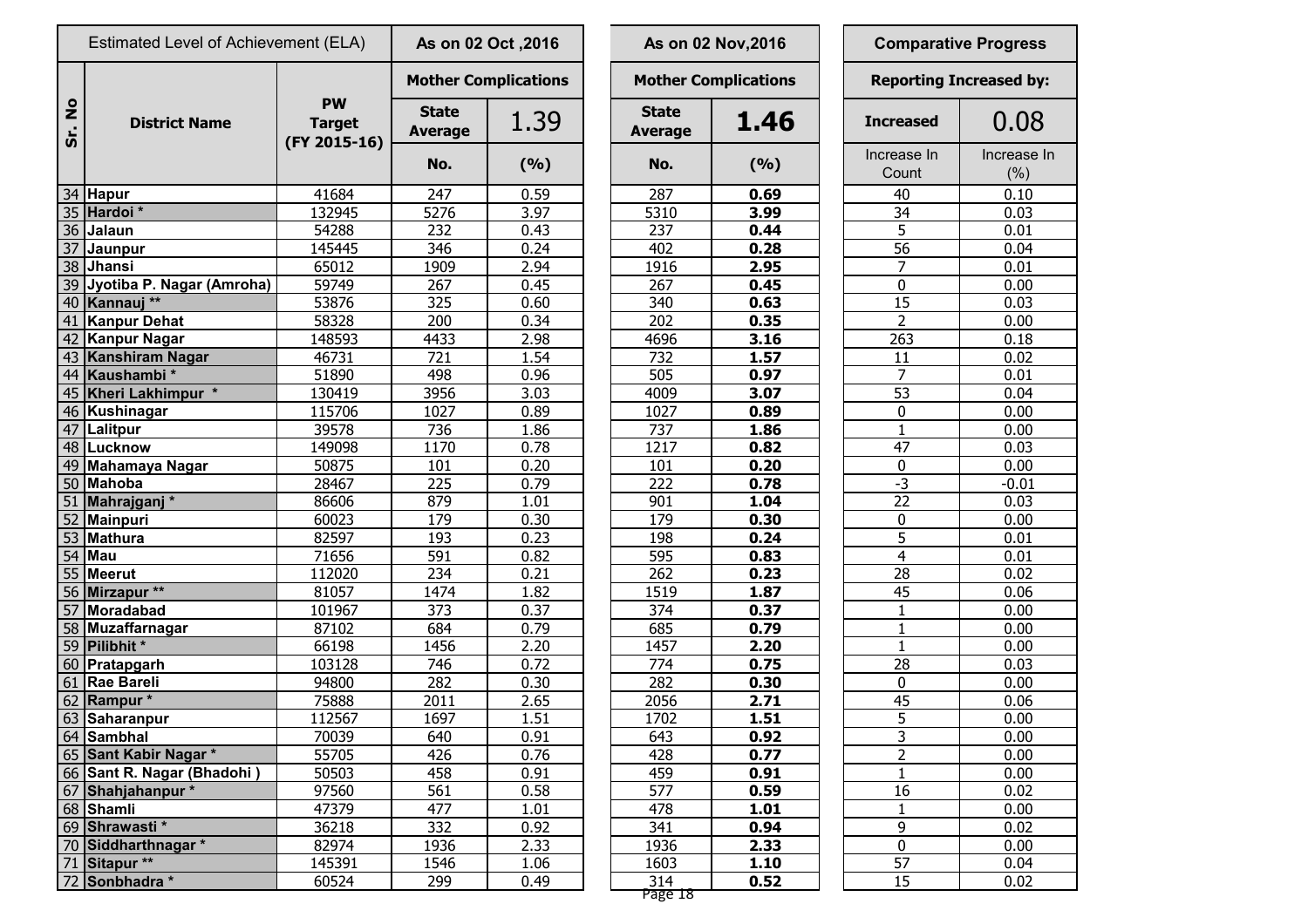|                      | Estimated Level of Achievement (ELA) | As on 02 Oct , 2016                        |                                |       | As on 02 Nov, 2016          | <b>Comparative Progress</b> |  |                               |                    |  |
|----------------------|--------------------------------------|--------------------------------------------|--------------------------------|-------|-----------------------------|-----------------------------|--|-------------------------------|--------------------|--|
|                      |                                      |                                            | <b>Mother Complications</b>    |       | <b>Mother Complications</b> |                             |  | <b>Reporting Increased by</b> |                    |  |
| $\frac{1}{2}$<br>ທີ່ | <b>District Name</b>                 | <b>PW</b><br><b>Target</b><br>(FY 2015-16) | <b>State</b><br><b>Average</b> | 1.39  | <b>State</b><br>Average     | 1.46                        |  | <b>Increased</b>              | 0.08               |  |
|                      |                                      |                                            | No.                            | (9/6) | No.                         | (%)                         |  | Increase In<br>Count          | Increase I<br>(% ) |  |
|                      | 73 Sultanpur                         | 80116                                      | 1692                           | 2.11  | 1702                        | 2.12                        |  | 10                            | 0.01               |  |
|                      | 74 Unnao                             | 101076                                     | 745                            | 0.74  | 753                         | 0.74                        |  | 8                             | 0.01               |  |
|                      | 75 Varanasi                          | 119652                                     | 284                            | 0.24  | 287                         | 0.24                        |  |                               | 0.00               |  |
|                      | <b>Uttar Pradesh:</b>                | 6485220                                    | 89901                          | 1.39  | 94917                       | 1.46                        |  | 5016                          | 0.08               |  |
|                      | <b>Performance of Non HPD's</b>      | 4239758                                    | 43316                          | 1.02  | 45273                       | 1.07                        |  | 1957                          | 0.05               |  |
|                      | Performance of HPD's *               | 2245462                                    | 46585                          | 2.07  | 49644                       | 2.21                        |  | 3059                          | 0.14               |  |
|                      | Periormance of msenar<br>dictricts   | 505628                                     | 10726                          | 2.12  | 11109                       | 2.20                        |  | 383                           | 0.08               |  |

| I Level of Achievement (ELA) |                                            | As on 02 Oct , 2016         |       |  |                                                 | As on 02 Nov, 2016          | <b>Comparative Progress</b> |                                |  |  |
|------------------------------|--------------------------------------------|-----------------------------|-------|--|-------------------------------------------------|-----------------------------|-----------------------------|--------------------------------|--|--|
|                              |                                            | <b>Mother Complications</b> |       |  |                                                 | <b>Mother Complications</b> |                             | <b>Reporting Increased by:</b> |  |  |
| <b>trict Name</b>            | <b>PW</b><br><b>Target</b><br>(FY 2015-16) | <b>State</b><br>Average     | 1.39  |  | <b>State</b><br>1.46<br>Average<br>(9/6)<br>No. |                             | <b>Increased</b>            | 0.08                           |  |  |
|                              |                                            | No.                         | (9/6) |  |                                                 |                             | Increase In<br>Count        | Increase In<br>(% )            |  |  |
|                              | 80116                                      | 1692                        | 2.11  |  | 1702                                            | 2.12                        | 10                          | 0.01                           |  |  |
|                              | 101076                                     | 745                         | 0.74  |  | 753                                             | 0.74                        | 8                           | 0.01                           |  |  |
|                              | 119652                                     | 284                         | 0.24  |  | 287                                             | 0.24                        | 3                           | 0.00                           |  |  |
| <b>Ir Pradesh:</b>           | 6485220                                    | 89901                       | 1.39  |  | 94917                                           | 1.46                        | 5016                        | 0.08                           |  |  |
| nce of Non HPD's             | 4239758                                    | 43316                       | 1.02  |  | 45273                                           | 1.07                        | 1957                        | 0.05                           |  |  |
| ance of HPD's *              | 2245462                                    | 46585                       | 2.07  |  | 49644                                           | 2.21                        | 3059                        | 0.14                           |  |  |
| nce or msenat<br>dictricts   | 505628                                     | 10726                       | 2.12  |  | 11109                                           | 2.20                        | 383                         | 0.08                           |  |  |
|                              |                                            |                             |       |  |                                                 |                             |                             |                                |  |  |

### **Lowest 10 Performing Districts Lowest 10 Performing Districts**

| SN           | <b>District Name</b> | Cum.(%) |
|--------------|----------------------|---------|
|              | <b>Ballia</b>        | 0.14    |
| $\mathbf{2}$ | Mahamaya Nagar       | 0.20    |
| 3            | <b>Chandauli</b>     | 0.23    |
| 4            | Deoria               | 0.23    |
| 5            | <b>Meerut</b>        | 0.23    |
| 6            | <b>Mathura</b>       | 0.24    |
| 7            | Varanasi             | 0.24    |
| 8            | Balrampur*           | 0.24    |
| 9            | Jaunpur              | 0.28    |
| 10           | <b>Rae Bareli</b>    | 0.30    |

### **Poor 10 In Comparative Progress Comparative Progress Good 10 In Comparative Progress**

| <b>SN</b>      | <b>District Name</b>      | Progress (%) |
|----------------|---------------------------|--------------|
|                | Mahoba                    | $-0.01$      |
| $\overline{2}$ | Ballia                    | 0.00         |
| $\mathbf{3}$   | <b>Bahraich</b> *         | 0.00         |
| 4              | <b>Bulandshahr</b>        | 0.00         |
| 5              | Chitrakoot                | 0.00         |
| 6              | Etah *                    | 0.00         |
| $\overline{7}$ | Etawah                    | 0.00         |
| 8              | Firozabad                 | 0.00         |
| 9              | <b>Hamirpur</b>           | 0.00         |
| $\vert$ 10     | Jyotiba P. Nagar (Amroha) | 0.00         |

| <b>District Name</b> | Cum.(%) | <b>SN</b> | <b>District Name</b> |  |
|----------------------|---------|-----------|----------------------|--|
| <b>Ballia</b>        | 0.14    |           | Gonda *              |  |
| Mahamaya Nagar       | 0.20    | C         | <b>Bulandshahr</b>   |  |
| Chandauli            | 0.23    | 3         | <b>Bareilly</b> **   |  |
| Deoria               | 0.23    | 4         | Barabanki *          |  |
| <b>Meerut</b>        | 0.23    | 5         | Hardoi*              |  |
| <b>Mathura</b>       | 0.24    | 6         | Amethi               |  |
| Varanasi             | 0.24    | ⇁         | Etah *               |  |
| Balrampur *          | 0.24    | 8         | Gorakhpur            |  |
| Jaunpur              | 0.28    | 9         | <b>Kanpur Nagar</b>  |  |
| Rae Bareli           | 0.30    | 10        | Kheri Lakhimpur *    |  |

| SNİ                     | <b>District Name</b>         | Progress (%) | <b>SN</b>              |    | <b>District Name</b> | Progress (%) |
|-------------------------|------------------------------|--------------|------------------------|----|----------------------|--------------|
|                         | <b>Mahoba</b>                | $-0.01$      |                        |    | Gonda *              | 1.62         |
| $\mathbf{2}$            | <b>Ballia</b>                | 0.00         | C                      |    | Gorakhpur            | 0.76         |
| 3                       | <b>Bahraich*</b>             | 0.00         | 3                      |    | Budaun*              | 0.57         |
| $\overline{\mathbf{4}}$ | <b>Bulandshahr</b>           | 0.00         | $\boldsymbol{\Lambda}$ |    | <b>Kanpur Nagar</b>  | 0.18         |
| 5                       | <b>Chitrakoot</b>            | 0.00         | 5                      |    | <b>Bareilly **</b>   | 0.14         |
| $6\phantom{1}6$         | Etah *                       | 0.00         | 6                      |    | Amethi               | 0.12         |
| 7                       | Etawah                       | 0.00         |                        |    | Basti                | 0.11         |
| $\boldsymbol{8}$        | Firozabad                    | 0.00         | 8                      |    | <b>Hapur</b>         | 0.10         |
| 9                       | <b>Hamirpur</b>              | 0.00         | 9                      |    | Faizabad**           | 0.08         |
|                         | 10 Jyotiba P. Nagar (Amroha) | 0.00         |                        | 10 | Agra                 | 0.07         |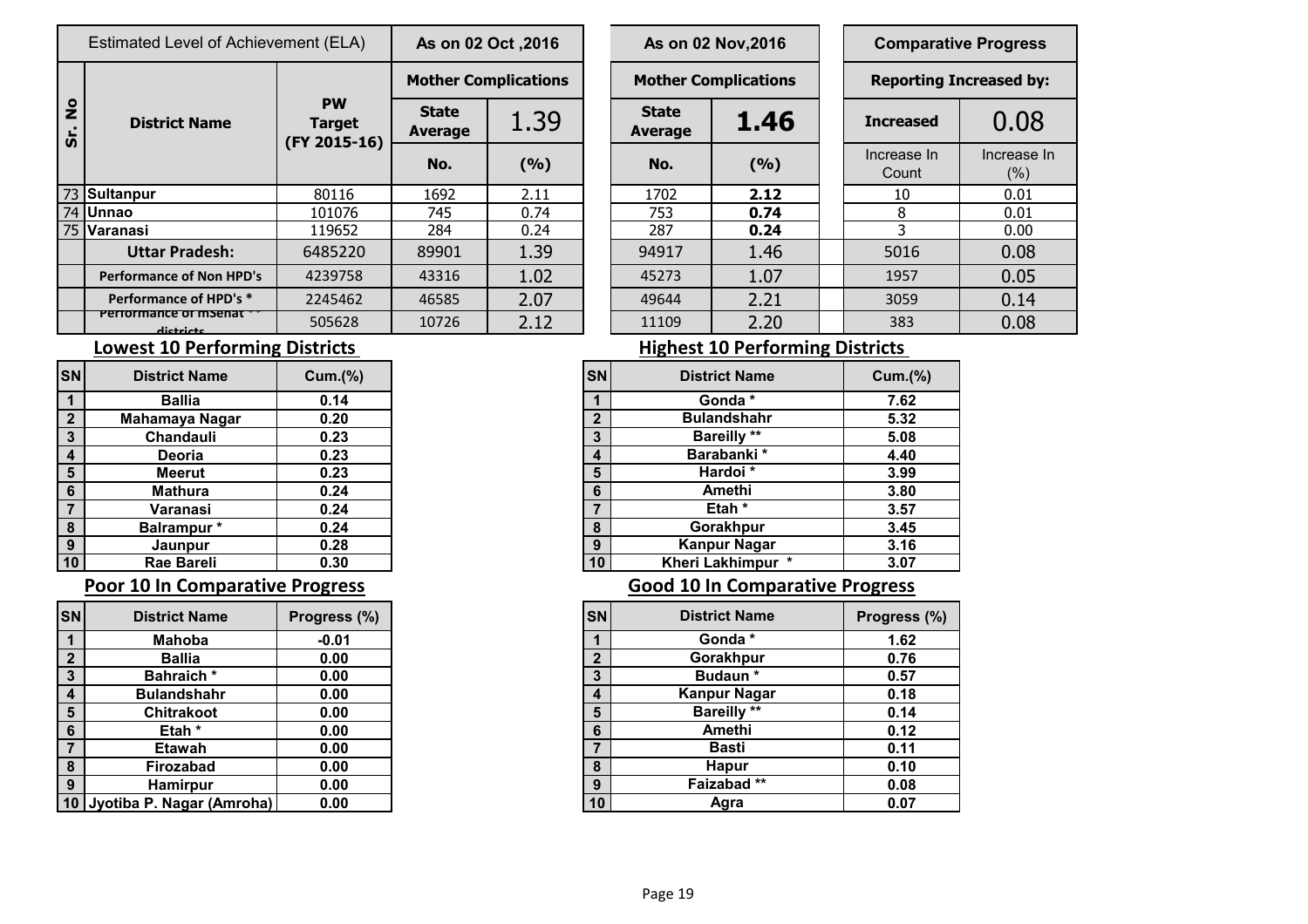## **PW Anemia HB<7 (FY 2015-16)**

|                             | Mother Anemia reported FY 2015-16<br>And Comparative Progress, NHM-Uttar Pradesh (Data Source MCTS Portal) |                                            |                                |                     |  |                         |                    |  |                      |                                |  |  |  |
|-----------------------------|------------------------------------------------------------------------------------------------------------|--------------------------------------------|--------------------------------|---------------------|--|-------------------------|--------------------|--|----------------------|--------------------------------|--|--|--|
|                             | Estimated Level of Achievement (ELA)                                                                       |                                            |                                | As on 02 Oct , 2016 |  |                         | As on 02 Nov, 2016 |  |                      | <b>Comparative Progress</b>    |  |  |  |
|                             |                                                                                                            |                                            | Anemia(HB<7)                   |                     |  |                         | Anemia(HB<7)       |  |                      | <b>Reporting Increased by:</b> |  |  |  |
| $\frac{1}{2}$<br><b>Sr.</b> | <b>District Name</b>                                                                                       | <b>PW</b><br><b>Target</b><br>(FY 2015-16) | <b>State</b><br><b>Average</b> | 0.77                |  | <b>State</b><br>Average | 0.79               |  | <b>Increased</b>     | 0.02                           |  |  |  |
|                             |                                                                                                            |                                            | No.                            | (%)                 |  | No.                     | (9/6)              |  | Increase In<br>Count | Increase In<br>(% )            |  |  |  |
| 1                           | Agra                                                                                                       | 142350                                     | 1309                           | 0.92                |  | 1408                    | 0.99               |  | 99                   | 0.07                           |  |  |  |
| $\overline{2}$              | <b>Aligarh</b>                                                                                             | 119378                                     | 784                            | 0.66                |  | 826                     | 0.69               |  | 42                   | 0.04                           |  |  |  |
| 3                           | Allahabad*                                                                                                 | 193659                                     | 871                            | 0.45                |  | 905                     | 0.47               |  | 34                   | 0.02                           |  |  |  |
| $\overline{4}$              | <b>Ambedkar Nagar</b>                                                                                      | 77945                                      | 240                            | 0.31                |  | 242                     | 0.31               |  | $\overline{2}$       | 0.00                           |  |  |  |
| 5                           | <b>Amethi</b>                                                                                              | 58877                                      | 789                            | 1.34                |  | 800                     | 1.36               |  | 11                   | 0.02                           |  |  |  |
| 6                           | Auraiya                                                                                                    | 44591                                      | 208                            | 0.47                |  | 208                     | 0.47               |  | $\mathbf 0$          | 0.00                           |  |  |  |
| 7                           | <b>Azamgarh</b>                                                                                            | 150009                                     | 160                            | 0.11                |  | 160                     | 0.11               |  | $\mathbf 0$          | 0.00                           |  |  |  |
| 8                           | <b>Baghpat</b>                                                                                             | 42312                                      | 571                            | 1.35                |  | 571                     | 1.35               |  | $\Omega$             | 0.00                           |  |  |  |
| 9                           | <b>Bahraich</b> *                                                                                          | 113023                                     | 2717                           | 2.40                |  | 2842                    | 2.51               |  | 125                  | 0.11                           |  |  |  |
| 10                          | <b>Ballia</b>                                                                                              | 104749                                     | 249                            | 0.24                |  | 254                     | 0.24               |  | 5                    | 0.00                           |  |  |  |
| 11                          | Balrampur <sup>*</sup>                                                                                     | 69833                                      | 1871                           | 2.68                |  | 1886                    | 2.70               |  | 15                   | 0.02                           |  |  |  |
| 12                          | Banda                                                                                                      | 58475                                      | 197                            | 0.34                |  | 202                     | 0.35               |  | 5                    | 0.01                           |  |  |  |
| 13                          | Barabanki*                                                                                                 | 105867                                     | 1065                           | 1.01                |  | 1065                    | 1.01               |  | $\mathbf 0$          | 0.00                           |  |  |  |
| 14                          | <b>Bareilly</b> **                                                                                         | 145096                                     | 2340                           | 1.61                |  | 2411                    | 1.66               |  | 71                   | 0.05                           |  |  |  |
| 15                          | <b>Basti</b>                                                                                               | 79970                                      | 107                            | 0.13                |  | 101                     | 0.13               |  | $-6$                 | $-0.01$                        |  |  |  |
| 16                          | <b>Bijnor</b>                                                                                              | 119706                                     | 577                            | 0.48                |  | $\overline{577}$        | 0.48               |  | $\mathbf 0$          | 0.00                           |  |  |  |
| 17                          | Budaun*                                                                                                    | 103733                                     | 658                            | 0.63                |  | 674                     | 0.65               |  | 16                   | 0.02                           |  |  |  |
| 18                          | Bulandshahr                                                                                                | 113681                                     | 1559                           | 1.37                |  | 1557                    | 1.37               |  | $-2$                 | 0.00                           |  |  |  |
| 19                          | <b>Chandauli</b>                                                                                           | 63451                                      | 294                            | 0.46                |  | 300                     | 0.47               |  | 6                    | 0.01                           |  |  |  |
| 20                          | <b>Chitrakoot</b>                                                                                          | 32189                                      | 382                            | 1.19                |  | 381                     | 1.18               |  | -1                   | 0.00                           |  |  |  |
| 21                          | Deoria                                                                                                     | 100687                                     | 422                            | 0.42                |  | 424                     | 0.42               |  | $\overline{2}$       | 0.00                           |  |  |  |
| 22                          | Etah <sup>*</sup>                                                                                          | 57226                                      | 2745                           | 4.80                |  | 2745                    | 4.80               |  | $\mathbf 0$          | 0.00                           |  |  |  |
| 23                          | <b>Etawah</b>                                                                                              | 51314                                      | 867                            | 1.69                |  | 868                     | 1.69               |  | $\mathbf{1}$         | 0.00                           |  |  |  |
| 24                          | Faizabad**                                                                                                 | 80208                                      | 537                            | 0.67                |  | 589                     | 0.73               |  | $\overline{52}$      | 0.06                           |  |  |  |
| 25                          | Farrukhabad*                                                                                               | 61335                                      | 962                            | 1.57                |  | 969                     | 1.58               |  | $\overline{7}$       | 0.01                           |  |  |  |
| 26                          | Fatehpur                                                                                                   | 85548                                      | 452                            | 0.53                |  | 454                     | 0.53               |  | 2                    | 0.00                           |  |  |  |
| 27                          | Firozabad                                                                                                  | 81130                                      | 894                            | 1.10                |  | 895                     | 1.10               |  | $\mathbf{1}$         | 0.00                           |  |  |  |
| 28                          | Gautam Budha Nagar                                                                                         | 54419                                      | 1123                           | 2.06                |  | 1122                    | 2.06               |  | $-1$                 | 0.00                           |  |  |  |
| 29                          | Ghaziabad                                                                                                  | 109786                                     | 1136                           | 1.03                |  | 1138                    | 1.04               |  | $\overline{2}$       | 0.00                           |  |  |  |
| 30                          | Ghazipur                                                                                                   | 117715                                     | 257                            | 0.22                |  | 257                     | 0.22               |  | 0                    | 0.00                           |  |  |  |
| 31                          | Gonda*                                                                                                     | 111500                                     | 644                            | 0.58                |  | 599                     | 0.54               |  | $-45$                | $-0.04$                        |  |  |  |
| 32                          | Gorakhpur                                                                                                  | 144153                                     | 1299                           | 0.90                |  | 1632                    | 1.13               |  | 333                  | 0.23                           |  |  |  |
| 33                          | Hamirpur                                                                                                   | 35875                                      | 103                            | 0.29                |  | 103                     | 0.29               |  | $\mathbf 0$          | 0.00                           |  |  |  |

Page 20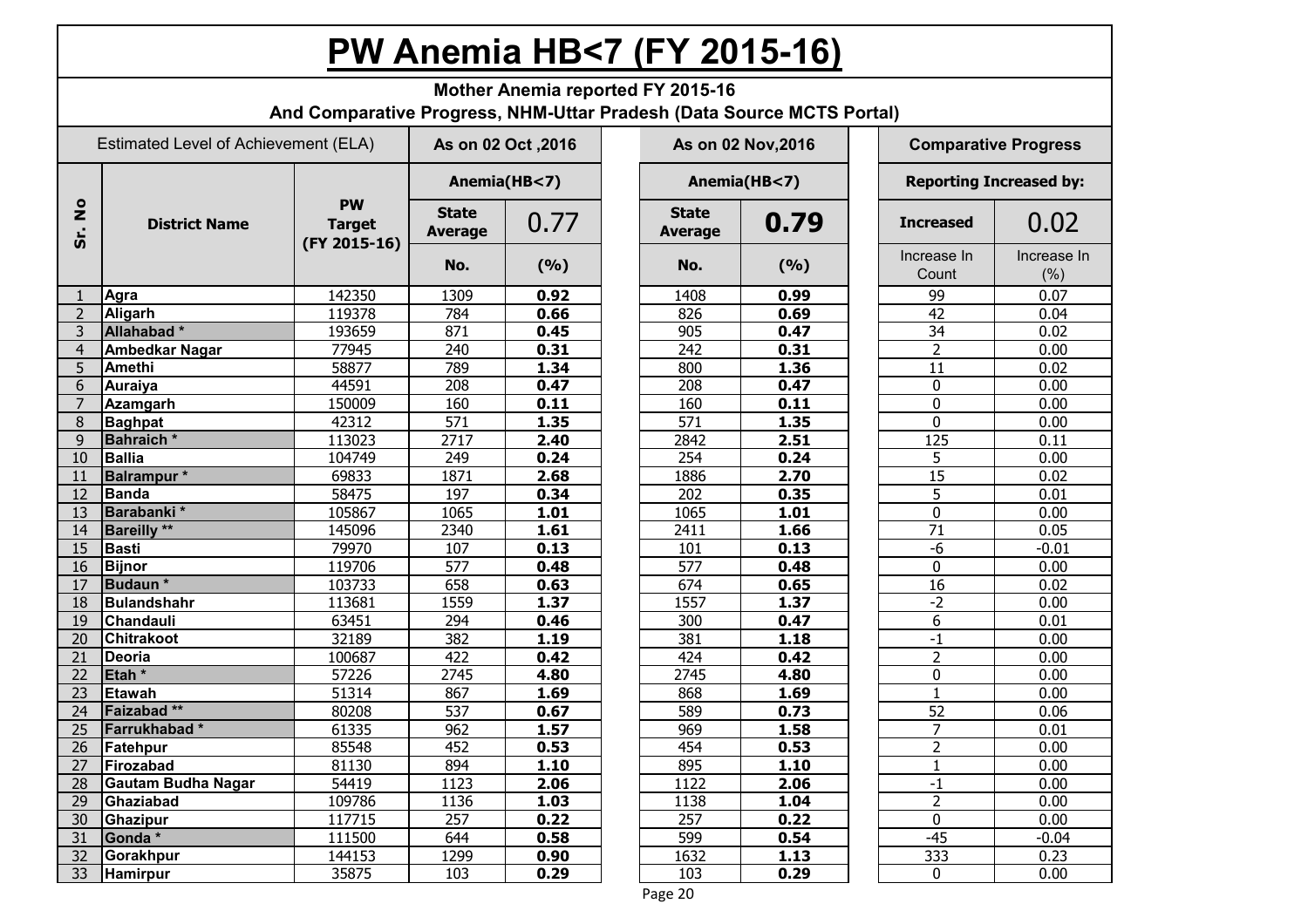|                      | Estimated Level of Achievement (ELA) |                                            | As on 02 Oct , 2016            |      |                                | As on 02 Nov, 2016 | <b>Comparative Progress</b> |                               |                    |
|----------------------|--------------------------------------|--------------------------------------------|--------------------------------|------|--------------------------------|--------------------|-----------------------------|-------------------------------|--------------------|
|                      |                                      |                                            | Anemia(HB<7)                   |      |                                | Anemia(HB<7)       |                             | <b>Reporting Increased by</b> |                    |
| $\frac{1}{2}$<br>Sr. | <b>District Name</b>                 | <b>PW</b><br><b>Target</b><br>(FY 2015-16) | <b>State</b><br><b>Average</b> | 0.77 | <b>State</b><br><b>Average</b> | 0.79               |                             | <b>Increased</b>              | 0.02               |
|                      |                                      |                                            | No.                            | (%)  | No.                            | (%)                |                             | Increase In<br>Count          | Increase I<br>(% ) |
| 34                   | <b>Hapur</b>                         | 41684                                      | 34                             | 0.08 | 51                             | 0.12               |                             | 17                            | 0.04               |
| 35                   | Hardoi*                              | 132945                                     | $\overline{963}$               | 0.72 | 975                            | 0.73               |                             | 12                            | 0.01               |
| 36                   | Jalaun                               | 54288                                      | 307                            | 0.57 | 312                            | 0.57               |                             | 5                             | 0.01               |
| 37                   | Jaunpur                              | 145445                                     | 53                             | 0.04 | 53                             | 0.04               |                             | $\mathbf 0$                   | 0.00               |
| 38                   | Jhansi                               | 65012                                      | 754                            | 1.16 | 758                            | 1.17               |                             | $\overline{4}$                | 0.01               |
| 39                   | Jyotiba P. Nagar (Amroha)            | 59749                                      | 170                            | 0.28 | 170                            | 0.28               |                             | $\mathbf 0$                   | 0.00               |
| 40                   | Kannauj **                           | 53876                                      | 139                            | 0.26 | 158                            | 0.29               |                             | 19                            | 0.04               |
| 41                   | Kanpur Dehat                         | 58328                                      | 227                            | 0.39 | 228                            | 0.39               |                             | $\mathbf{1}$                  | 0.00               |
| 42                   | Kanpur Nagar                         | 148593                                     | 1767                           | 1.19 | 1922                           | 1.29               |                             | 155                           | 0.10               |
| 43                   | <b>Kanshiram Nagar</b>               | 46731                                      | 258                            | 0.55 | 263                            | 0.56               |                             | 5                             | 0.01               |
| 44                   | Kaushambi*                           | 51890                                      | 542                            | 1.04 | 546                            | 1.05               |                             | $\overline{4}$                | 0.01               |
| 45                   | Kheri Lakhimpur *                    | 130419                                     | 1226                           | 0.94 | 1227                           | 0.94               |                             | $\mathbf{1}$                  | 0.00               |
| 46                   | Kushinagar                           | 115706                                     | 115                            | 0.10 | 115                            | 0.10               |                             | $\mathbf 0$                   | 0.00               |
| 47                   | Lalitpur                             | 39578                                      | 371                            | 0.94 | 373                            | 0.94               |                             | $\overline{2}$                | 0.01               |
| 48                   | Lucknow                              | 149098                                     | 485                            | 0.33 | 481                            | 0.32               |                             | $-4$                          | 0.00               |
| 49                   | <b>Mahamaya Nagar</b>                | 50875                                      | 186                            | 0.37 | 186                            | 0.37               |                             | $\mathbf 0$                   | 0.00               |
| 50                   | <b>Mahoba</b>                        | 28467                                      | 36                             | 0.13 | 37                             | 0.13               |                             | $\mathbf{1}$                  | 0.00               |
| 51                   | Mahrajganj*                          | 86606                                      | 291                            | 0.34 | 293                            | 0.34               |                             | $\overline{2}$                | 0.00               |
| 52                   | Mainpuri                             | 60023                                      | 126                            | 0.21 | 131                            | 0.22               |                             | 5                             | 0.01               |
| 53                   | Mathura                              | 82597                                      | 241                            | 0.29 | 256                            | 0.31               |                             | 15                            | 0.02               |
| 54                   | <b>Mau</b>                           | 71656                                      | 697                            | 0.97 | 699                            | 0.98               |                             | $\overline{2}$                | 0.00               |
| 55                   | Meerut                               | 112020                                     | 281                            | 0.25 | 281                            | 0.25               |                             | 0                             | 0.00               |
| 56                   | Mirzapur **                          | 81057                                      | 252                            | 0.31 | 252                            | 0.31               |                             | $\bf{0}$                      | 0.00               |
| 57                   | Moradabad                            | 101967                                     | 1159                           | 1.14 | 1159                           | 1.14               |                             | $\mathbf 0$                   | 0.00               |
| 58                   | Muzaffarnagar                        | 87102                                      | 278                            | 0.32 | 278                            | 0.32               |                             | $\mathbf 0$                   | 0.00               |
| 59                   | Pilibhit *                           | 66198                                      | 547                            | 0.83 | 546                            | 0.82               |                             | $-1$                          | 0.00               |
| 60                   | Pratapgarh                           | 103128                                     | 285                            | 0.28 | 286                            | 0.28               |                             | $\mathbf{1}$                  | 0.00               |
| 61                   | Rae Bareli                           | 94800                                      | 698                            | 0.74 | 699                            | 0.74               |                             | $\mathbf{1}$                  | 0.00               |
| 62                   | Rampur*                              | 75888                                      | 610                            | 0.80 | 609                            | 0.80               |                             | $-1$                          | 0.00               |
| 63                   | Saharanpur                           | 112567                                     | 876                            | 0.78 | 876                            | 0.78               |                             | $\pmb{0}$                     | 0.00               |
| 64                   | Sambhal                              | 70039                                      | 461                            | 0.66 | 462                            | 0.66               |                             | $\mathbf{1}$                  | 0.00               |
| 65                   | Sant Kabir Nagar *                   | 55705                                      | 286                            | 0.51 | 286                            | 0.51               |                             | $\pmb{0}$                     | 0.00               |
| 66                   | Sant R. Nagar (Bhadohi)              | 50503                                      | 479                            | 0.95 | 480                            | 0.95               |                             | $\mathbf{1}$                  | 0.00               |
| 67                   | Shahjahanpur*                        | 97560                                      | 603                            | 0.62 | 599                            | 0.61               |                             | $-4$                          | 0.00               |
| 68                   | Shamli                               | 47379                                      | 208                            | 0.44 | 209                            | 0.44               |                             | $\mathbf{1}$                  | 0.00               |
| 69                   | Shrawasti*                           | 36218                                      | 1044                           | 2.88 | 1049                           | 2.90               |                             | $\overline{5}$                | 0.01               |
| 70                   | Siddharthnagar*                      | 82974                                      | 411                            | 0.50 | 411                            | 0.50               |                             | $\pmb{0}$                     | 0.00               |
| 71                   | Sitapur **                           | 145391                                     | 1072                           | 0.74 | 1083                           | 0.74               |                             | 11                            | 0.01               |
| 72                   | Sonbhadra *                          | 60524                                      | 182                            | 0.30 | 193                            | 0.32               |                             | 11                            | 0.02               |
|                      |                                      |                                            |                                |      |                                |                    |                             |                               |                    |

|                | 2016, s on 02 Oct |                                | As on 02 Nov, 2016 | <b>Comparative Progress</b> |                                |  |  |  |
|----------------|-------------------|--------------------------------|--------------------|-----------------------------|--------------------------------|--|--|--|
| Anemia(HB<7)   |                   |                                | Anemia(HB<7)       |                             | <b>Reporting Increased by:</b> |  |  |  |
| itate<br>erage | 0.77              | <b>State</b><br><b>Average</b> | 0.79               | <b>Increased</b>            | 0.02                           |  |  |  |
| No.            | (9/6)             | No.                            | (%)                | Increase In<br>Count        | Increase In<br>(% )            |  |  |  |
| 34             | 0.08              | 51                             | 0.12               | 17                          | 0.04                           |  |  |  |
| 963            | 0.72              | 975                            | 0.73               | 12                          | 0.01                           |  |  |  |
| 307            | 0.57              | 312                            | 0.57               | 5                           | 0.01                           |  |  |  |
| 53             | 0.04              | 53                             | 0.04               | 0                           | 0.00                           |  |  |  |
| 754            | 1.16              | 758                            | 1.17               | 4                           | 0.01                           |  |  |  |
| 170            | 0.28              | 170                            | 0.28               | 0                           | 0.00                           |  |  |  |
| 139            | 0.26              | 158                            | 0.29               | 19                          | 0.04                           |  |  |  |
| 227            | 0.39              | 228                            | 0.39               | 1                           | 0.00                           |  |  |  |
| 1767           | 1.19              | 1922                           | 1.29               | 155                         | 0.10                           |  |  |  |
| 258            | 0.55              | 263                            | 0.56               | 5                           | 0.01                           |  |  |  |
| 542            | 1.04              | 546                            | 1.05               | 4                           | 0.01                           |  |  |  |
| 1226           | 0.94              | 1227                           | 0.94               | 1                           | 0.00                           |  |  |  |
| 115            | 0.10              | 115                            | 0.10               | 0                           | 0.00                           |  |  |  |
| 371            | 0.94              | 373                            | 0.94               | $\overline{2}$              | 0.01                           |  |  |  |
| 485            | 0.33              | 481                            | 0.32               | $-4$                        | 0.00                           |  |  |  |
| 186            | 0.37              | 186                            | 0.37               | 0                           | 0.00                           |  |  |  |
| 36             | 0.13              | 37                             | 0.13               | $\mathbf{1}$                | 0.00                           |  |  |  |
| <u>291</u>     | 0.34              | 293                            | 0.34               | $\overline{2}$              | 0.00                           |  |  |  |
| 126            | 0.21              | 131                            | 0.22               | 5                           | 0.01                           |  |  |  |
| <u>241</u>     | 0.29              | 256                            | 0.31               | 15                          | 0.02                           |  |  |  |
| 697            | 0.97              | 699                            | 0.98               | $\overline{2}$              | 0.00                           |  |  |  |
| <u>281</u>     | 0.25              | 281                            | 0.25               | 0                           | 0.00                           |  |  |  |
| 252            | 0.31              | 252                            | 0.31               | $\mathbf 0$                 | 0.00                           |  |  |  |
| 1159           | 1.14              | 1159                           | 1.14               | $\mathbf 0$                 | 0.00                           |  |  |  |
| 278            | 0.32              | 278                            | 0.32               | 0                           | 0.00                           |  |  |  |
| 547            | 0.83              | 546                            | 0.82               | $-1$                        | 0.00                           |  |  |  |
| 285            | 0.28              | 286                            | 0.28               | 1                           | 0.00                           |  |  |  |
| 698            | 0.74              | 699                            | 0.74               | 1                           | 0.00                           |  |  |  |
| 610            | 0.80              | 609                            | 0.80               | -1                          | 0.00                           |  |  |  |
| 876            | 0.78              | 876                            | 0.78               | 0                           | 0.00                           |  |  |  |
| <u>461</u>     | 0.66              | 462                            | 0.66               | $\mathbf 1$                 | 0.00                           |  |  |  |
| 286            | 0.51              | 286                            | 0.51               | 0                           | 0.00                           |  |  |  |
| 479            | 0.95              | 480                            | 0.95               | $\mathbf{1}$                | 0.00                           |  |  |  |
| 603            | 0.62              | 599                            | 0.61               | -4                          | 0.00                           |  |  |  |
| 208            | 0.44              | 209                            | 0.44               | $\mathbf{1}$                | 0.00                           |  |  |  |
| 1044           | 2.88              | 1049                           | 2.90               | 5                           | 0.01                           |  |  |  |
| 411            | 0.50              | 411                            | 0.50               | $\pmb{0}$                   | 0.00                           |  |  |  |
| 1072           | 0.74              | 1083                           | 0.74               | 11                          | 0.01                           |  |  |  |
| 182            | 0.30              | 193                            | 0.32               | 11                          | 0.02                           |  |  |  |
|                |                   | Page 21                        |                    |                             |                                |  |  |  |

|                         | <b>Comparative Progress</b>    |
|-------------------------|--------------------------------|
|                         | <b>Reporting Increased by:</b> |
| <b>Increased</b>        | 0.02                           |
| Increase In<br>Count    | Increase In<br>(% )            |
| 17                      | 0.04                           |
| $\overline{12}$         | 0.01                           |
| $\overline{5}$          | 0.01                           |
| $\overline{0}$          | 0.00                           |
| $\overline{4}$          | 0.01                           |
| $\overline{0}$          | 0.00                           |
| 19                      | 0.04                           |
| $\mathbf{1}$            | 0.00                           |
| 155                     | 0.10                           |
| 5                       | 0.01                           |
| $\overline{4}$          | 0.01                           |
| $\overline{1}$          | 0.00                           |
| $\overline{0}$          | 0.00                           |
| $\frac{2}{-4}$          | 0.01                           |
|                         | 0.00                           |
| 0                       | 0.00                           |
| $\overline{1}$          | 0.00                           |
| $\overline{2}$          | 0.00                           |
| $\overline{5}$          | 0.01                           |
| $\overline{15}$         | 0.02                           |
| $\frac{2}{0}$           | 0.00                           |
|                         | 0.00                           |
| $\overline{0}$          | 0.00                           |
| 0                       | 0.00                           |
| 0                       | 0.00                           |
| $\overline{\cdot}$      | 0.00                           |
| $\mathbf{1}$            | 0.00                           |
| <u>1</u>                | <u>0.00</u>                    |
| $\overline{\mathbf{1}}$ | 0.00                           |
| $\overline{0}$          | 0.00                           |
|                         | 0.00                           |
| $\frac{1}{0}$           | 0.00                           |
| $\overline{1}$          | 0.00                           |
|                         | 0.00                           |
| $\frac{-4}{1}$          | 0.00                           |
|                         | 0.01                           |
| $\overline{0}$          | 0.00                           |
| $\overline{11}$         | 0.01                           |
| 11                      | 0.02                           |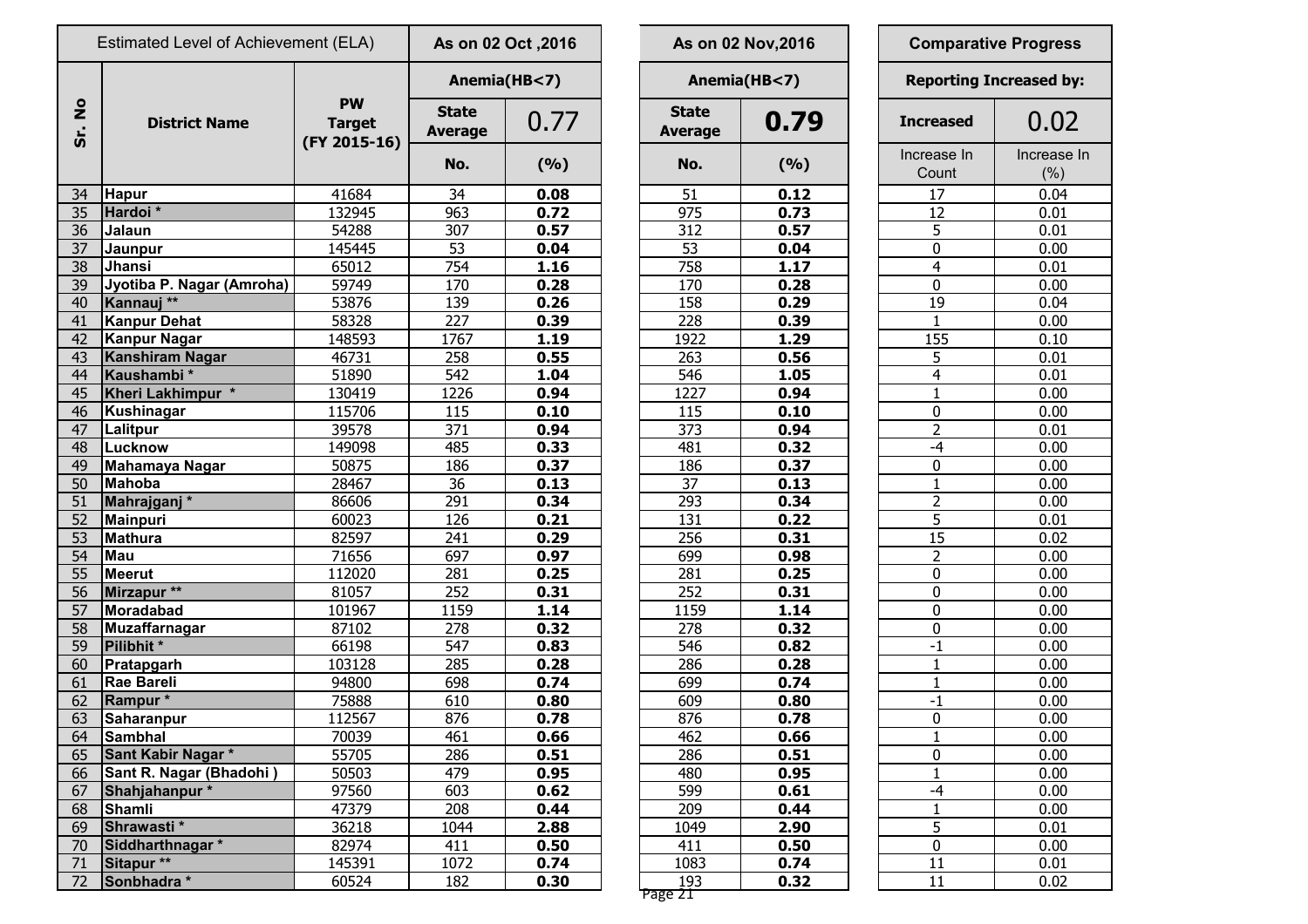|                                        | Estimated Level of Achievement (ELA) |                                            | As on 02 Oct , 2016                    |       |  | As on 02 Nov, 2016             | <b>Comparative Progres</b> |                              |                     |  |
|----------------------------------------|--------------------------------------|--------------------------------------------|----------------------------------------|-------|--|--------------------------------|----------------------------|------------------------------|---------------------|--|
|                                        | <b>District Name</b>                 |                                            | Anemia(HB<7)                           |       |  |                                | Anemia(HB<7)               | <b>Reporting Increased b</b> |                     |  |
| $\frac{1}{2}$<br>$\boldsymbol{\omega}$ |                                      | <b>PW</b><br><b>Target</b><br>(FY 2015-16) | <b>State</b><br>0.77<br><b>Average</b> |       |  | <b>State</b><br><b>Average</b> | 0.79                       | <b>Increased</b>             | 0.02                |  |
|                                        |                                      |                                            | No.                                    | (9/6) |  | No.                            | (9/6)                      | Increase In<br>Count         | Increase<br>$(\% )$ |  |
| 73                                     | Sultanpur                            | 80116                                      | 474                                    | 0.59  |  | 479                            | 0.60                       |                              | 0.01                |  |
| 74                                     | lUnnao                               | 101076                                     | 2113                                   | 2.09  |  | 2121                           | 2.10                       | 8                            | 0.01                |  |
| 75                                     | Varanasi                             | 119652                                     | 277                                    | 0.23  |  | 275                            | 0.23                       | $-2$                         | 0.00                |  |
|                                        | <b>Uttar Pradesh:</b>                | 6485220                                    | 49973                                  | 0.77  |  | 51032                          | 0.79                       | 1059                         | 0.02                |  |
|                                        | <b>Performance of Non HPD's</b>      | 4239758                                    | 27137                                  | 0.64  |  | 27857                          | 0.66                       | 720                          | 0.02                |  |
|                                        | Performance of HPD's *               | 2245462                                    | 22836                                  | 1.02  |  | 23175                          | 1.03                       | 339                          | 0.02                |  |
|                                        | Periormance of msenat<br>dictricts   | 505628                                     | 4340                                   | 0.86  |  | 4493                           | 0.89                       | 153                          | 0.03                |  |

### **Lowest 10 Performing Districts Lowest 10 Performing Districts**

| <b>SN</b>    | <b>District Name</b> | Cum.(%) |
|--------------|----------------------|---------|
|              | Jaunpur              | 0.04    |
| $\mathbf{2}$ | Kushinagar           | 0.10    |
| 3            | <b>Azamgarh</b>      | 0.11    |
| 4            | <b>Hapur</b>         | 0.12    |
| 5            | <b>Basti</b>         | 0.13    |
| 6            | <b>Mahoba</b>        | 0.13    |
|              | <b>Mainpuri</b>      | 0.22    |
| 8            | <b>Ghazipur</b>      | 0.22    |
| 9            | Varanasi             | 0.23    |
| 10           | <b>Ballia</b>        | 0.24    |

| <b>SN</b>      | <b>District Name</b>      | Progress (%) |
|----------------|---------------------------|--------------|
| 1              | Gonda*                    | $-0.04$      |
| $\overline{2}$ | <b>Basti</b>              | $-0.01$      |
| 3              | Shahjahanpur*             | 0.00         |
| 4              | <b>Chitrakoot</b>         | 0.00         |
| 5              | Lucknow                   | 0.00         |
| 6              | <b>Gautam Budha Nagar</b> | 0.00         |
| 7              | <b>Bulandshahr</b>        | 0.00         |
| 8              | Varanasi                  | 0.00         |
| 9              | Pilibhit*                 | 0.00         |
| 10             | Rampur *                  | 0.00         |

|                        | s on 02 Oct ,2016 | As on 02 Nov, 2016             | Compara          |                      |
|------------------------|-------------------|--------------------------------|------------------|----------------------|
|                        | Anemia(HB<7)      | Anemia(HB<7)                   | <b>Reporting</b> |                      |
| itate<br>0.77<br>erage |                   | <b>State</b><br><b>Average</b> | 0.79             | <b>Increased</b>     |
| No.                    | (%)               | No.                            | (%)              | Increase In<br>Count |
| 474                    | 0.59              | 479                            | 0.60             | 5.                   |
| $\overline{2113}$      | 2.09              | 2121                           | 2.10             | 8                    |
| 277                    | 0.23              | 275                            | 0.23             | $-2$                 |
| 9973                   | 0.77              | 51032                          | 0.79             | 1059                 |
| 7137                   | 0.64              | 27857                          | 0.66             | 720                  |
| 2836                   | 1.02              | 23175                          | 1.03             | 339                  |
| 1340                   | በ ጸ6              | 4493                           | <b>0.89</b>      | 153                  |

## **Arrival Exercise 1** 0.02 Count Increase In (%) **Comparative Progress Reporting Increased by:**

| <b>SN</b>               | <b>District Name</b> | <b>Cum.(%)</b> |
|-------------------------|----------------------|----------------|
|                         | <b>Jaunpur</b>       | 0.04           |
| $\overline{2}$          | Kushinagar           | 0.10           |
| 3                       | Azamgarh             | 0.11           |
| $\overline{\mathbf{4}}$ | <b>Hapur</b>         | 0.12           |
| $5\phantom{1}$          | <b>Basti</b>         | 0.13           |
| 6                       | <b>Mahoba</b>        | 0.13           |
| $\overline{7}$          | <b>Mainpuri</b>      | 0.22           |
| 8                       | <b>Ghazipur</b>      | 0.22           |
| 9                       | Varanasi             | 0.23           |
| 10                      | <b>Ballia</b>        | 0.24           |

### **Poor 10 In Comparative Progress Comparative Progress Good 10 In Comparative Progress**

| <b>SN</b>       | <b>District Name</b>      | Progress (%) | <b>SN</b>      | <b>District Name</b> | Progress (%) |
|-----------------|---------------------------|--------------|----------------|----------------------|--------------|
|                 | Gonda*                    | $-0.04$      |                | Gorakhpur            | 0.23         |
| $\mathbf{2}$    | <b>Basti</b>              | $-0.01$      | $\overline{2}$ | <b>Bahraich</b> *    | 0.11         |
| $\mathbf{3}$    | Shahjahanpur*             | 0.00         | 3              | <b>Kanpur Nagar</b>  | 0.10         |
| $\overline{4}$  | <b>Chitrakoot</b>         | 0.00         | 4              | Agra                 | 0.07         |
| 5               | Lucknow                   | 0.00         | 5              | Faizabad**           | 0.06         |
| $6\phantom{1}6$ | <b>Gautam Budha Nagar</b> | 0.00         | 6              | <b>Bareilly **</b>   | 0.05         |
| $\overline{7}$  | <b>Bulandshahr</b>        | 0.00         | ⇁              | <b>Hapur</b>         | 0.04         |
| 8               | Varanasi                  | 0.00         | 8              | Kannauj **           | 0.04         |
| 9               | Pilibhit*                 | 0.00         | 9              | Aligarh              | 0.04         |
| 10              | Rampur*                   | 0.00         | 10             | <b>Balrampur</b> *   | 0.02         |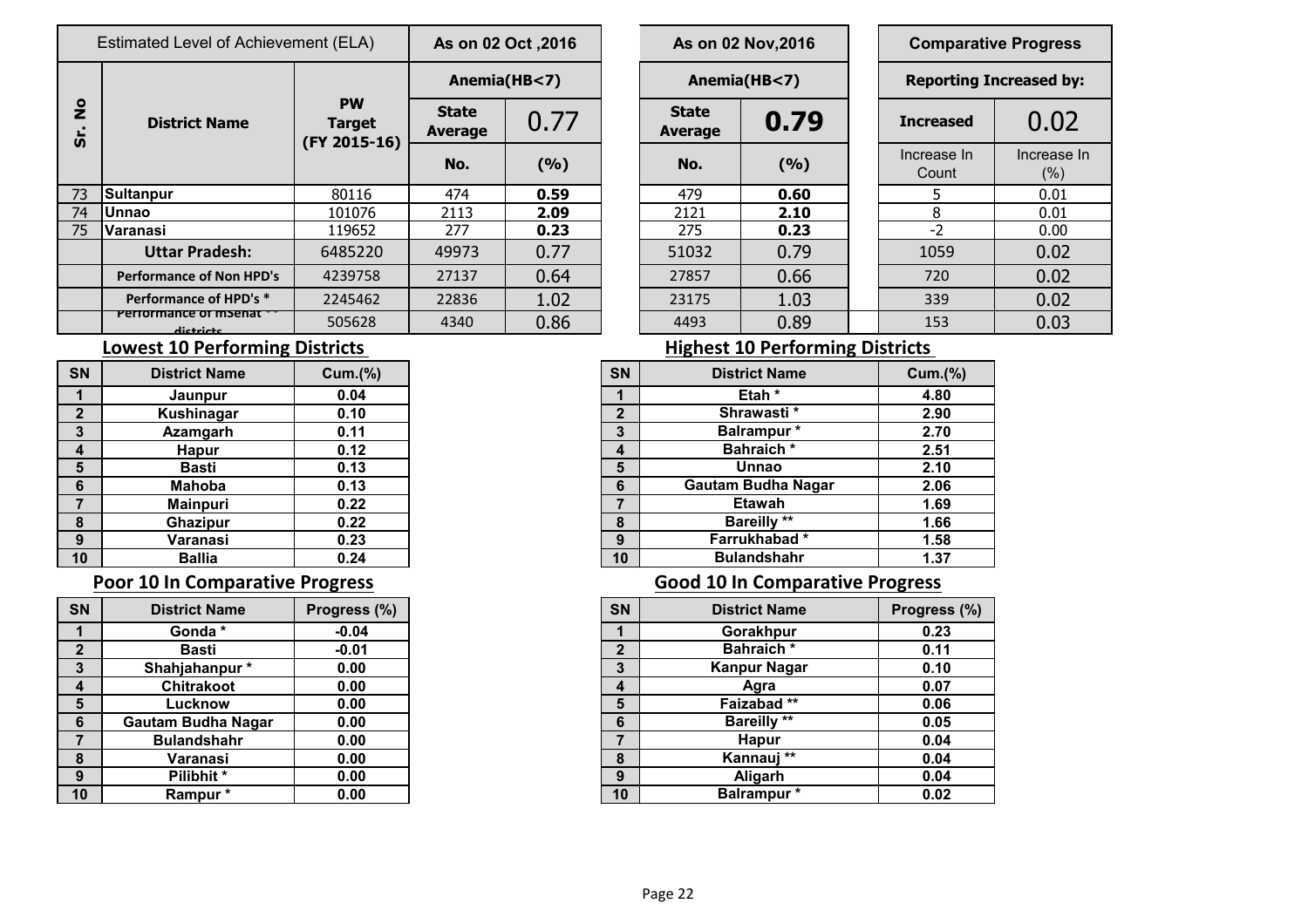### **MCTS COMPOSITE RANKING OF DISTRICTS (AS ON 02 Nov, 2016)**

| SI.<br>No.              | <b>Districts</b><br>(and marks achived out of 10<br>on each indicator) | Mother Reg. | Child reg. | Full Imm. | Full ANC | Delivery | Complications | Anemia<br>(HB<7) | <b>TOTAL MARKS</b><br><b>INDICATORS</b><br>IN ALL | (02.11.2016)<br>Ranking | (02.10.2016)<br>Ranking | (02.09.2016)<br>Ranking | (02.08.2016)<br>Ranking | (26.07.2016)<br>Ranking |
|-------------------------|------------------------------------------------------------------------|-------------|------------|-----------|----------|----------|---------------|------------------|---------------------------------------------------|-------------------------|-------------------------|-------------------------|-------------------------|-------------------------|
| -1                      | Agra                                                                   | 3.48        | 2.62       | 1.39      | 0.47     | 0.50     | 0.07          | 0.10             | 8.62                                              | 68                      | 69                      | 72                      | 69                      | 67                      |
| $\overline{2}$          | Aligarh                                                                | 3.21        | 1.69       | 1.35      | 1.20     | 0.58     | 0.04          | 0.07             | 8.13                                              | $\overline{71}$         | 68                      | 69                      | 62                      | 61                      |
| 3                       | Allahabad*                                                             | 3.02        | 2.12       | 2.40      | 1.14     | 1.98     | 0.05          | 0.05             | 10.75                                             | 48                      | 40                      | 67                      | 68                      | 68                      |
| $\overline{\mathbf{4}}$ | <b>Ambedkar Nagar</b>                                                  | 3.52        | 2.84       | 2.16      | 2.39     | 1.49     | 0.12          | 0.03             | 12.55                                             | 31                      | 31                      | 28                      | 34                      | 33                      |
| 5                       | Amethi                                                                 | 5.41        | 3.92       | 3.92      | 1.53     | 2.22     | 0.38          | 0.14             | 17.52                                             | 4                       | 5                       | 6                       | 10                      | $\overline{11}$         |
| $6\phantom{1}6$         | Auraiya                                                                | 4.12        | 2.64       | 2.39      | 1.13     | 1.17     | 0.19          | 0.05             | 11.68                                             | $\overline{35}$         | $\overline{28}$         | $\overline{26}$         | 23                      | $\overline{20}$         |
| $\overline{7}$          | Azamgarh                                                               | 2.84        | 2.48       | 1.89      | 1.09     | 1.34     | 0.07          | 0.01             | 9.72                                              | 60                      | $\overline{53}$         | 46                      | 47                      | 45                      |
| 8                       | <b>Baghpat</b>                                                         | 4.48        | 4.44       | 3.88      | 4.38     | 1.05     | 0.22          | 0.13             | 18.59                                             | $\overline{2}$          | $\mathbf{1}$            | $\mathbf{1}$            | $\mathbf{1}$            | $\mathbf{1}$            |
| 9                       | Bahraich*                                                              | 4.51        | 2.24       | 1.22      | 0.43     | 0.87     | 0.10          | 0.25             | 9.63                                              | 63                      | 54                      | $\overline{52}$         | 54                      | 54                      |
| 10                      | <b>Ballia</b>                                                          | 3.56        | 2.85       | 2.15      | 0.53     | 0.61     | 0.01          | 0.02             | 9.74                                              | 59                      | 61                      | 68                      | 66                      | 66                      |
| 11                      | Balrampur*                                                             | 4.98        | 2.97       | 1.60      | 1.46     | 1.61     | 0.02          | 0.27             | 12.92                                             | $\overline{26}$         | $\overline{22}$         | $\overline{27}$         | 35                      | 34                      |
| 12                      | <b>Banda</b>                                                           | 4.25        | 2.95       | 3.38      | 2.76     | 1.14     | 0.03          | 0.03             | 14.55                                             | $\overline{13}$         | 11                      | $\overline{10}$         | $\overline{\mathbf{z}}$ | $\overline{ }$          |
| 13                      | Barabanki *                                                            | 4.57        | 3.52       | 2.23      | 0.56     | 0.70     | 0.44          | 0.10             | 12.14                                             | $\overline{32}$         | $\overline{33}$         | $\overline{35}$         | $\overline{37}$         | 38                      |
| 14                      | <b>Bareilly **</b>                                                     | 3.47        | 2.76       | 2.07      | 0.65     | 1.07     | 0.51          | 0.17             | 10.70                                             | 49                      | 44                      | 40                      | 28                      | 31                      |
| 15                      | <b>Basti</b>                                                           | 3.76        | 2.45       | 3.14      | 3.76     | 2.08     | 0.07          | 0.01             | 15.26                                             | 8                       | $\overline{26}$         | $\overline{19}$         | 15                      | $\overline{13}$         |
| 16                      | <b>Bijnor</b>                                                          | 3.03        | 2.50       | 1.66      | 0.70     | 0.57     | 0.06          | 0.05             | 8.56                                              | 69                      | 72                      | $\overline{71}$         | 72                      | 72                      |
| 17                      | Budaun*                                                                | 3.81        | 2.47       | 1.93      | 1.62     | 1.23     | 0.15          | 0.06             | 11.28                                             | 40                      | 49                      | $\overline{58}$         | $\overline{55}$         | 58                      |
| 18                      | <b>Bulandshahr</b>                                                     | 3.98        | 3.21       | 4.00      | 3.45     | 0.43     | 0.53          | 0.14             | 15.74                                             | $\overline{7}$          | 8                       | $\overline{7}$          | 6                       | 6                       |
| 19                      | Chandauli                                                              | 4.04        | 2.77       | 3.27      | 2.41     | 1.53     | 0.02          | 0.05             | 14.09                                             | $\overline{17}$         | $\overline{45}$         | 49                      | 67                      | 69                      |
| 20                      | <b>Chitrakoot</b>                                                      | 3.65        | 2.35       | 3.24      | 2.52     | 2.96     | 0.08          | 0.12             | 14.92                                             | 9                       | $\overline{\mathbf{z}}$ | 5                       | 4                       | 4                       |
| 21                      | <b>Deoria</b>                                                          | 3.86        | 3.43       | 2.01      | 0.73     | 0.95     | 0.02          | 0.04             | 11.05                                             | 44                      | $\overline{47}$         | 47                      | $\overline{57}$         | $\overline{57}$         |
| 22                      | Etah <sup>*</sup>                                                      | 5.01        | 4.13       | 5.55      | 1.46     | 1.66     | 0.36          | 0.48             | 18.63                                             | $\mathbf{1}$            | $\overline{2}$          | $\overline{\mathbf{2}}$ | $\overline{2}$          | $\overline{2}$          |
| 23                      | <b>Etawah</b>                                                          | 3.79        | 2.31       | 1.70      | 0.72     | 0.82     | 0.15          | 0.17             | 9.66                                              | 61                      | 60                      | 48                      | 41                      | 44                      |
| 24                      | Faizabad **                                                            | 3.10        | 1.83       | 0.77      | 1.00     | 0.68     | 0.03          | 0.07             | 7.49                                              | 74                      | 74                      | 75                      | 74                      | 73                      |
| 25                      | Farrukhabad*                                                           | 4.47        | 3.60       | 2.77      | 0.42     | 1.46     | 0.17          | 0.16             | 13.05                                             | $\overline{25}$         | $\overline{32}$         | 24                      | 20                      | $\overline{22}$         |
| 26                      | Fatehpur                                                               | 3.02        | 1.76       | 2.71      | 2.36     | 1.48     | 0.07          | 0.05             | 11.45                                             | 38                      | $\overline{29}$         | $\overline{21}$         | 17                      | $\overline{19}$         |
| 27                      | Firozabad                                                              | 3.91        | 2.93       | 2.29      | 0.56     | 1.22     | 0.03          | 0.11             | 11.05                                             | 45                      | 46                      | 42                      | 30                      | 28                      |
| 28                      | <b>Gautam Budha Nagar</b>                                              | 4.53        | 3.07       | 1.14      | 0.81     | 0.12     | 0.16          | 0.21             | 10.05                                             | $\overline{56}$         | $\overline{56}$         | $\overline{50}$         | 44                      | 46                      |
| 29                      | Ghaziabad                                                              | 1.75        | 1.14       | 0.59      | 1.13     | 0.95     | 0.08          | 0.10             | 5.76                                              | $\overline{75}$         | $\overline{75}$         | 74                      | 75                      | 74                      |
| 30                      | Ghazipur                                                               | 4.30        | 3.34       | 2.41      | 0.98     | 1.57     | 0.04          | 0.02             | 12.66                                             | $\overline{29}$         | 20                      | 33                      | 36                      | 39                      |
| 31                      | Gonda*                                                                 | 4.42        | 3.25       | 2.03      | 1.42     | 1.85     | 0.76          | 0.05             | 13.78                                             | $\overline{19}$         | 21                      | 25                      | 25                      | 25                      |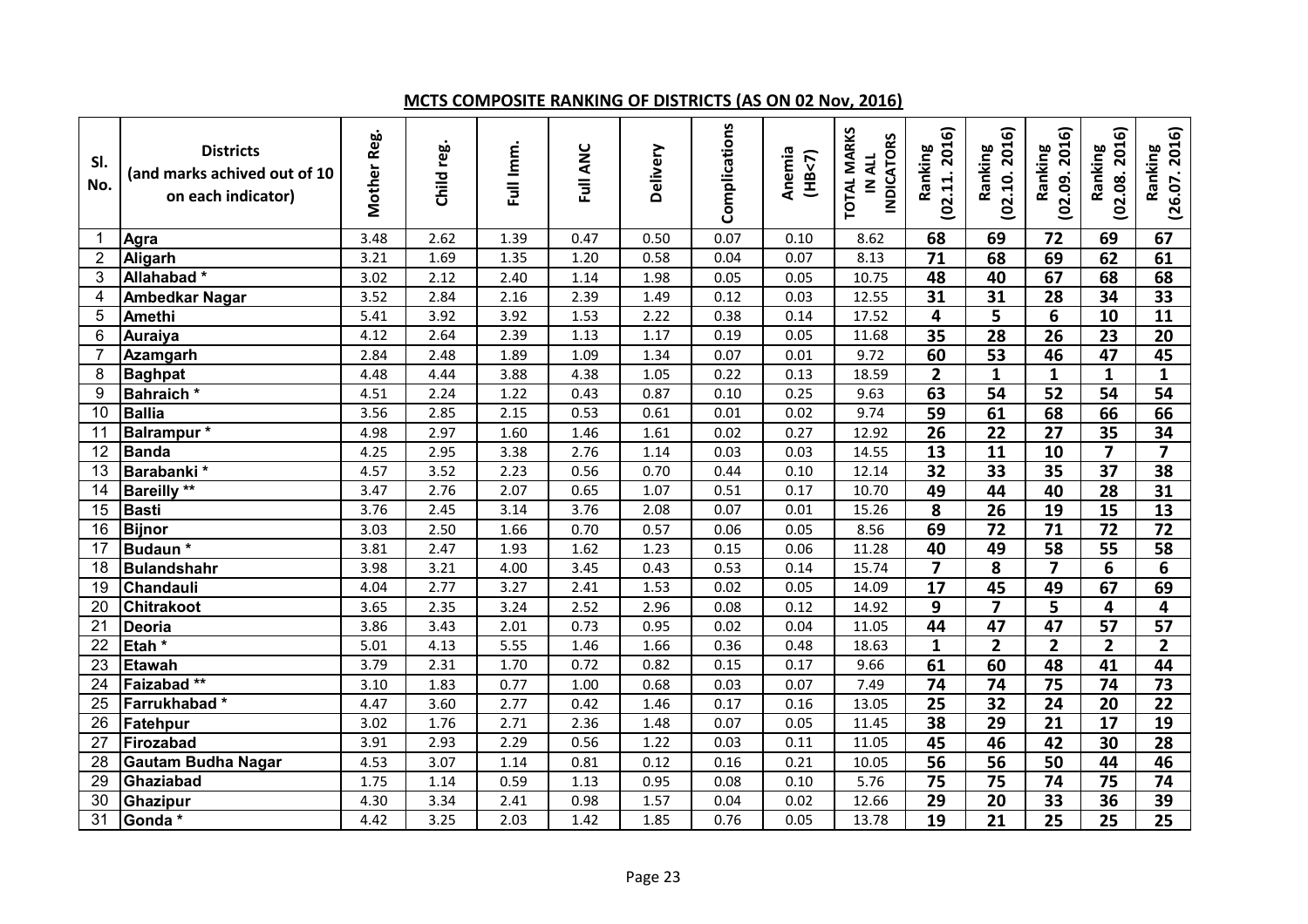### **MCTS COMPOSITE RANKING OF DISTRICTS (AS ON 02 Nov, 2016)**

| SI.<br>No.      | <b>Districts</b><br>(and marks achived out of 10<br>on each indicator) | Mother Reg. | Child reg. | Full Imm. | Full ANC | Delivery | Complications | Anemia<br>(HB<7) | <b>TOTAL MARKS</b><br><b>INDICATORS</b><br>IN ALL | (02.11.2016)<br>Ranking | (02.10.2016)<br>Ranking | (02.09.2016)<br>Ranking | (02.08, 2016)<br>Ranking | (26.07.2016)<br>Ranking |
|-----------------|------------------------------------------------------------------------|-------------|------------|-----------|----------|----------|---------------|------------------|---------------------------------------------------|-------------------------|-------------------------|-------------------------|--------------------------|-------------------------|
| 32              | Gorakhpur                                                              | 3.22        | 2.70       | 3.03      | 2.41     | 1.45     | 0.34          | 0.11             | 13.26                                             | 24                      | 34                      | 45                      | 48                       | 47                      |
| 33              | Hamirpur                                                               | 3.48        | 2.12       | 1.47      | 2.44     | 2.33     | 0.06          | 0.03             | 11.93                                             | 33                      | $\overline{27}$         | $\overline{34}$         | $\overline{22}$          | 23                      |
| 34              | <b>Hapur</b>                                                           | 3.36        | 3.37       | 2.93      | 1.40     | 0.39     | 0.07          | 0.01             | 11.53                                             | $\overline{37}$         | $\overline{58}$         | $\overline{55}$         | $\overline{51}$          | $\overline{51}$         |
| 35              | Hardoi *                                                               | 3.88        | 3.07       | 1.74      | 1.58     | 2.56     | 0.40          | 0.07             | 13.30                                             | 23                      | 19                      | 16                      | 14                       | 14                      |
| $\overline{36}$ | Jalaun                                                                 | 3.34        | 2.27       | 2.27      | 1.39     | 2.51     | 0.04          | 0.06             | 11.88                                             | $\overline{34}$         | $\overline{35}$         | $\overline{32}$         | 33                       | $\overline{32}$         |
| 37              | Jaunpur                                                                | 4.01        | 3.56       | 4.64      | 3.68     | 0.61     | 0.03          | 0.00             | 16.53                                             | 5                       | 6                       | $\overline{\mathbf{8}}$ | 8                        | 8                       |
| 38              | Jhansi                                                                 | 3.54        | 2.24       | 2.35      | 3.17     | 2.80     | 0.29          | 0.12             | 14.52                                             | 14                      | 14                      | 14                      | $\overline{12}$          | $\overline{12}$         |
| 39              | Jyotiba P. Nagar (Amroha)                                              | 3.57        | 2.68       | 1.57      | 1.15     | 1.34     | 0.04          | 0.03             | 10.38                                             | $\overline{53}$         | $\overline{52}$         | 51                      | 61                       | 64                      |
| 40              | Kannauj **                                                             | 4.10        | 2.79       | 2.51      | 3.97     | 2.76     | 0.06          | 0.03             | 16.22                                             | 6                       | 4                       | 4                       | 3                        | $\overline{\mathbf{3}}$ |
| 41              | <b>Kanpur Dehat</b>                                                    | 3.30        | 2.20       | 1.41      | 1.05     | 1.25     | 0.03          | 0.04             | 9.28                                              | 65                      | 66                      | 62                      | 65                       | 65                      |
| 42              | <b>Kanpur Nagar</b>                                                    | 1.35        | 1.71       | 1.90      | 1.37     | 0.79     | 0.32          | 0.13             | 7.58                                              | $\overline{73}$         | $\overline{73}$         | $\overline{73}$         | 73                       | $\overline{75}$         |
| 43              | Kanshiram Nagar (Kashganj)                                             | 4.38        | 3.55       | 1.96      | 0.90     | 2.56     | 0.16          | 0.06             | 13.56                                             | $\overline{21}$         | $\overline{24}$         | $\overline{23}$         | 32                       | $\overline{35}$         |
| 44              | Kaushambi*                                                             | 6.30        | 2.46       | 1.79      | 0.57     | 1.57     | 0.10          | 0.11             | 12.89                                             | $\overline{27}$         | $\overline{37}$         | 44                      | 38                       | $\overline{37}$         |
| 45              | Kheri Lakhimpur *                                                      | 3.85        | 2.77       | 1.65      | 0.92     | 1.52     | 0.31          | 0.09             | 11.12                                             | 41                      | 39                      | 43                      | 49                       | 48                      |
| 46              | <b>Kushinagar</b>                                                      | 3.48        | 2.78       | 2.47      | 0.28     | 0.73     | 0.09          | 0.01             | 9.85                                              | $\overline{58}$         | 65                      | 60                      | 60                       | 63                      |
| 47              | Lalitpur                                                               | 3.85        | 2.94       | 2.00      | 1.18     | 3.64     | 0.19          | 0.09             | 13.89                                             | $\overline{18}$         | $\overline{15}$         | $\overline{12}$         | $\overline{16}$          | $\overline{15}$         |
| 48              | Lucknow                                                                | 3.00        | 2.12       | 1.67      | 1.45     | 0.94     | 0.08          | 0.03             | 9.28                                              | 64                      | $\overline{71}$         | 70                      | 63                       | 60                      |
| 49              | <b>Mahamaya Nagar (Hathras)</b>                                        | 3.77        | 2.61       | 2.06      | 0.17     | 0.15     | 0.02          | 0.04             | 8.81                                              | 67                      | 64                      | 57                      | $\overline{50}$          | 50                      |
| 50              | <b>Mahoba</b>                                                          | 3.29        | 1.84       | 2.70      | 0.87     | 1.53     | 0.08          | 0.01             | 10.31                                             | 54                      | $\overline{51}$         | 59                      | 71                       | $\overline{71}$         |
| 51              | Mahrajganj*                                                            | 4.61        | 3.30       | 3.09      | 2.32     | 1.36     | 0.10          | 0.03             | 14.82                                             | $\overline{12}$         | $\overline{10}$         | 11                      | $\overline{13}$          | 18                      |
| 52              | <b>Mainpuri</b>                                                        | 3.47        | 2.57       | 2.53      | 1.28     | 0.53     | 0.03          | 0.02             | 10.42                                             | $\overline{52}$         | $\overline{43}$         | 36                      | 39                       | 36                      |
| 53              | <b>Mathura</b>                                                         | 3.25        | 2.63       | 2.20      | 1.81     | 0.98     | 0.02          | 0.03             | 10.93                                             | $\overline{47}$         | 41                      | $\overline{37}$         | 45                       | 41                      |
| 54              | Mau                                                                    | 3.43        | 2.94       | 1.81      | 1.23     | 0.90     | 0.08          | 0.10             | 10.49                                             | $\overline{51}$         | 50                      | 64                      | 59                       | 59                      |
| 55              | <b>Meerut</b>                                                          | 2.32        | 2.38       | 1.57      | 1.33     | 0.50     | 0.02          | 0.03             | 8.15                                              | 70                      | 67                      | 61                      | 58                       | 55                      |
| 56              | Mirzapur <sup>**</sup>                                                 | 3.10        | 1.85       | 1.23      | 1.11     | 1.72     | 0.19          | 0.03             | 9.22                                              | 66                      | 62                      | 63                      | 52                       | $\overline{52}$         |
| 57              | Moradabad                                                              | 3.55        | 2.78       | 2.27      | 0.46     | 0.44     | 0.04          | 0.11             | 9.65                                              | 62                      | $\overline{57}$         | 41                      | 40                       | 40                      |
| 58              | Muzaffarnagar                                                          | 3.13        | 2.24       | 2.83      | 1.55     | 1.50     | 0.08          | 0.03             | 11.37                                             | 39                      | 48                      | $\overline{38}$         | 31                       | 26                      |
| 59              | Pilibhit *                                                             | 3.78        | 2.72       | 3.05      | 2.11     | 1.60     | 0.22          | 0.08             | 13.55                                             | $\overline{22}$         | $\overline{17}$         | 31                      | $\overline{27}$          | $\overline{27}$         |
| 60              | Pratapgarh                                                             | 3.54        | 2.38       | 2.23      | 1.19     | 1.21     | 0.08          | 0.03             | 10.65                                             | 50                      | $\overline{42}$         | 65                      | 70                       | 70                      |
| 61              | <b>Rae Bareli</b>                                                      | 2.59        | 1.51       | 1.29      | 1.35     | 1.20     | 0.03          | 0.07             | 8.05                                              | $\overline{72}$         | $\overline{70}$         | 66                      | 64                       | 62                      |
| 62              | Rampur*                                                                | 4.49        | 4.44       | 2.46      | 1.51     | 1.58     | 0.27          | 0.08             | 14.83                                             | 11                      | $\overline{13}$         | 13                      | 26                       | 30                      |